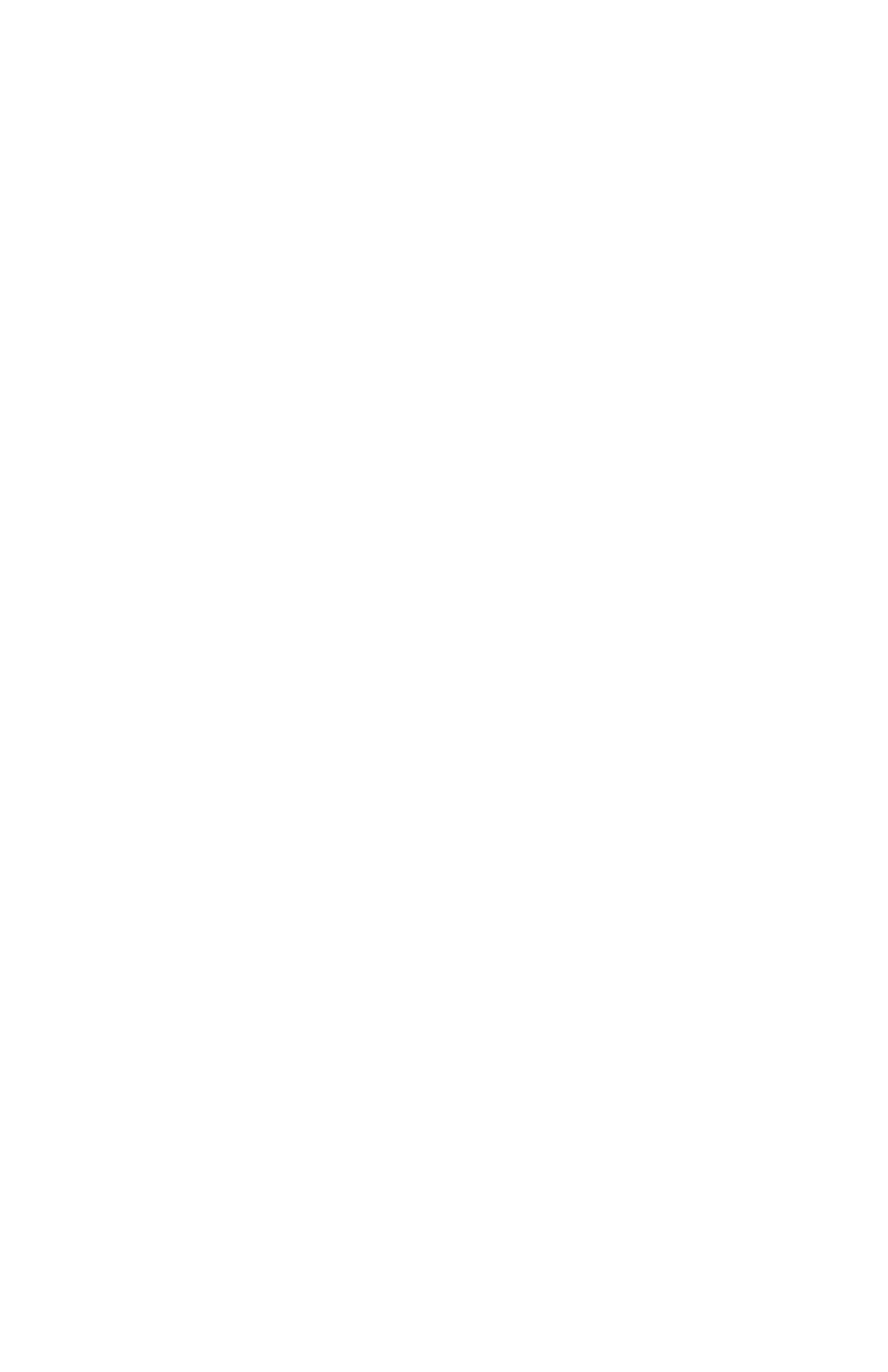**By C. E. ORR**

**FAITH PUBLISHING HOUSE** 

*Digitally Published by* 

**THE GOSPEL TRUTH** 

**<www.churchofgodeveninglight.com>**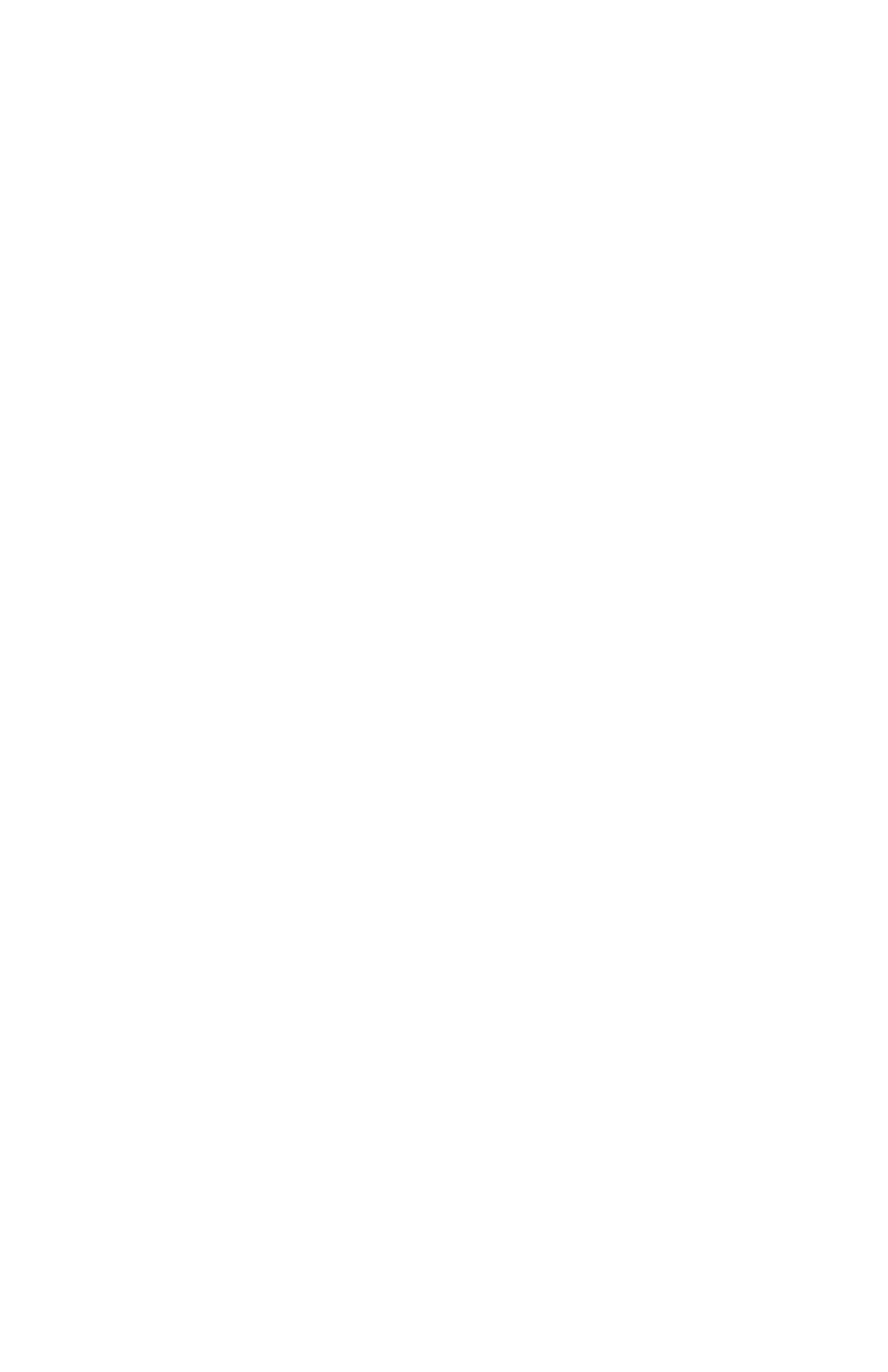# **A Word to the Reader**

While we have a fixed price at which this booklet should be sold, we wish to assure you that it has not been written for the purpose of making money. The one sole purpose has been to help someone on in the heavenly way, and to glorify God. The Lord has marvelously provided the means to defray the expenses of publishing this book. We purpose, the Lord willing, to have a second book published as soon as a sufficient number of this book has been sold to pay the expenses of publishing the second. You can help us to get out a second book by circulating this one. The sooner the means is provided for the publishing of a second book the sooner it will be on its mission of doing good.

We sincerely pray that the reading of this booklet will be helpful to many. We trust that a thirst will be created in many hearts for a greater fullness of the divine life. Christian reader, these are days of coldness, lukewarmness, indifference, carelessness. Have a care. Keep your soul full of life. Keep filled with the Spirit. Pray in the Spirit. Beware of coldness in prayer. Such praying is dangerous. It can result only in starvation of the soul.

Yours for the fullness of heavenly life,

 $-C E$ . Orr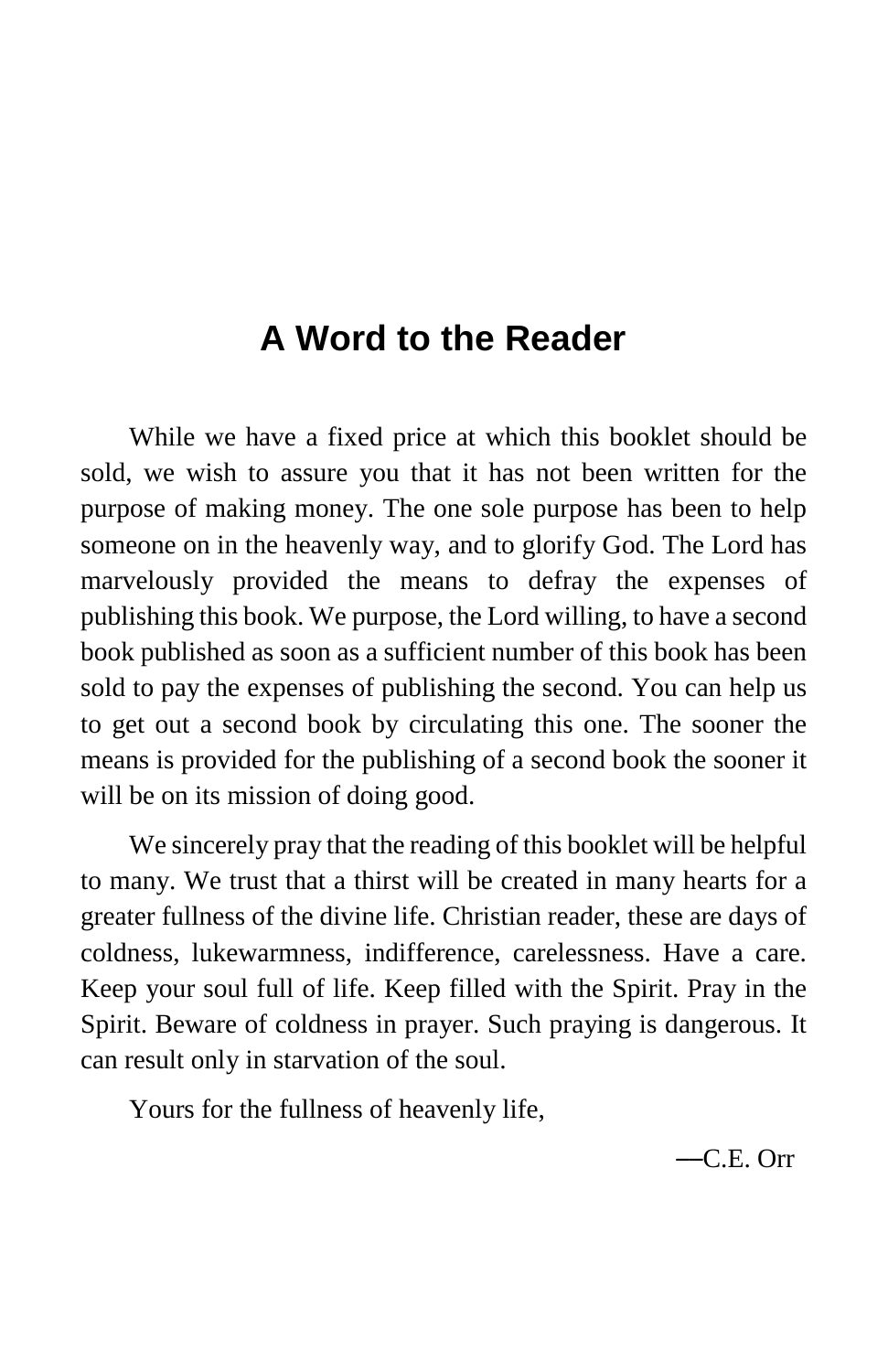# **Contents**

# **Chapter Page**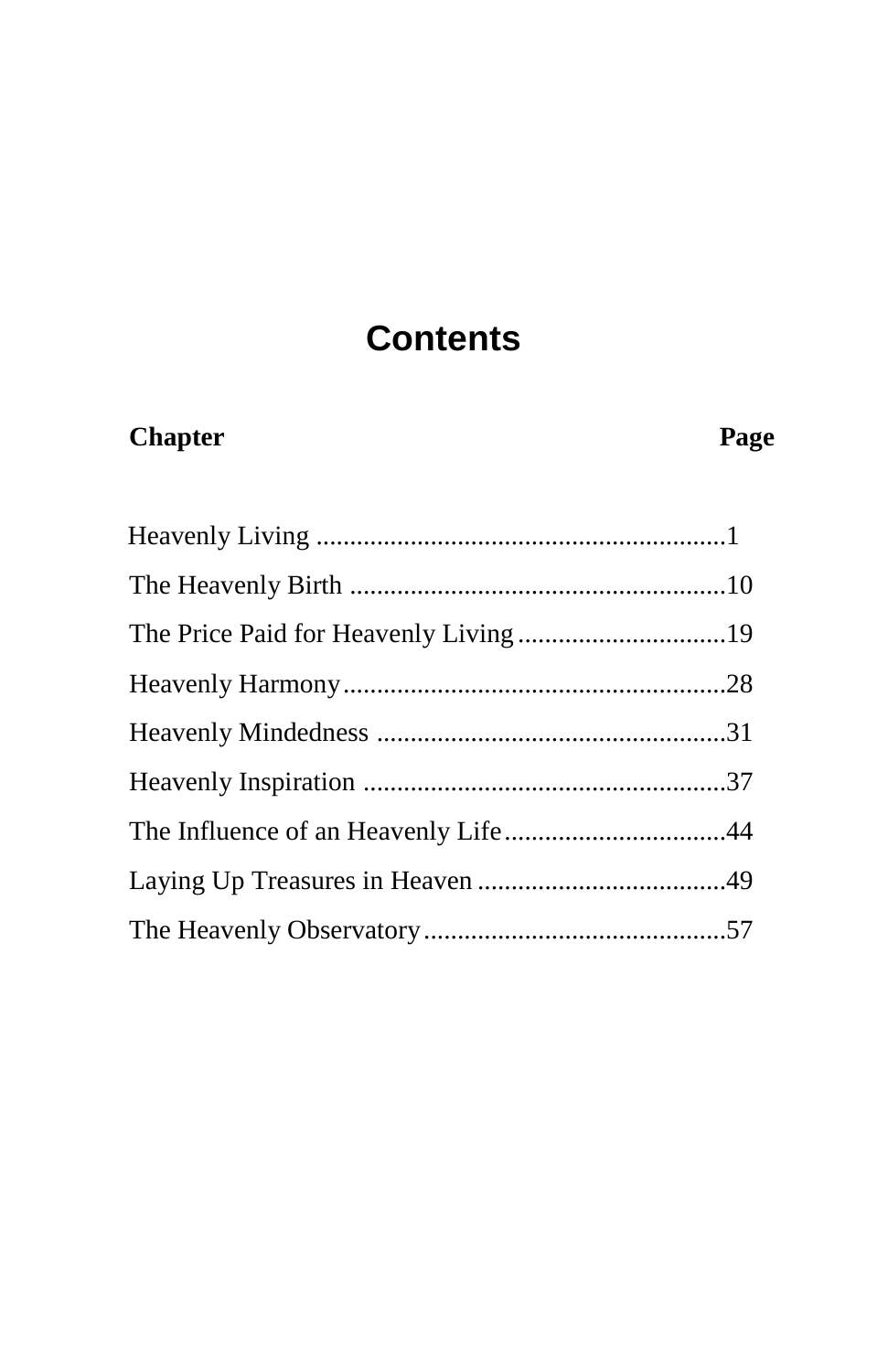#### <span id="page-6-0"></span>**Chapter One**

# **Heavenly Living**

"The Topmost Round in the Ladder of Life." This was the subject three young ladies were discussing one afternoon. One of them thought if she could become a world-renowned painter that she would reach, what she thought to be the topmost round in life's ladder. The second aspired to become a great educator. The third thought she could be the greatest blessing to man by becoming a politician, therefore she thought of entering the world of politics. An old man who was passing by was asked by the young ladies what he thought to be the topmost round in the ladder of life. Taking a small well-worn book from his pocket, he read these words, "And whatsoever ye do in word or deed, do all in the name of the Lord Jesus." (Col. 3:17). He explained to them that "name" meant nature or character. "Therefore whatever else you may do in life," said the aged man, "you have not reached the true standard of life except you do those things in the nature, or character of Jesus." The young ladies exclaimed in one breath, "It is impossible to live such a life. Only angels live in such a way."

This little book proposes to speak to you, gentle reader, about that which these young ladies thought to be impossible. To do all our deeds and speak all our words in the nature or character of Jesus is to live heavenly. These short messages are brought to you to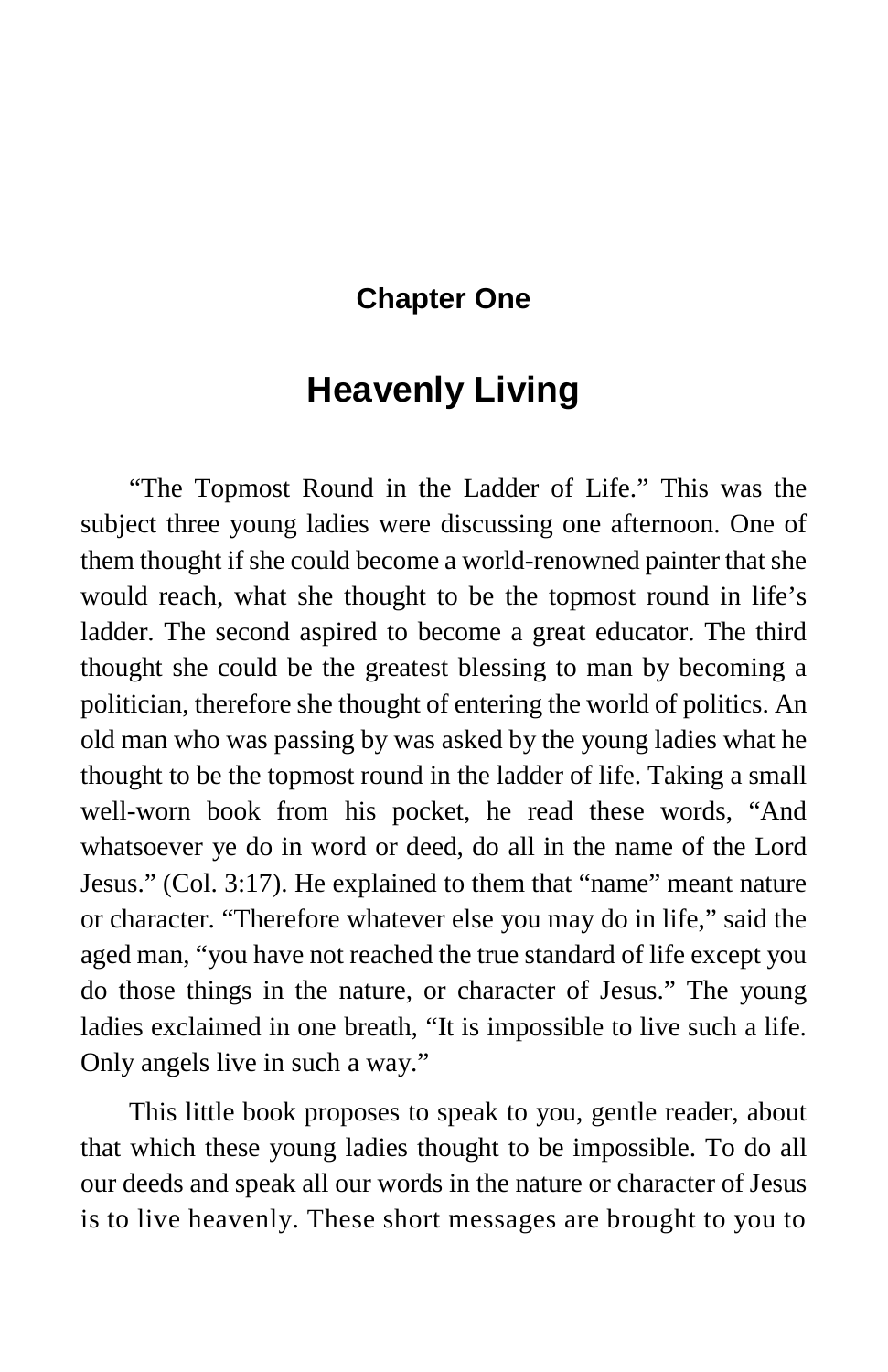show you that such a life can be lived on the earth, to tell you how it can be done, and also to tell you why it should be done.

We are called to heavenliness of life. None have attained to the true standard of life who do not live heavenly. It is God's ideal life for man. In his Sermon on the Mount Jesus spoke these words, "Not every one that saith unto me, Lord, Lord, shall enter into the kingdom of heaven; but he that doeth the will of my Father which is in heaven." (Matt. 7:21). Nothing but doing the will of God entitles man to heaven, and whosoever does his will lives heavenly. In teaching his disciples how to pray, Jesus said, "After this manner therefore pray ye, Our Father which art in heaven, hallowed be thy name, thy kingdom come, thy will be done in earth as it is in heaven." (Matt. 6:9, 10). When the will of God is done in earth as it is in heaven, then earth becomes counterpart of heaven. Wherever you see any one doing the will of God there you will behold an heavenly life. It is thought by some Christian professors that the will of God cannot be done on earth. They say we cannot even know the will of God. If you will read this little book carefully and prayerfully you will learn how to know the will of God and also how to do it. There is a precious secret in knowing the will of God. It is said that the "secret of the Lord is with them that fear him." (Psa. 25:14). And again, "His secret is with the righteous." (Prov. 3:32). Yes, it is given to us to know the will of God and the mysteries of the kingdom of heaven. There is a close fellowship between Christ and his trusting child. There is a most intimate and blessed communion.

> There is a hallowed place of prayer; Wondrous things to me unfold. My blessed Saviour meets me there And whispers secrets to my soul.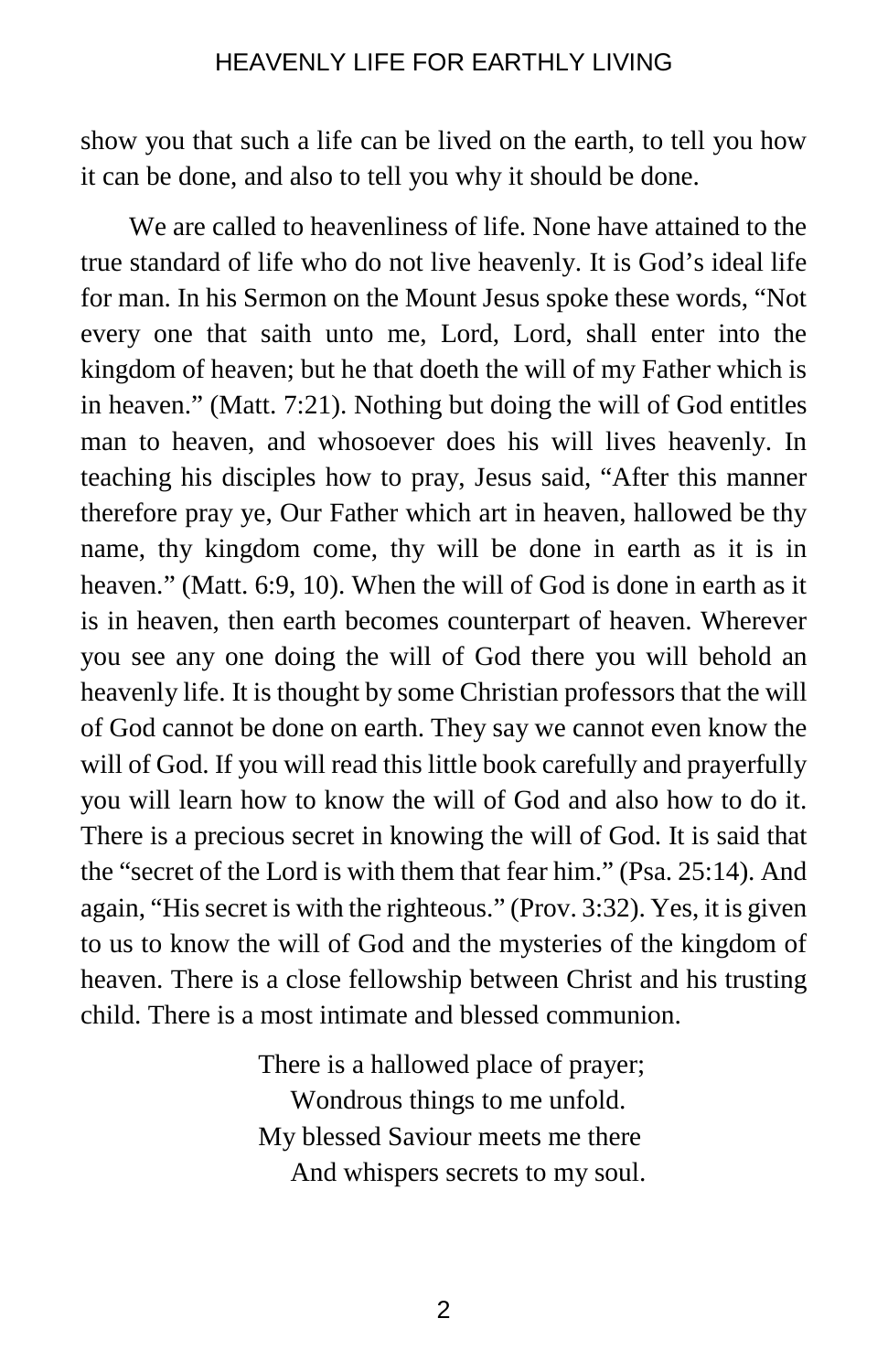It is as easy to know the will of God as it is for the bird to know how to build its nest. Further on we will have more to say about this.

Paul, in writing a letter to Titus, his own son after the common faith, said, "For the grace of God that bringeth salvation hath appeared to all men, teaching us that, denying ungodliness and worldly lusts, we should live soberly, righteously, and godly in this present world." (Tit. 2:11-12). To have these words fulfilled in our life is to live heavenly. Grace is a teacher come from God. It teaches man how to live. We have been told that grace means favor, and so it does, but that is not its primary meaning. Grace primarily meant, 'that which brings joy to another.' The night in which the Saviour was born an angel announced, "I bring you good tidings of great joy." Then immediately a multitude of the heavenly host shouted, "On earth peace, good will toward men." The bringing of great joy to man was God's good will to man. Grace means favor, but such favor as brings gladness to the heart of man. This grace that brings joy to the life of man teaches him of a life that corresponds with joy. Joy is found only in heavenly living. In no other plane of life will man find joy.

If all who profess to be Christians would live soberly, righteously, and godly, they would win the world for Christ in a short time. A heathen said to a missionary, "We are finding you out. You are not as good as your Book. We like your Book, but you do not live like your Book reads. If you would live like your Book reads, you would conquer India for Jesus in five years." Amid the cares of everyday life, do you live like the Book reads? The Book tells us that we should live godly in this world, or in this life. To live godly is to live like God.

Let me tell you a story. It is only a story of my own imagination, but it may give you a serious thought. Suppose the planet Mars is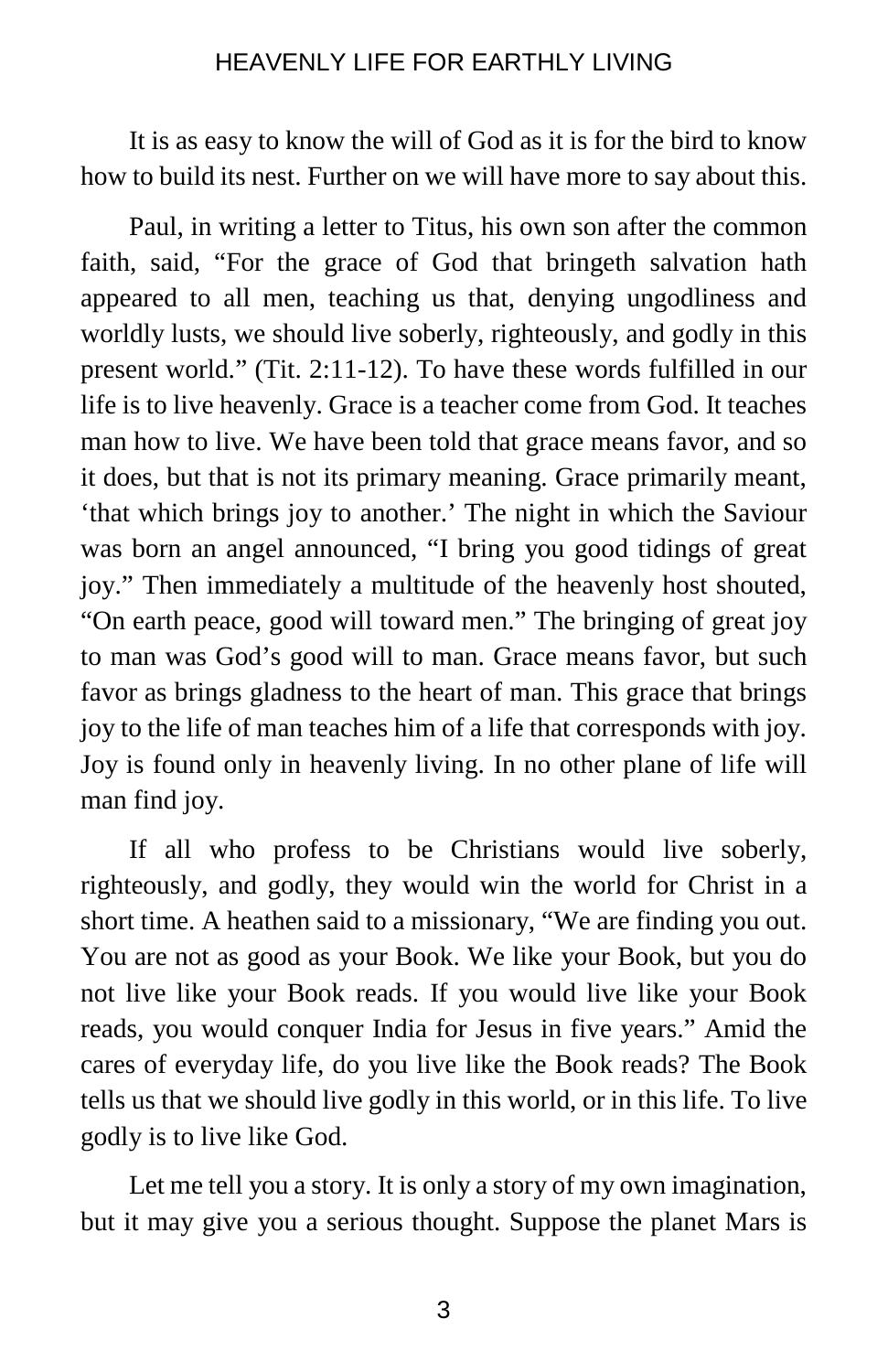inhabited by people of like nature to us. They have moving pictures there as men have here. One theatrical man hears of the life of Jesus. He hears of it being the most wonderful life ever lived. He wishes to get that life on his films that he may play it out in his picture house. But he is told that the life of Jesus is a Spirit life, and he has no camera that will photograph a spirit. But he is also told that there is a people on the planet Earth who live the life of Jesus in the flesh and if he will send his photographer to Earth and take a picture of the daily life of these people he will have the life of Jesus. Now we wish to ask you if you are ready to sit for the picture. Suppose you can't get your automobile started, or the bread burns, or the clothes line breaks, or the baby is cross, or someone tells a falsehood on you, are you ready to have your picture taken and write under it, "**Christlike**?"

In speaking of the great salvation of God through his abundant mercy and love, Paul said, "And hath raised us up together, and made us to sit together in heavenly places in Christ Jesus." (Eph. 2:6). Through the saving grace of God man is raised up to an heavenly place in Christ. In chapter 1, verse 3, Paul tells that God will bless us with all spiritual blessings in heavenly places in Christ. Many are praying for spiritual blessings. Such blessings fall only in heavenly places. Man will have all the spiritual blessings his soul demands if he will but live in an heavenly place. Now man can live in an heavenly place for the grace of God in salvation raises him up to an heavenly place. The only kind of life people live in an heavenly place is an heavenly life. You cannot live a sinful, worldly life in an heavenly place.

A holy life is a convincing proof of the reality of the Christian religion, and the truthfulness of the Bible. A God-filled life is a strong magnet drawing men into companionship with Jesus. If a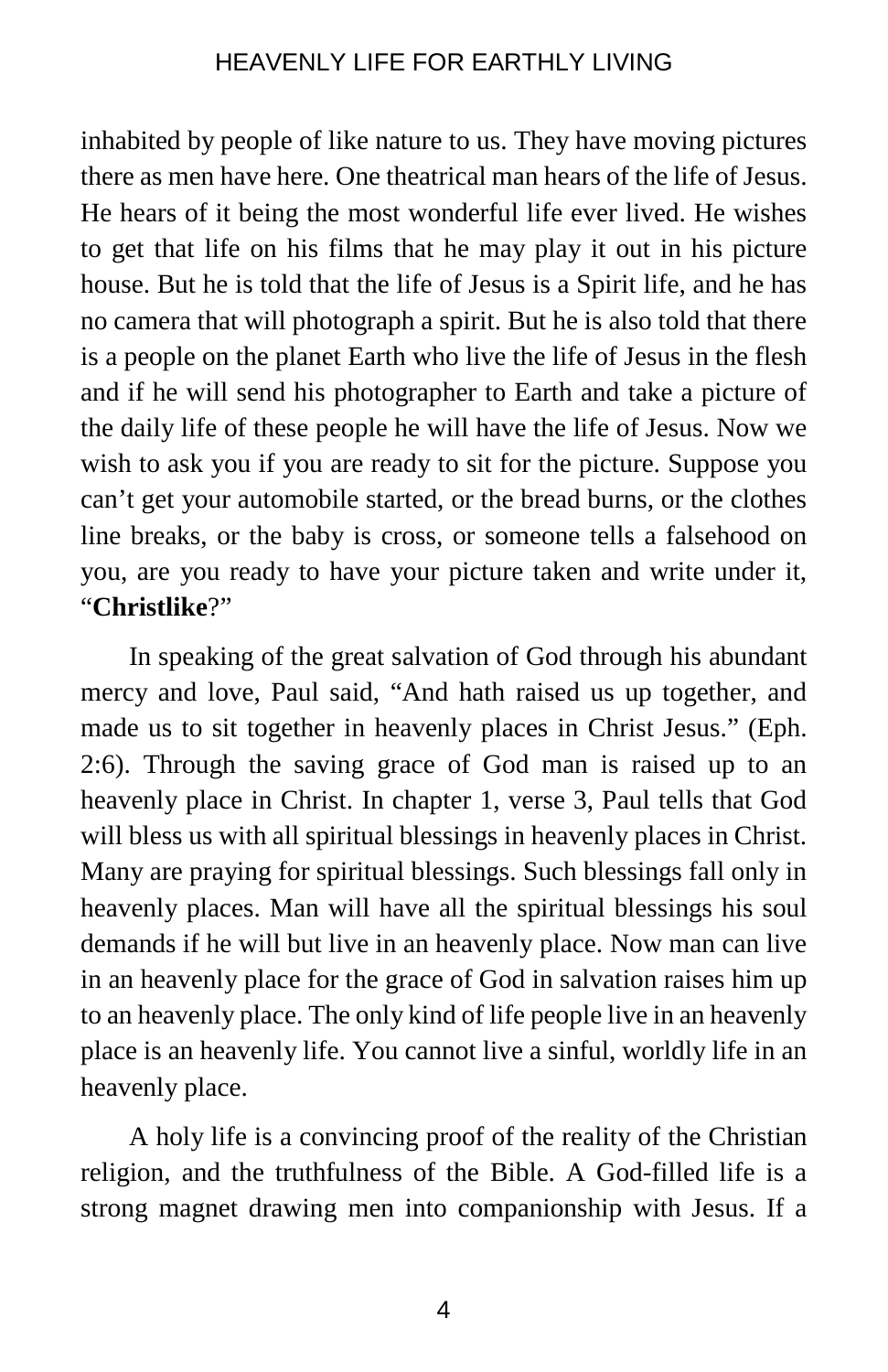holy life does not draw men to God it is because they are of such a nature as to gravitate only toward the world. There are powers in a godly life that distinguishes it from all other life. A holy life is an index finger pointing the way to God. A life free from sin speaks out the story of redeeming grace to other lives. If we carry holy principles with us in the world, the world will be hallowed by us. Those who work in flower fields carry the fragrance on their clothes. There is no sweeter music in the world or in heaven than those psalms, hymns, and spiritual songs sung out of hearts filled with the love of heaven. It is not for artistic music that the world is thirsting, it is the music sung in the lives of holy men and women. Fill your soul, O saint of God, in the place of secret prayer, with the music of the celestial world and then go out and sing it into the hearts of men. Nothing will gladden the world like this. The world of men is weary with a religion that is worldly. "Away with the plays, pictures, classical music, programs, socials," they cry, "give us a religion that has come from heaven and lifts men up to an heavenly place and to holiness of life." The world is looking for men who walk with God.

We can live heavenly here amid the duties of every day life. We can have the stamp of holiness on every word we speak and every deed we do. By living much in the presence of Christ, the bloom of Christ will tint every act of life. By the assimilation of Christ, in the hour of quiet meditation, we become molded into His image and we can then stamp that image upon the world. If we would impress the world with heaven we must bear the impress of heaven.

> "I hear my Savior saying, I'll never leave thee now, If thou wilt bear my image Upon thy heart and brow."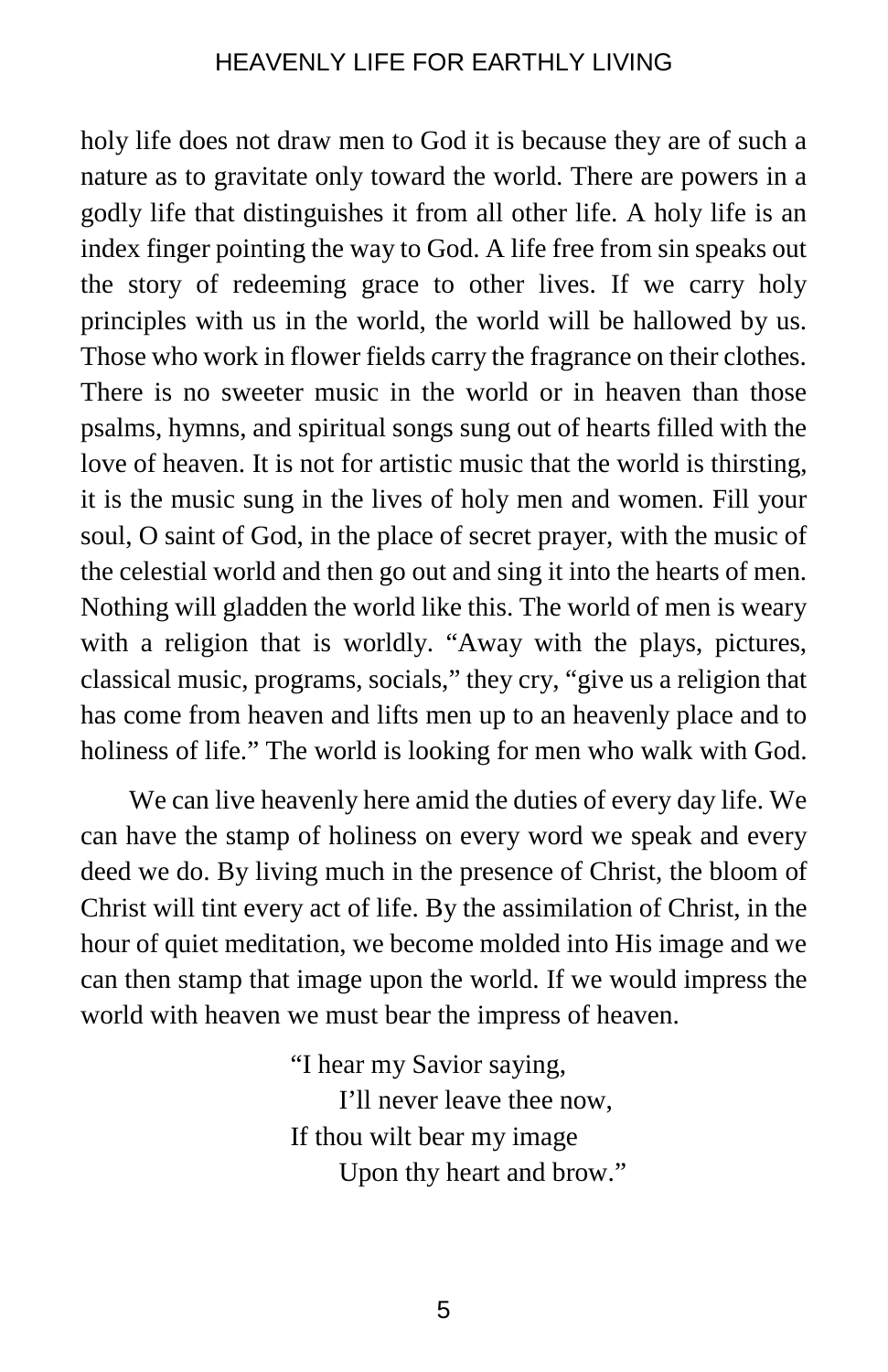God has a place for each of us. If we will find this place and fill it as he intends, our life will turn the thoughts of men from earthly to heavenly things. A Christian lady for days nursed a poor, sick, fallen girl. One day as the girl was recovering health, the lady said to her, "Do you ever have thoughts of God?" The girl, looking into her face replied, "I cannot help but have thoughts of God since I knew you." It is a blessed privilege to so live that we can bring thoughts of God to the minds of others. I would rather cause one man to think of God than have the wealth of the wealthiest man. A man said to his wife, "When I am tried and tempted to speak hastily and crossly, if you will keep sweet it will help me to get the victory." It is no small thing in the eyes of heaven to keep so mild, gentle and calm in a time of domestic tempest as to bring a quietness, a calmness into the life of some tried one. There is a small marble slab, marking the grave of a child in a southern hillside cemetery, on which are engraven the words, "It is easy to live right when she was with us." The words were the remark of one of the playmates of the deceased child, as the little body was being lowered into the grave. Is there a soul so dead that does not thrill with an emotion at the thought of being able to make it easier for another to live right? Let us invest so heavily in the stock of grace that we may be able, by our heavenly life, to help others to live heavenly. Such investment will pay well in the day of eternity.

It is a great privilege to be in the niche God has for us in the world of life. It is a wonderful thing to have a little spot in the great vineyard of the Lord assigned to our care and keeping. Let us keep it clean. It may not be a very large spot. It may not reach many miles from our cottage door, but small though it be, let's keep it clean and beautiful. There is a wondrous reflex action in it. We grow into the image of the work we do from the heart. If we have an ideal life before us and we work to that ideal we will have that ideal stamped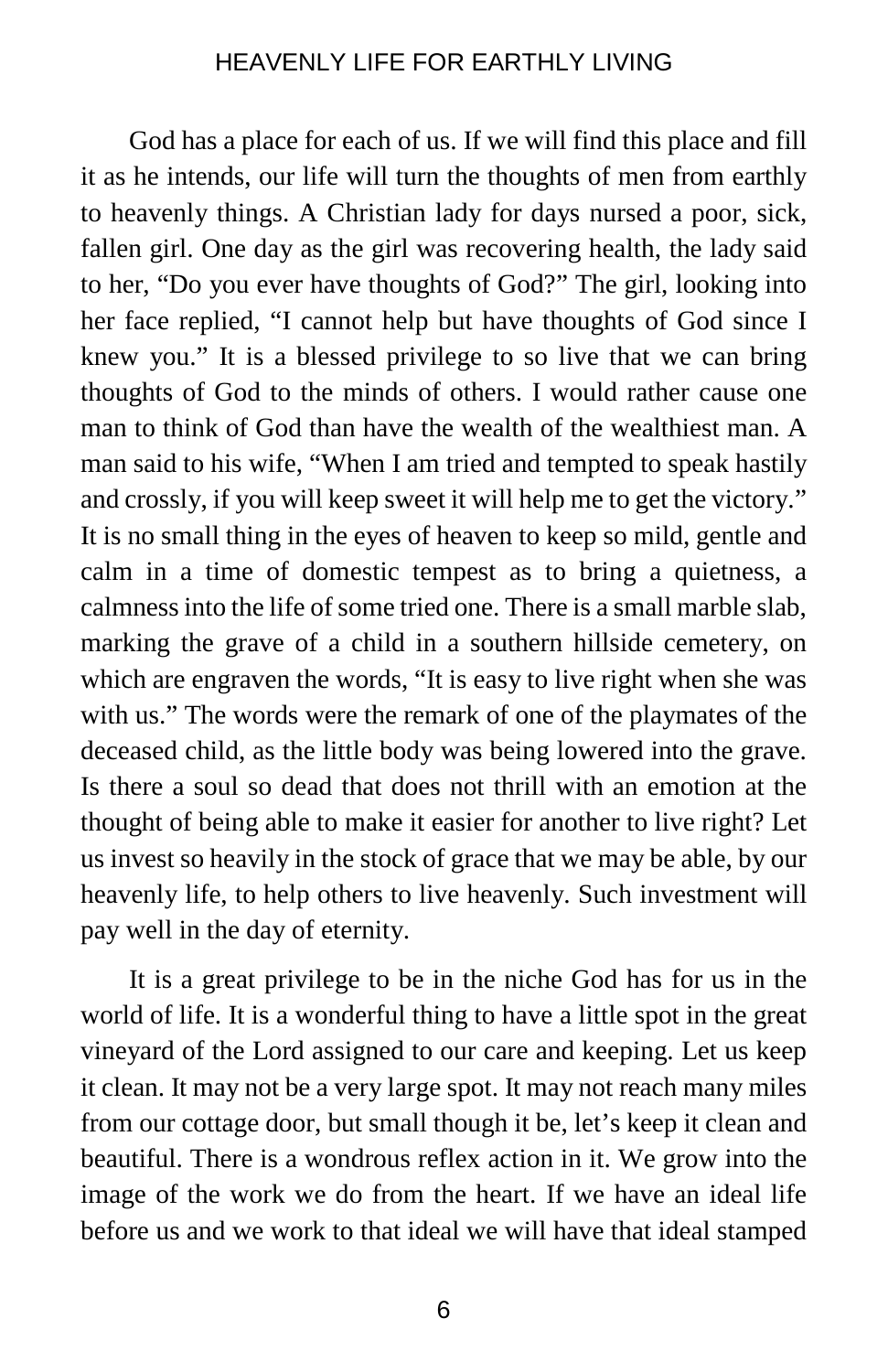in our character. As we work to brighten our corner we will grow to be brighter. We have seen the motto, "Take the world as you find it." We would like to place another by the side of this, "But do not leave it as you found it." An heavenly life in the world leaves its imprint upon the world. With whatsoever sort of life you touch the world, that is the stamp you will leave upon it. The old miller left some of the flour-dust, with which his clothes were covered, upon everyone he touched. If we talk with someone for a few moments and do not leave something of heaven upon them it is because we are not close enough to heaven or close enough to them, possibly both.

A small dark spot on a snow-white cloth will attract more attention than all the snowy whiteness. Let us beware then to keep our lives unspotted. The finer the music, the greater the risk and the more noticeable the discord. The higher profession of religion we make, the greater the reproach of an unworthy deed. God made us for work and not for idleness. He has given us material which we are to work into the fabric of our lives, and the very material given us to rear a palace beautiful unto the Lord will become a stumbling block both for ourselves and others if we do not use it.

The lives we live do not die with us. They will go on preaching long after the grass is waving over our tomb. It is a serious thought. This is an age of lightness of thought respecting eternal things. It is an age in which there is much calculated to relieve men of the feeling of responsibility of life. It is a serious thing to live. Better never to have lived at all than to fail of doing our duty in life. No tears of our after life can wash out a deed that has been done. Jesus can forgive, but the deed still lives. The son of a wealthy man was standing scratching the glass of a show-window with the diamond in his ring. "Don't do that," said a ragged newsboy. "I guess I will do as I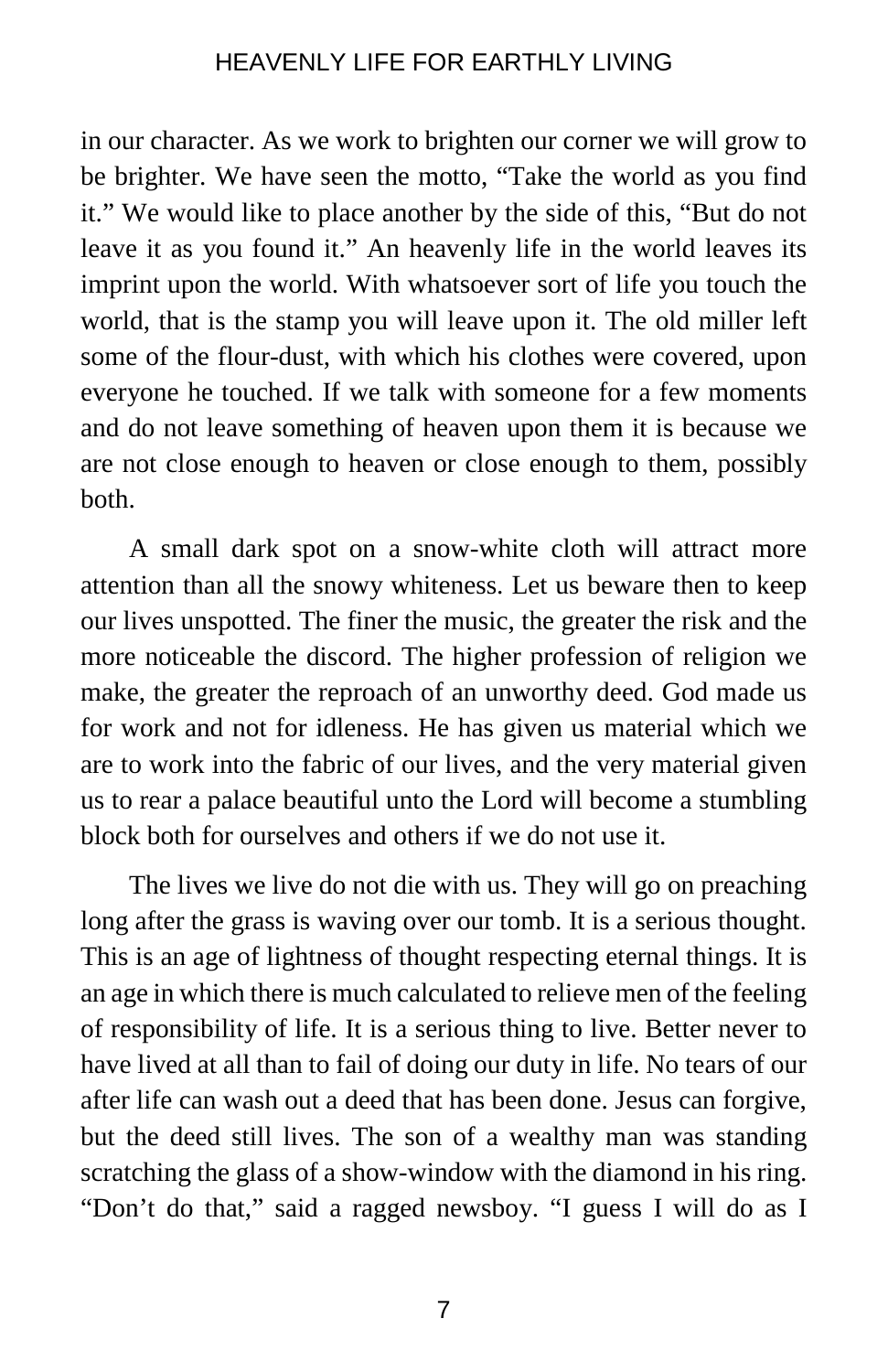please," replied the young man. "But you can't rub it out," answered the boy. The deeds of life are difficult to efface.

There is an heavenly way marked out for the people of God. It was marked out by the life of Jesus. The way He trod is the heavenly way. God wants us at our best. It is our privilege, as Christians, to reveal Christ to men. God calls us to holiness of life. "Be ye holy for I am holy." "Be ye holy in all manner of living." Holy living is heavenly living. Jesus has come to give us life (see John10:10), "He that hath the Son, hath life." (1 John 5:12). The life that Jesus came to give us is heavenly life. We can have it in its fullness, and when we have it we can and will live it. Just as it takes time and effort to keep in strong physical life, so it will take time and effort to keep in strong spiritual life.

> Take time, yes, take time to ponder on the path of life that Jesus trod: Take time, yes, take time to steep your soul in long deep thoughts of God.

The following verses should be our daily testimony:

I am walking each day in an heavenly way How e'er strait and narrow it be ; To me it is clear, and I love it so dear, For Jesus is walking with me.

To me He is fair, naught with Him can compare, The truest, the noblest, the best; His love I can feel, to me He is real. As gently I lie on His breast.

Though dark be the day, light lies on my way, My pathway of life I can see;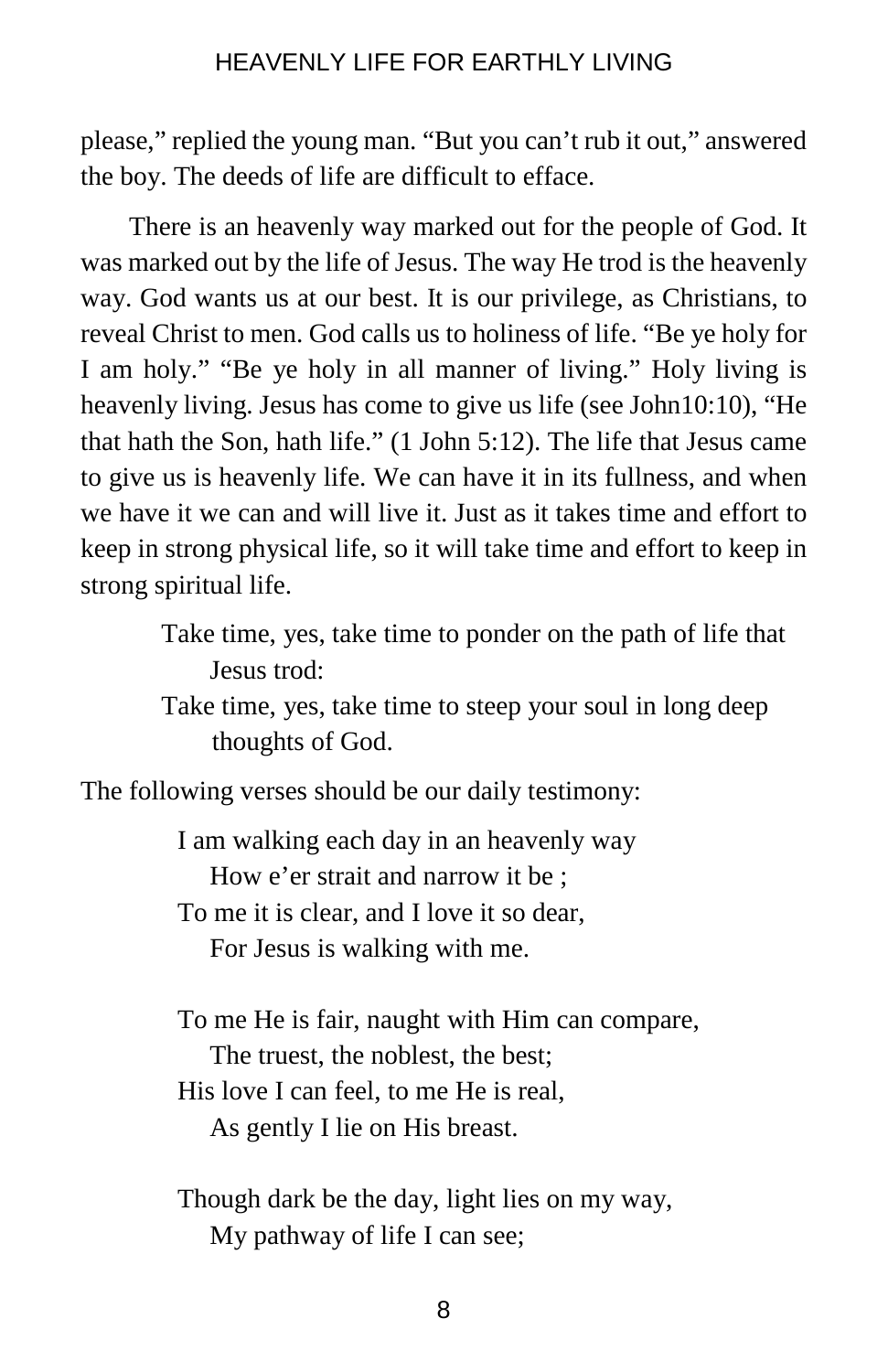I walk without fear, for my Savior is near, His great loving hand leadeth me.

I am kept by His power, therefore reigning each hour, Over all the dominion of sin:

To the world I am dead, by the Spirit I'm led, Along an heavenly way with Him.

Earthly things are behind, I am armed with Christ's mind, I am happy as I can be;

I am running the race, locked in His embrace,

"And this is like heaven to me."

No thirst for life's pleasure, nor thought for earth's treasure, I live for a home o'er the sea;

With Christ I am walking, with Him I am talking,

This is pleasure, and treasure to me.

My pathway grows brighter, my heart's growing lighter As hourly I'm nearing the goal:

My joys are increasing, I'm waiting releasing,

To soar to the home of my soul.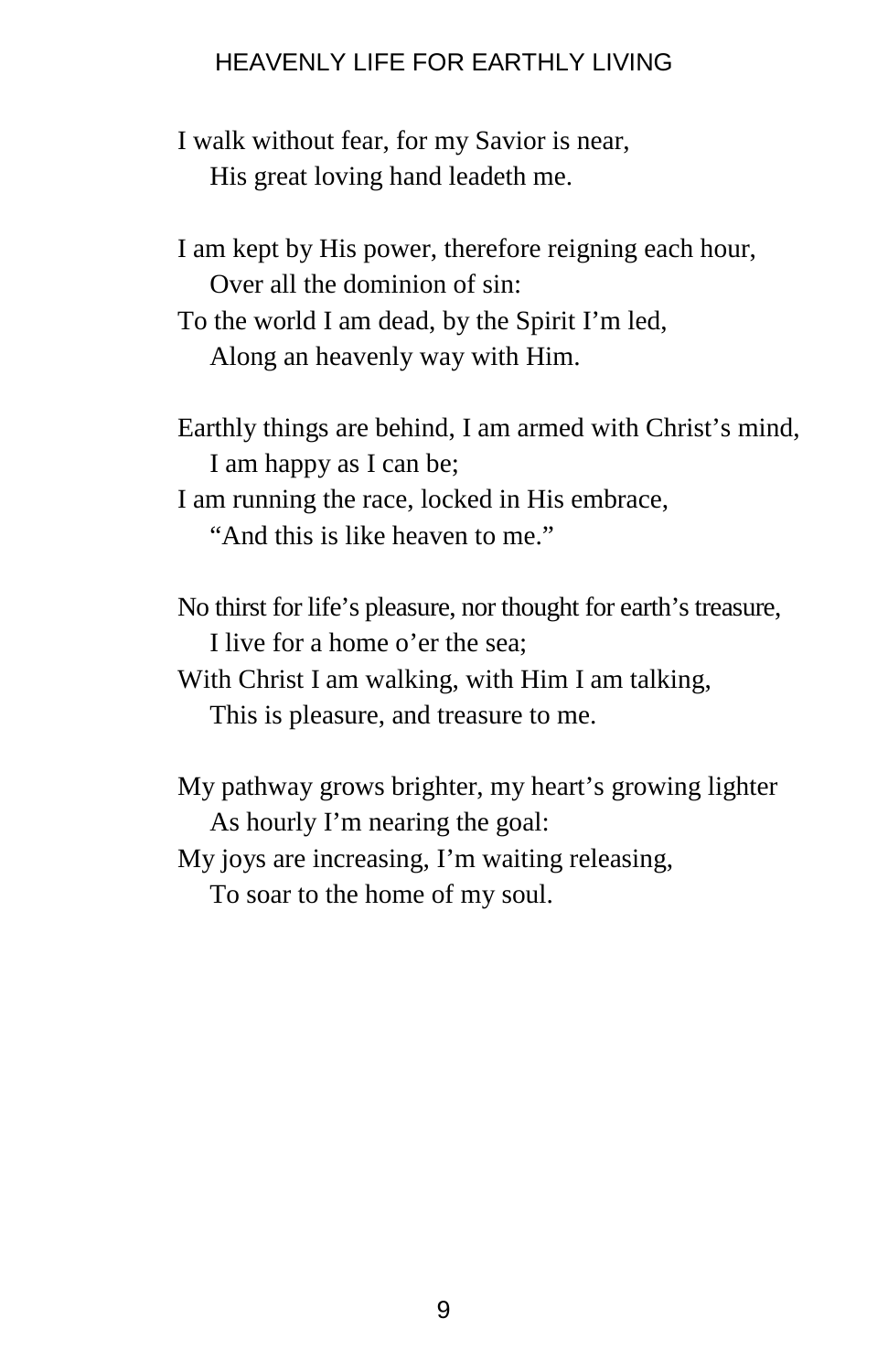#### <span id="page-15-0"></span>**Chapter Two**

# **The Heavenly Birth**

One evening, after preaching on the subject of the heavenly life, a gentleman said to me, "I have been a member of a church for thirty years, I have had pastors capable of giving instructions in the divine life, and I have tried to live a Christian life, but have utterly failed, can you tell me the cause of my failure?" We told him that we thought we could. We asked him if a fig tree could bear olive berries. He replied, "I get your meaning. Is it possible I have been trying to live a life I did not possess?" That was his trouble, and it has been the trouble with many another. You cannot live an heavenly life if you do not possess the life. Jesus said to Nicodemus, "Marvel not that I said unto thee, Ye must be born again" (John 3:7). We have a number of different translations of the New Testament in our library, and for the words, "born again," as given in our common version, they all read, "born from above." To be born from above is to have an heavenly birth. Man becomes a Christian in no other way than that of being born from above. Birth means life, and since this birth is from above, the Christian's life is of heavenly origin. This birth brings man into an heavenly state on earth, enables him to live an heavenly life, and entitles him to an eternal heaven beyond this life. There can be no more important theme in the Bible. There are many sincere people who do not understand the nature of the new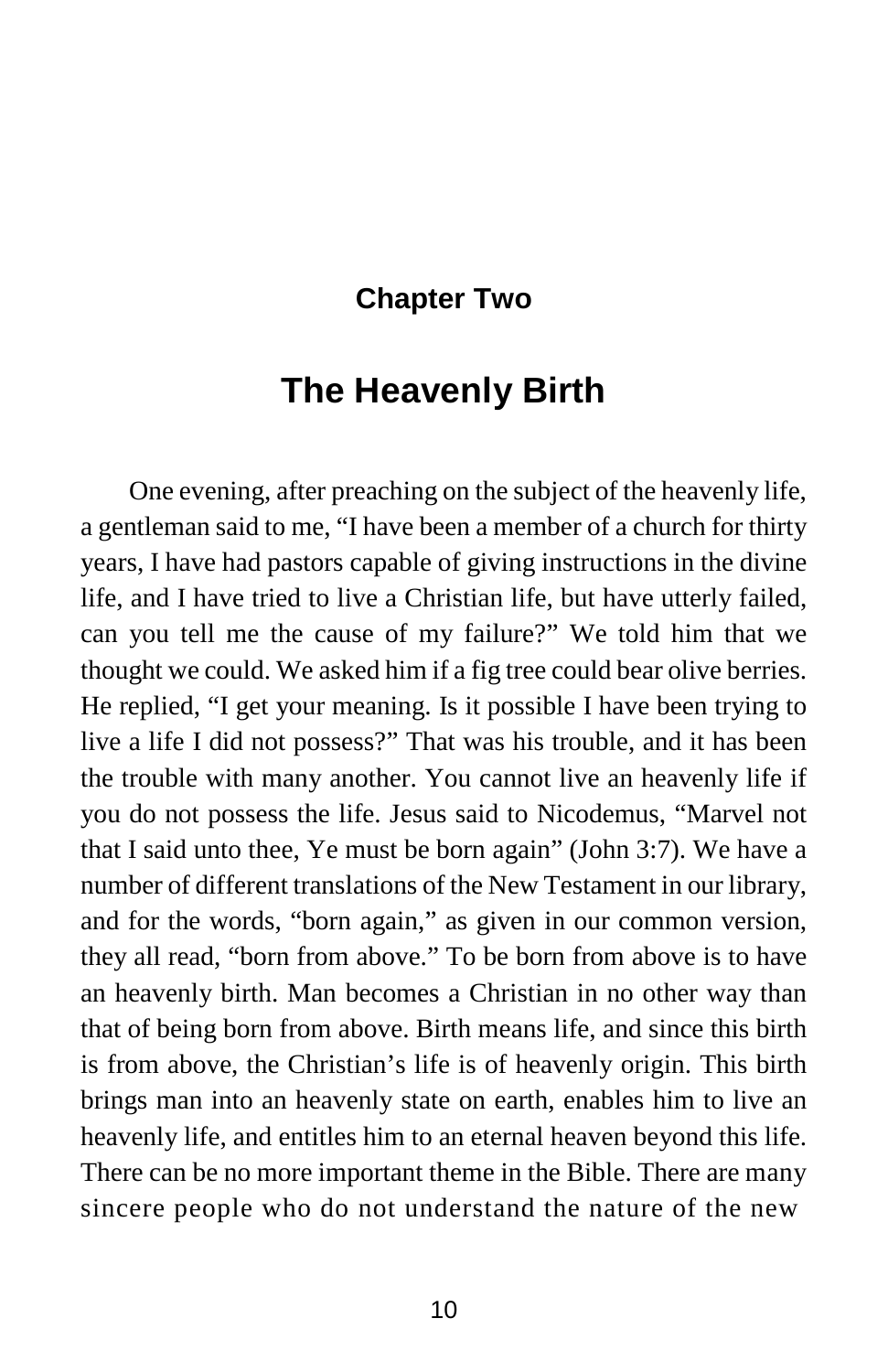birth and the life that is to follow. We hope to bring them help. There are a few questions often asked which we will try to answer.

First: How can a man be born again? This was Nicodemus' question.

Second: Why does a man need to be born again?

Third: What is needful for man to do that he might be born again?

Fourth: What are the results of the heavenly birth in the life of man?

To answer these questions fully would require more space than we can give, but we will give enough to start you on the way to the truth of the subject, and you can go the rest of the way.

First: How can a man be born again? We do not mean to tell you in what manner the work is done. No one knows this. We know that it is done and that it is done by the Word of God and the Holy Spirit. These are the agencies at work in effecting the new birth, but we do not know how they work. Peter says, "Being born again, not of corruptible seed but of incorruptible, by the Word of God, which liveth and abideth forever." (1 Pet. 1:23). James says, "Of his own will begat he us with the word of truth." (Jas. 1:18). The word of God planted in the heart springs into life just as the seed planted in the ground, warmed by the sunshine, springs into life. But the seed needs moisture, heat, light, etc., that it may germinate. So the Word of God needs the germinating power of the Holy Spirit. The wire is said to be 'dead' when the electricity is cut off, but when the current is on it is a 'live wire.' Jesus says, "The words that I speak are spirit and they are life." They are life because they are spirit. This is how man is born again. He is born again by the operation of the word and the Spirit of God in the heart. Some have thought that man becomes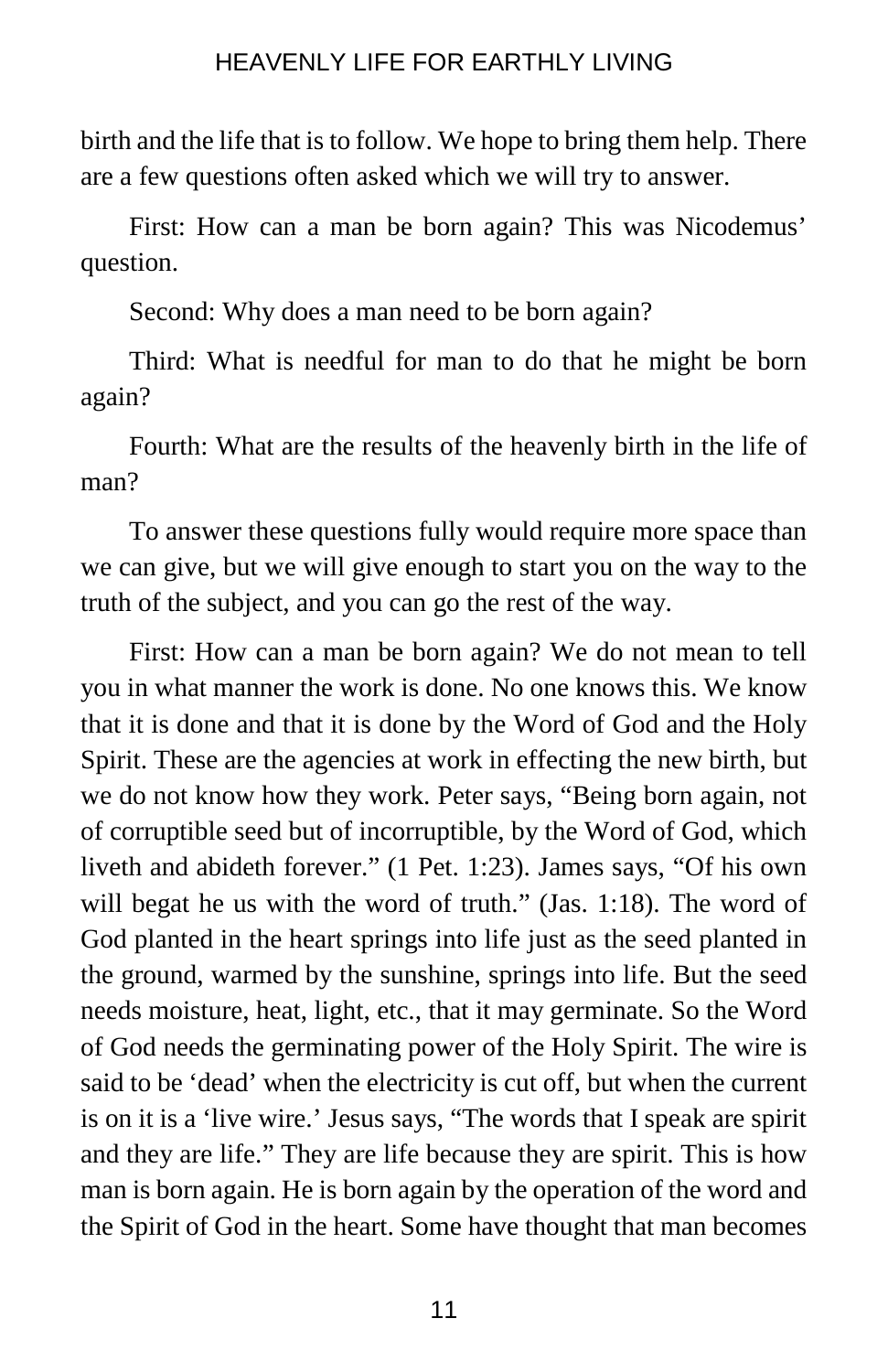a Christian by a change of his purpose, or by decision of will, or by works of righteousness. Something of these may be necessary on the part of man, of which we will speak in its proper place, but these do not bring life to the soul. Being born again is a change, not of purpose only, but a change of nature also, a change from bad principles to good principles. It is not a change in action, such as to discontinue to go to the theatre, and to go to some religious service. It is not the change from bad words to good words. It is not to supplant cursing by praises to God. These are only the effects of being born again and not the work itself. Now it is true that man can leave off many bad deeds and take up the doing of good ones and yet not be a Christian. The doing of some good deeds is not necessarily heavenly living. Heavenly living comes only from heavenly life, and heavenly life comes only from being born again, and this is a change, not of action, but from death unto life. Being born again is to be resurrected from a state of death to that of life. It is to be translated from the kingdom of Satan into the kingdom of Christ. It is a change whereby man becomes a new creature. He is a new creation. Old things pass away, and all things become new, and all these new things are of God. The Bible becomes a new book, Jesus becomes a new Christ, love is new, joy is new, the world is a new realm of light and beauty, it is childhood innocence, joy and gladness in an heavenly life. This can be wrought in the life of man only by the Word and Spirit of God.

Second: Why does man need to be born again? Is there not some other way? Is this absolutely necessary? Would Jesus, who loved man so well as to die for him, have said, "Ye must, and except you do, you cannot enter the kingdom of heaven," if it had not been a positive necessity? Whenever anyone argues for some other way than an actual birth from heaven to become a Christian, he is pleading, it may be consciously or unconsciously; nevertheless, he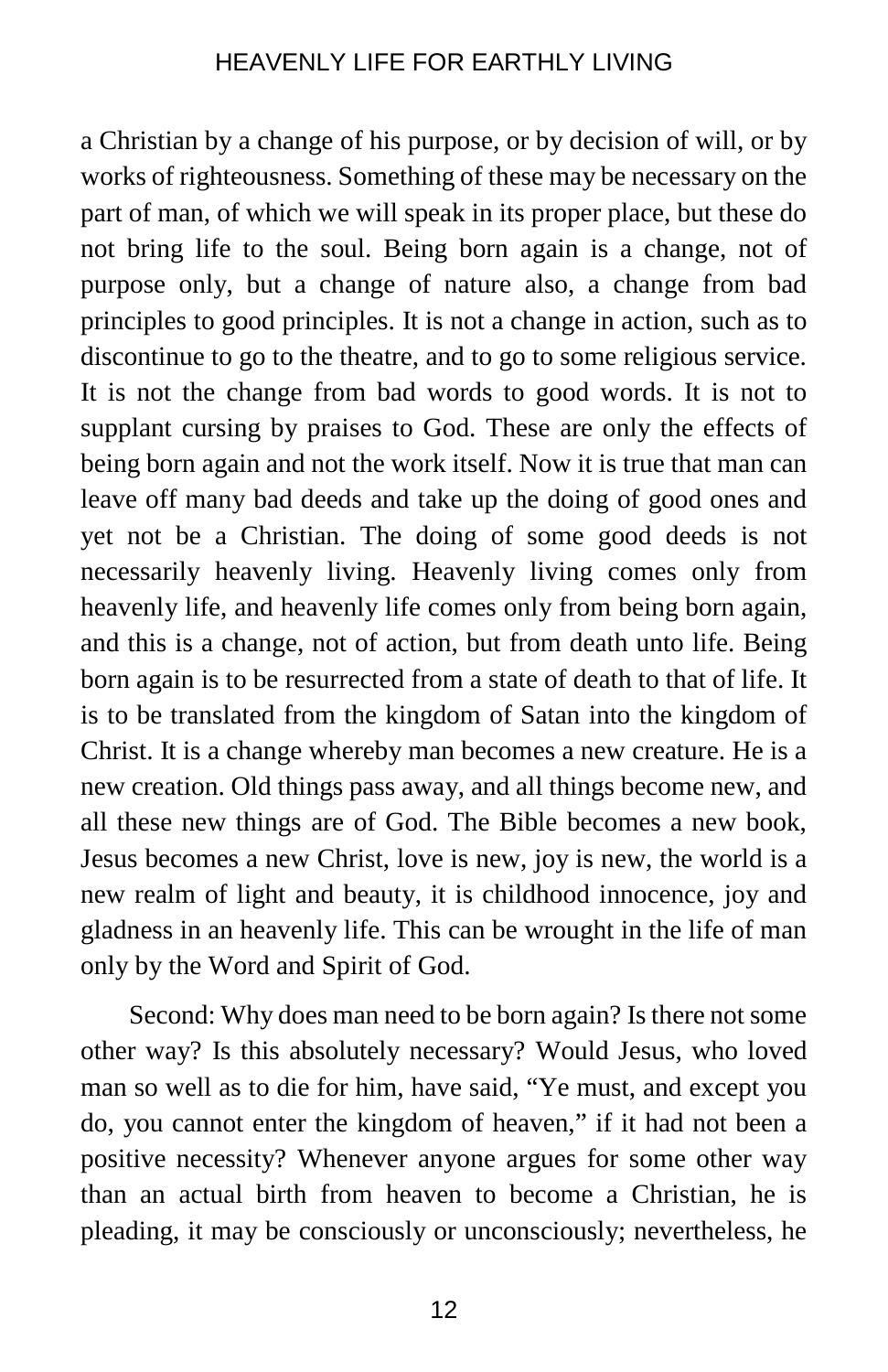is pleading for a looseness, a liberty in life that is below the standard of Bible living. Heaven is a fixed state of holiness. Man is in sin, and consequently in a state of death. He must have his sins forgiven, he must pass from death unto life, he must pass from a state of guiltiness to a state of innocence, he must pass from a state of sinfulness unto a state of holiness or he cannot enter the kingdom of heaven. It is a fixed law. The reason why man must be born again is, then, because he cannot enter heaven without it.

Another reason is because he can never receive the things of God. If God should take him into heaven without being made a new creature he could not receive the things of heaven. Listen, "But the natural man receiveth not the things of the Spirit of God, for they are foolishness unto him, neither can he know them, because they are spiritually discerned." (1 Cor. 1:41). Man is a natural man until he is born again. When he is born again he is born of the supernatural power and he becomes supernatural or spiritual. Without this heaven could not be heaven to him. He could no more be able to receive the things of heaven than a dark body is to receive light, nor more able to enjoy heaven than a deaf man to enjoy music, or the blind man to enjoy the beauty of the flower. "Eye hath not seen, nor ear heard, neither hath entered into the heart of man, the things which God hath prepared for them that love him. But God hath revealed them unto us [those who have been born again] by his Spirit, for the Spirit searcheth all things, yea, the deep things of God." (1 Cor. 2:9, 10). Men are traveling all over the world to see and enjoy wondrous scenes of the material world. They are utterly unable to conceive of the beauties, the glories, the wonders, God has for those who have been born again except they have this experience. The heavenly birth brings man into a world of beauty, of light, of grandeur, of wonder, that fills him with joy unspeakable and full of glory. Praise the Lord. The Spirit of God brings up the deep and wondrous things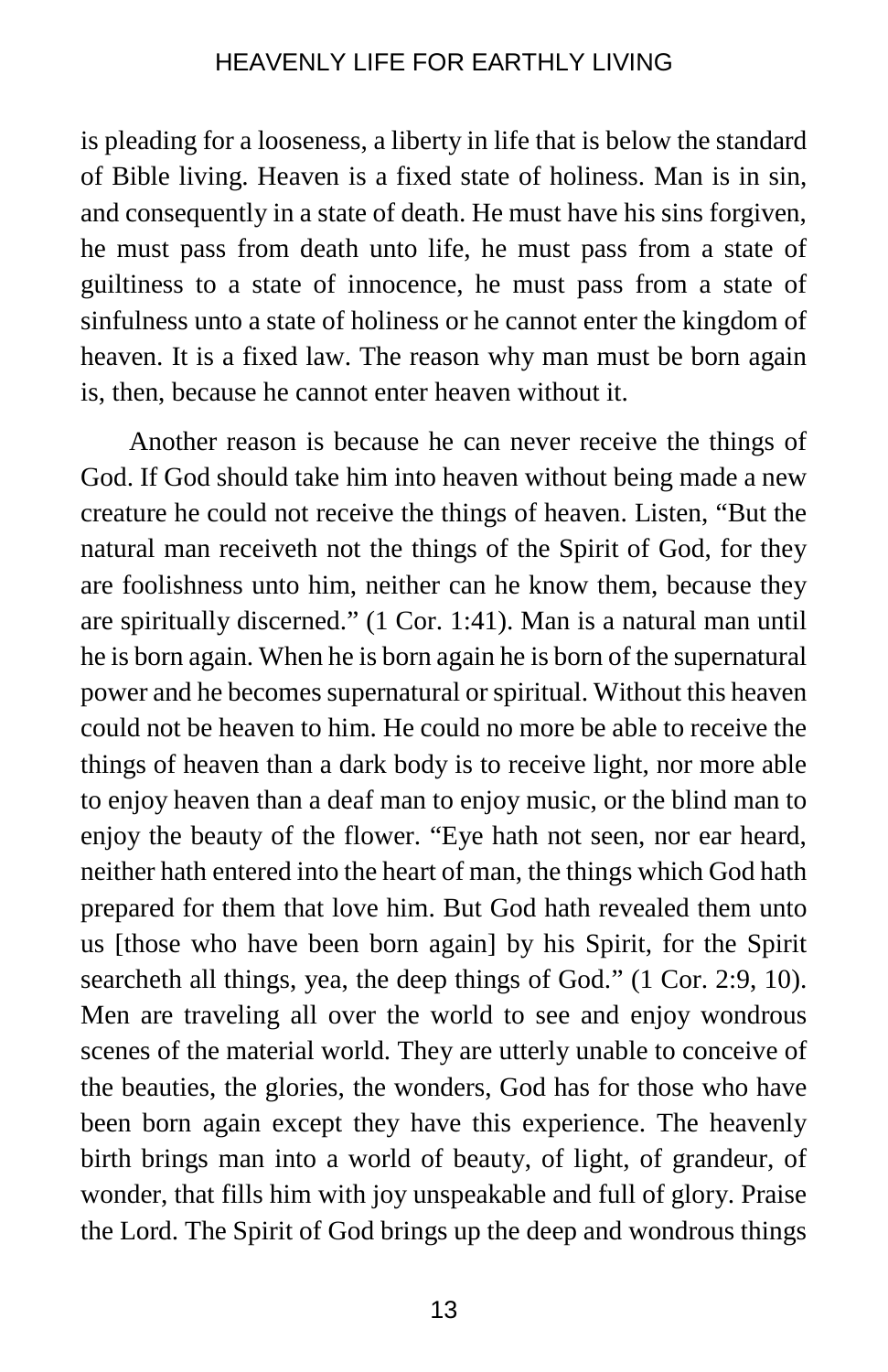of God and reveals them unto the spiritual. There can be no thirsting for such scenes as are displayed in the theatre when man once gets a vision of the unfading glories in the kingdom of heaven through the new birth. There are other reasons why man should be born again, but we must pass on.

Third: What is needful for man to do that he might be born again? Some will tell us that all has been done, that there is nothing for man to do. This is a serious mistake. There is something for man to do. He must believe on Jesus Christ. The Philippian jailor asked what he should do to be saved. He was not told there was nothing for him to do. He was told to believe on the Lord Jesus Christ. "Whosoever believeth that Jesus is the Christ is born of God." (1 John 5:1). A census officer called upon a Christian with a form to be filled up, the latter gave him the family Bible in which were recorded the names of the various members of the family. After looking down the list of names, the officer said, "I do not understand this; here is the name of Samuel T. who was born in 1890, and in 1920 was born again. I do not know how to make this entry." Reader, could you have explained the point from a personal experience?

The believing that is spoken of in our last quoted text is more than intellectual belief. It is to believe with the heart. Now, it is true that none can believe from the heart that Jesus is the Christ except they forsake all for Christ. "Except a man forsake all that he hath he cannot be my disciple," said Jesus. Do not attempt to believe on Jesus except you have forsaken all to follow Him. He must have all your heart. A dying king said to his dutiful servant, "Go tell the dead, I come." The servant understanding he could not go tell the dead the king was coming except he die, therefore he fell upon his sword and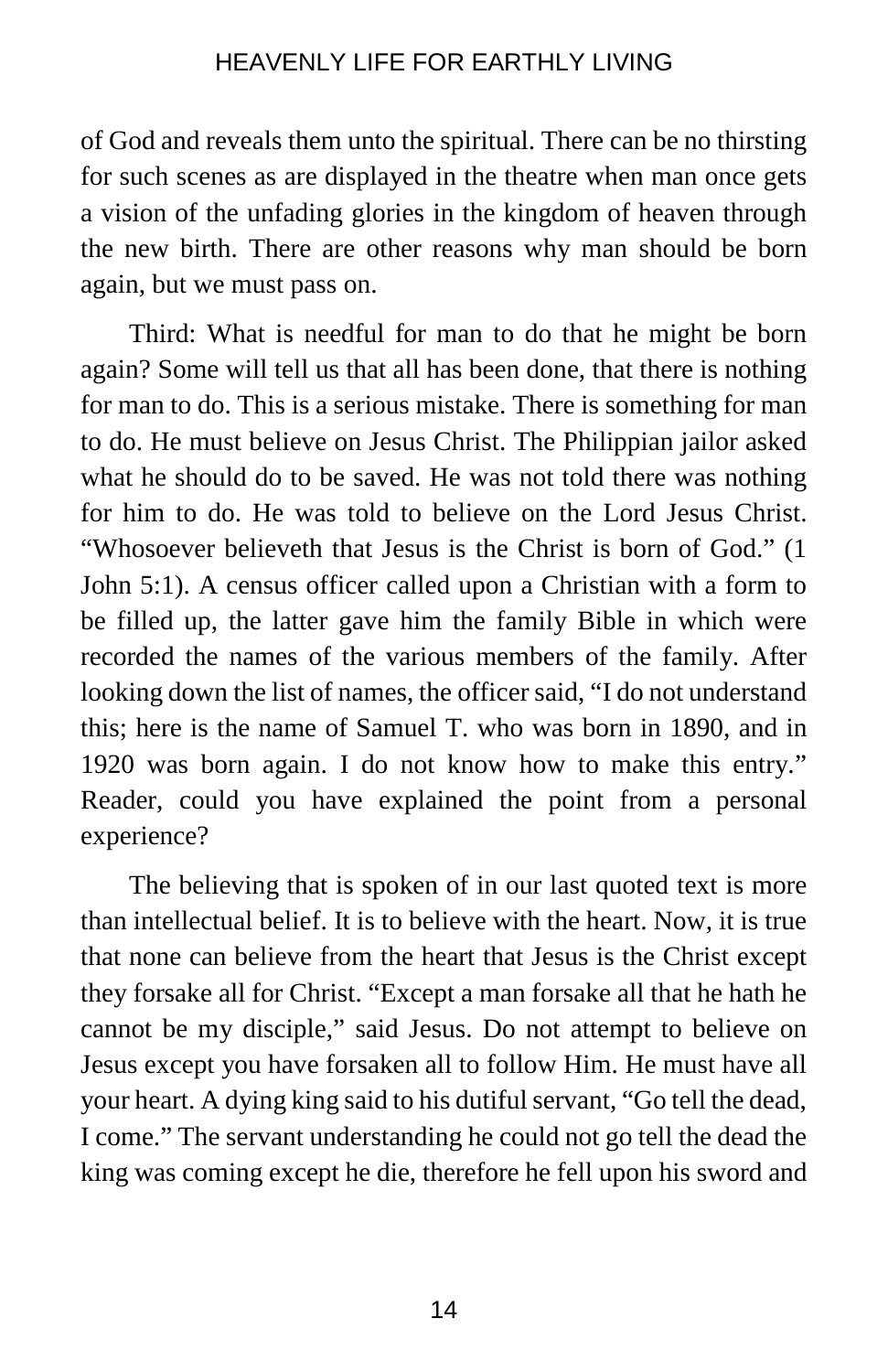died. We cannot go tell the dead in sin that Jesus has come to give life except we die to all that is in sin.

To enter into heavenly life man must receive Jesus. This he can and must do. "He came unto his own and his own received him not, but as many as received him to them gave he power to become the sons of God, even to them that believe on his name: which were born not of blood, nor of the will of the flesh, nor of the will of man, but of God." (John 1:12, 13). The caterpillar, as it lies in the cocoon, seems to be in a state of death, yet it is capable, under proper conditions to receive something outside of itself, and receiving this, is converted into a butterfly. The soul of man, dead in sin, is capable under proper conditions to receive Jesus Christ, and as it receives him, it is born of God.

Fourth: The results in life of man having been born again? He has victory over the world. "For whatsoever is born of God overcometh the world." (1 John 5:4). It is not that we go out of the world, it is not that we cannot be citizens of the world, it is not that we cannot do business with the world, but that we have overcome the world. Those born of God live above the world. When the world of mankind speaks evil of you, neglects you, persecutes you, insults you, misrepresents you, despises you, you have victory. You have victory over the charms and allurements of the world. They have no power over you. They do not have your love; they do not engage your mind. The loss of all things earthly, the most adverse circumstances of life, cannot disturb you. Things to eat, things to wear, nor any earthly thing causes you any anxiety. You have victory over the world. This world is not your lord and master. You do not have to bow down to this world for anything. You are a child of God. Your heavenly Father careth for you. God will see that this world serves you in all that you need while you are here in it. You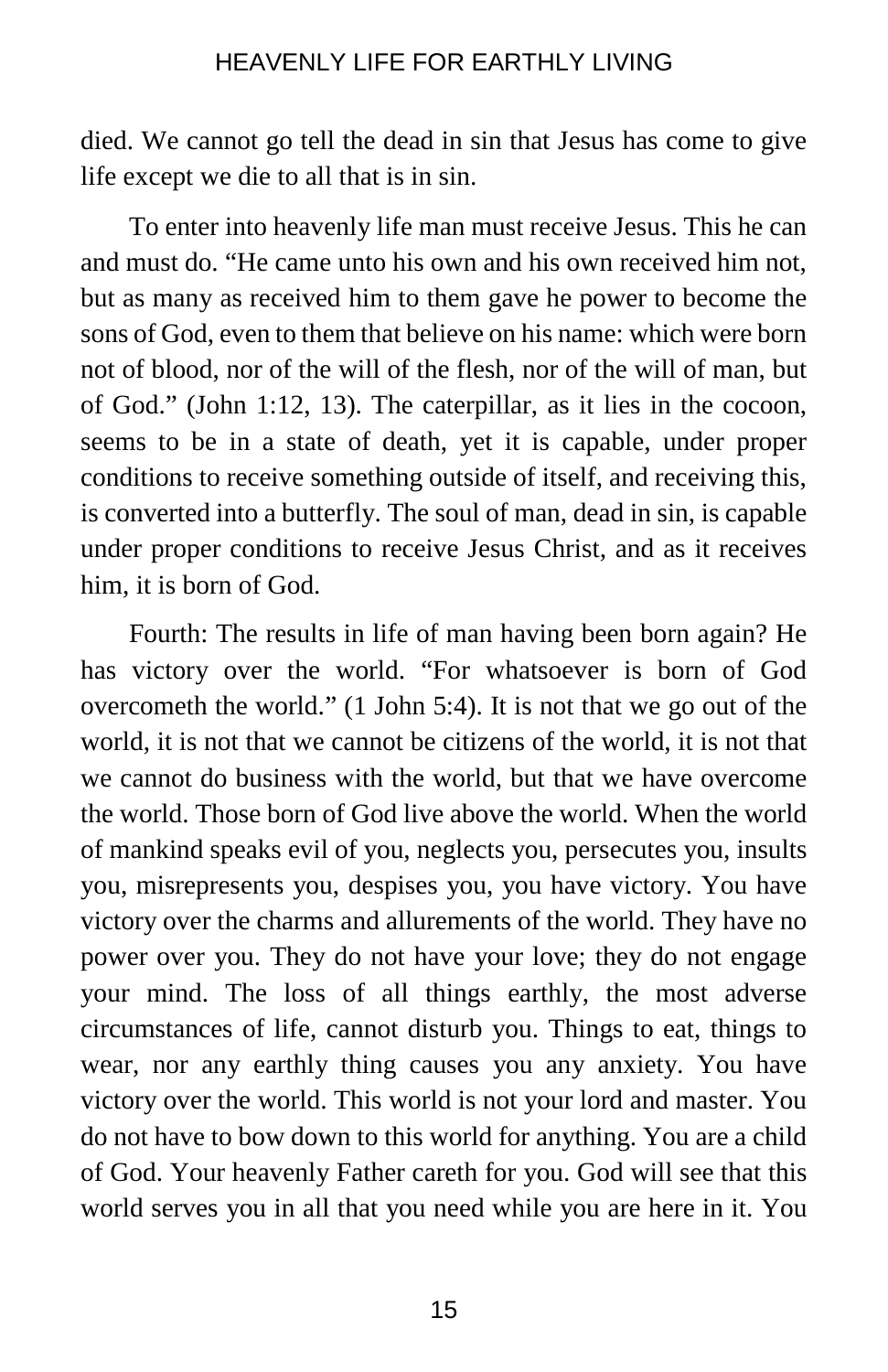are not to trouble your mind a moment about any earthly thing. This is VICTORY.

Man born of God has victory over the flesh. "There is therefore now no condemnation to them which are in Christ Jesus who walk not after the flesh but after the Spirit." (Rom. 8:1). "For they that are after the flesh do mind the things of the flesh, but they that are after the Spirit, the things of the Spirit." (Rom. 8:5). Victory over the flesh—this is one of the highest points in the Christian life. We have a beautiful and forceful example of it in the life of Jesus when he refused to turn stones to bread. "And they that are Christ's have crucified the flesh with its affections and lusts." (Gal. 5:24). "For if ye live after the flesh, ye shall die: but if ye through the Spirit, do mortify the deeds of the body, ye shall live." One said he did not understand what it meant to live after the flesh and to mortify the deeds of the body. He was advised to search and seek for an understanding, for it is a most serious matter. If a man's physical life depended upon his knowing and doing a certain thing, he would put forth much effort to know and do that thing. Did you ever read your Bible carefully and prayerfully that you might have a clear and concise, connected view of its hallowed teaching with respect to not living after the flesh? To have the Spirit of God dwelling in you, you must walk after the Spirit and not after the flesh. See Romans 8:9.

We will take the liberty of quoting from a very old book published in London, England. "Through these lips and eyes, and so on, we are continually exercising an influence on all with whom we come in contact. Now, the question is, what is the nature of that influence? Dear friends, if we are filled with the Holy Spirit, it will be a revelation of Christ. Our lives will be a constant Epiphany. In these bodies we should carry about the marks of the Lord Jesus. The tone of our voice, the line of our conduct, the look in our eyes,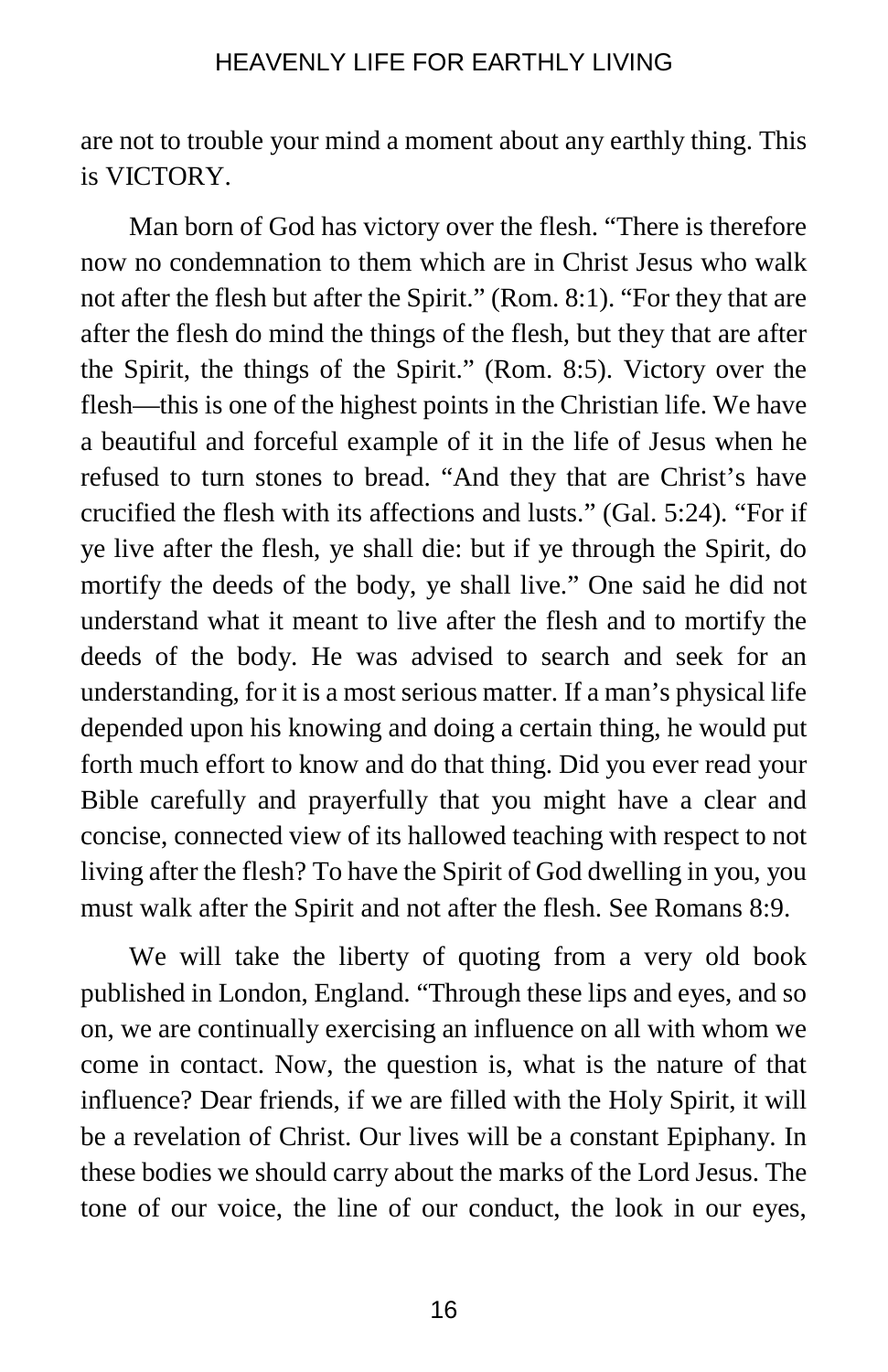everything about us will speak of Christ. I do not think it a light thing, dear friend, that so many who name the name of Christ adopt a light, rattling, worldly manner, to emulate the manners of the world. These bodies of ours are the veils which conceal the things unseen, the things of the spiritual world, from our present sensible, experience. Strip off these bodies and in a moment we are landed in the presence of invisible realities. If it were not for the veil which now for a time overshadows us, it would be impossible for us to fulfill the work of our probation. At the same time, however, it will be the great effort of the foe of God and man to employ this bodily organism as a means of deadening our spiritual sensibilities." It is this last sentence that we especially desire you to give serious thought. Indulgence of the flesh dulls the sensibilities of the soul. There are only comparatively few saints that can come into the presence of God and talk heart to heart with Him, that can feel His presence, that can see the realities of the unseen world, that have any particular realization of Christ through the spiritual senses. It is all because they live too much after the flesh. Many have to acknowledge that their private devotions are not satisfactory. They do not talk to God face to face as they believe is their privilege. It is because the veil of flesh is too thick. They are in too direct communication with the world. They mind earthly things too much. Their life is a feasting rather than a fasting. Their life is a selfindulgence rather than a self-sacrifice. Recently I was invited to listen over the radio to a sermon that was being preached. I tried to tune in for the sermon, but I could not get out of tune with another station where they were broadcasting something about a prize fight. I could hear in one sentence something about the Lord Jesus, but the next sentence was about the boxing match. I could get nothing satisfactory out of the sermon because I could not get out of tune with the boxing match. Some people have this trouble in their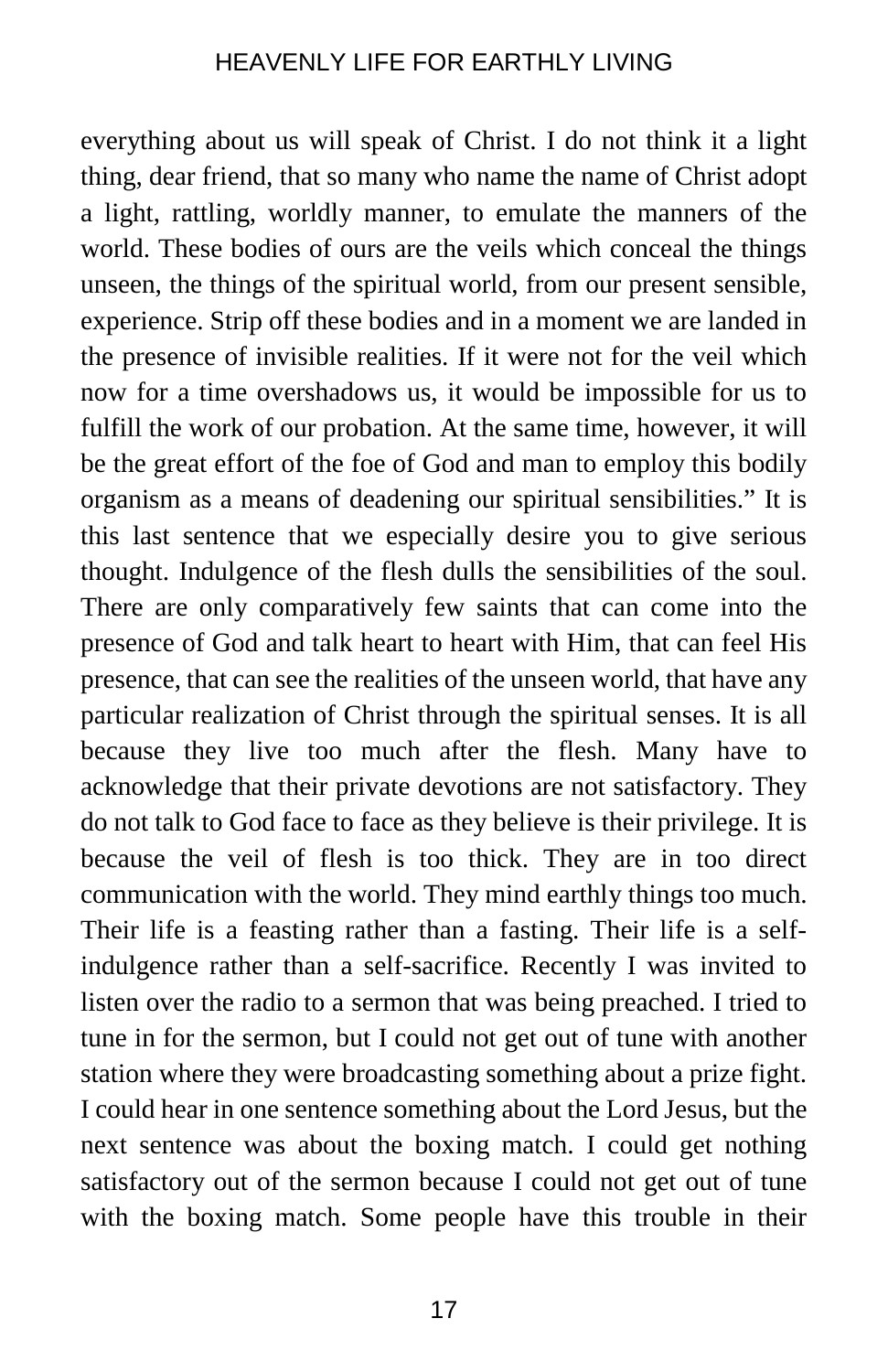spiritual life. They do not get into satisfactory communication with heaven, and it is because their connection with the world is not wholly cut off.

Another result of having been born into heavenly life is victory over the devil. "We know that whosoever is born of God sinneth not: but he that is begotten of God keepeth himself, and that wicked one toucheth him not." (1 John 5:18). The Christian's privilege is to triumph over Satan at all times. When the seventy that Jesus sent out to preach, returned they were rejoicing because the devils were subject to them. Jesus told them he would give them power to tread on scorpions and serpents and give them power over all the power of the enemy. "But rejoice not in this," he said, but "rather rejoice because your names are written in heaven." See Luke 10:20. When your name is written in heaven you are invested with power and victory over Satan. When your name is written in heaven you are related to heaven and all heaven has power over the devil. Satan sways his power only over those who are in sin. Every soul that comes to Jesus is liberated from Satan and given power over him.

Still another result in the lives of those who have been regenerated is that they have victory over sin. "Whosoever is born of God doth not commit sin." (1 John 3:9). "We know that whosoever is born of God sinneth not." (1 John 5:18). There is no sin in a heavenly life. Adam was driven out of Eden when he sinned. Those who are born of God live heavenly, consequently live sinless lives. They walk with God. They live in obedience to the Word of God. They have been delivered out of the hand of the enemy, therefore they serve God without fear, in holiness and righteousness all their life long. See Luke 1:74, 75.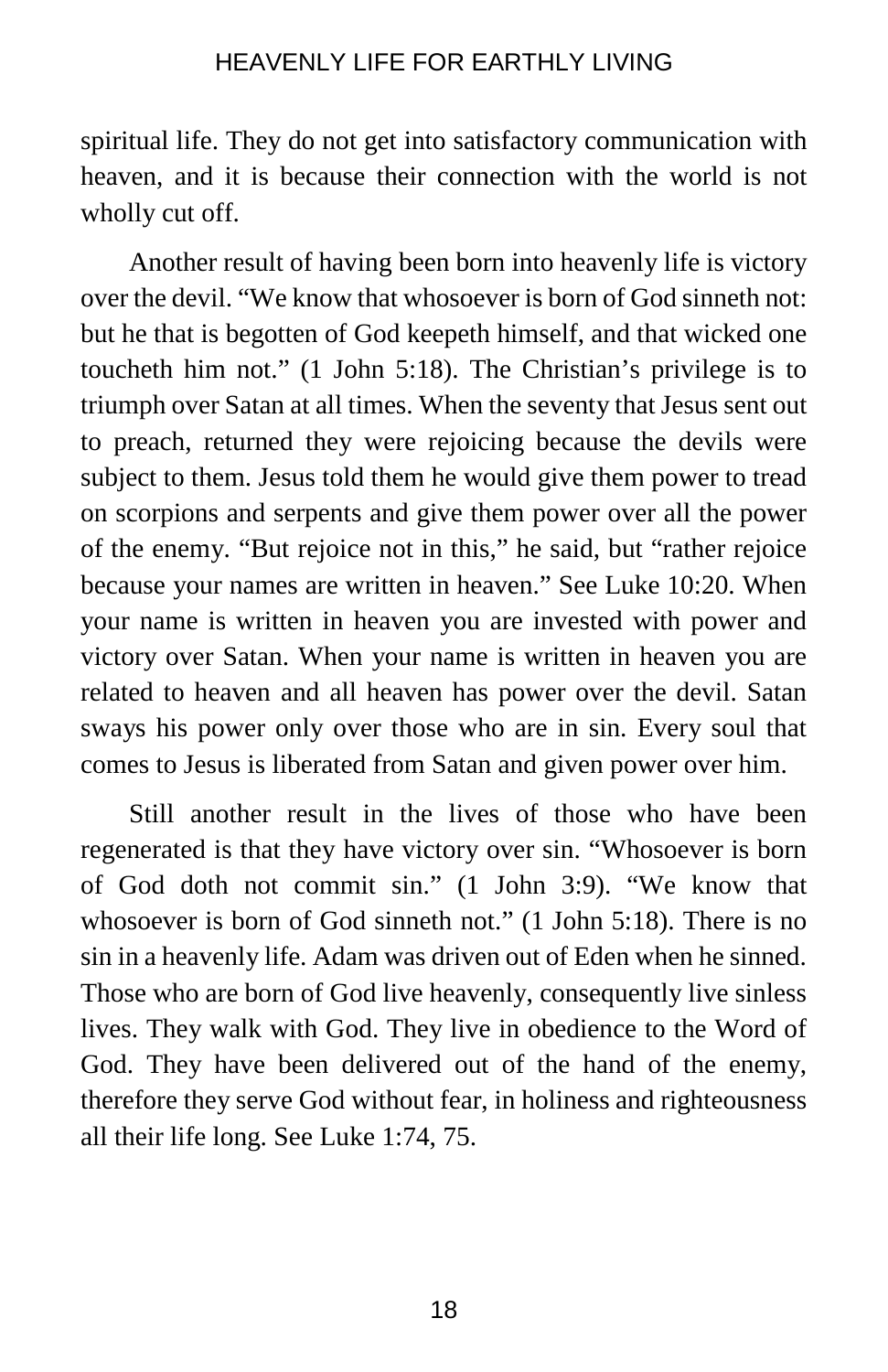#### **Chapter Three**

# <span id="page-24-0"></span>**The Price Paid For Heavenly Living**

Man is under gravest obligation to live a heavenly life because of the price paid in order that he might live it. When a mother makes a great sacrifice to save her daughter from the ways of sin, it lays a great responsibility upon her. The apostle tells us that we are "bought with a price, therefore,"—the word, "therefore" means for this reason, or since this is a fact, we are under certain obligations. "Therefore," says he, "glorify God in your body, and in your spirit which are God's." (1 Cor. 6:20). Since we are bought with a price a great price, we are under obligation to live to the glory of God, for it was to this end that we were purchased. Man usually feels under greater obligation to take care of valuable property that belongs to another than he does if it belongs to himself. And the greater the price paid, the greater the sense of responsibility. If a man would but fully realize that he belongs exclusively to God, this would move him to greater carefulness in life. Also it will bring to him a feeling of security, knowing that God will care for his own. A colored brother was heard to pray one time, when in a strong temptation: "Now help, Massa, for your property is in danger." It is blessed to realize in the hour of temptation that we are the Lord's and to realize how dear we are to Him. Surely we will feel secure in His keeping.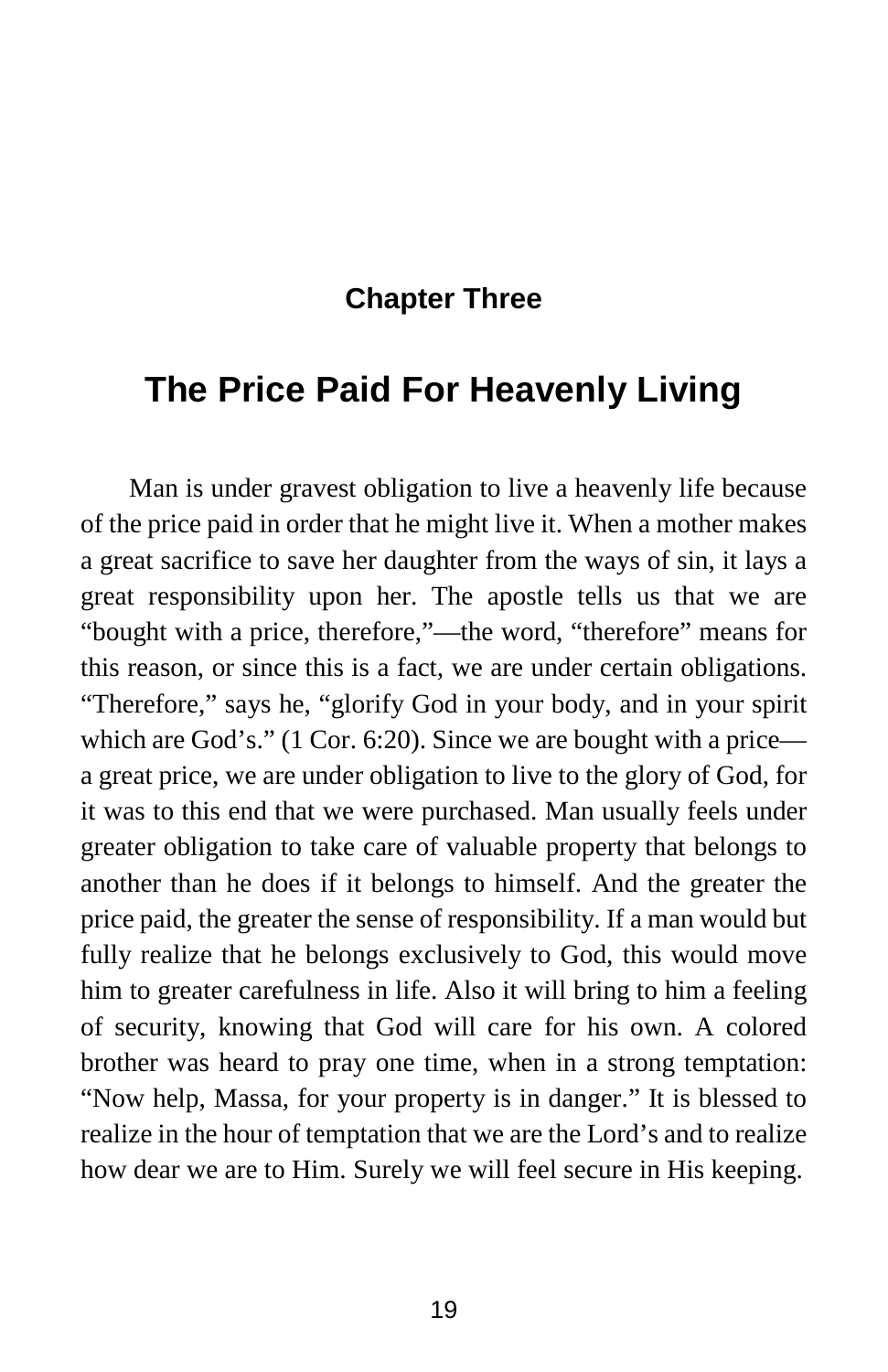Mrs. Hannah Whitehall Smith tells a story that well illustrates the responsibility of ownership. She says that while traveling in the south she met a lady who told her that she had occasion one time to give her slave a piece of work to do which required him to stand outside the window on a plank, that was held steadily by someone sitting on the end on the inside. The man was a little afraid, but said, Missus, if you will sit on the end of the plank yourself, then I'll do the work." I replied, "Won't it do if your wife will sit on the plank? Mandy will not let it fall." "No, Missus," he answered, "I won't trust Mandy. She is only my wife, and she may forget and get up, but you are my Missus, and I belong to you and of course you will keep me safe." God never sends us out on any duty without the promise of keeping us while doing that duty. God's promise is the plank. This plank rests on his faithfulness. We need not fear to walk out upon it, knowing God is on the other end and will bear us up.

One Scripture text above others impresses me with the fact of our valuableness, and dearness to God. It is John 10:29, "My Father, which gave them me, is greater than all." Now from this text you have always, no doubt, thought that Jesus was speaking of the greatness of the Father. That is the thought given us by the common version. But other translations give us a different thought which is the true thought in the mind of Jesus. The marginal reading of the revised version is, "That which my Father hath given unto me is greater than all." The 20th Cent. reads, "What my Father has entrusted to me is more than all else:" Rotheram says, "As for my Father, what He has given me is a greater thing than all." Weymouth translates it, "What my Father has given to me is more precious than all beside." These versions give us the thought of Christ. Those whom the Father had given him were more precious, were dearer to him than all else. In his prayer to the Father he gives us an intimation of how dear those whom the Father had given Him were to Him. "I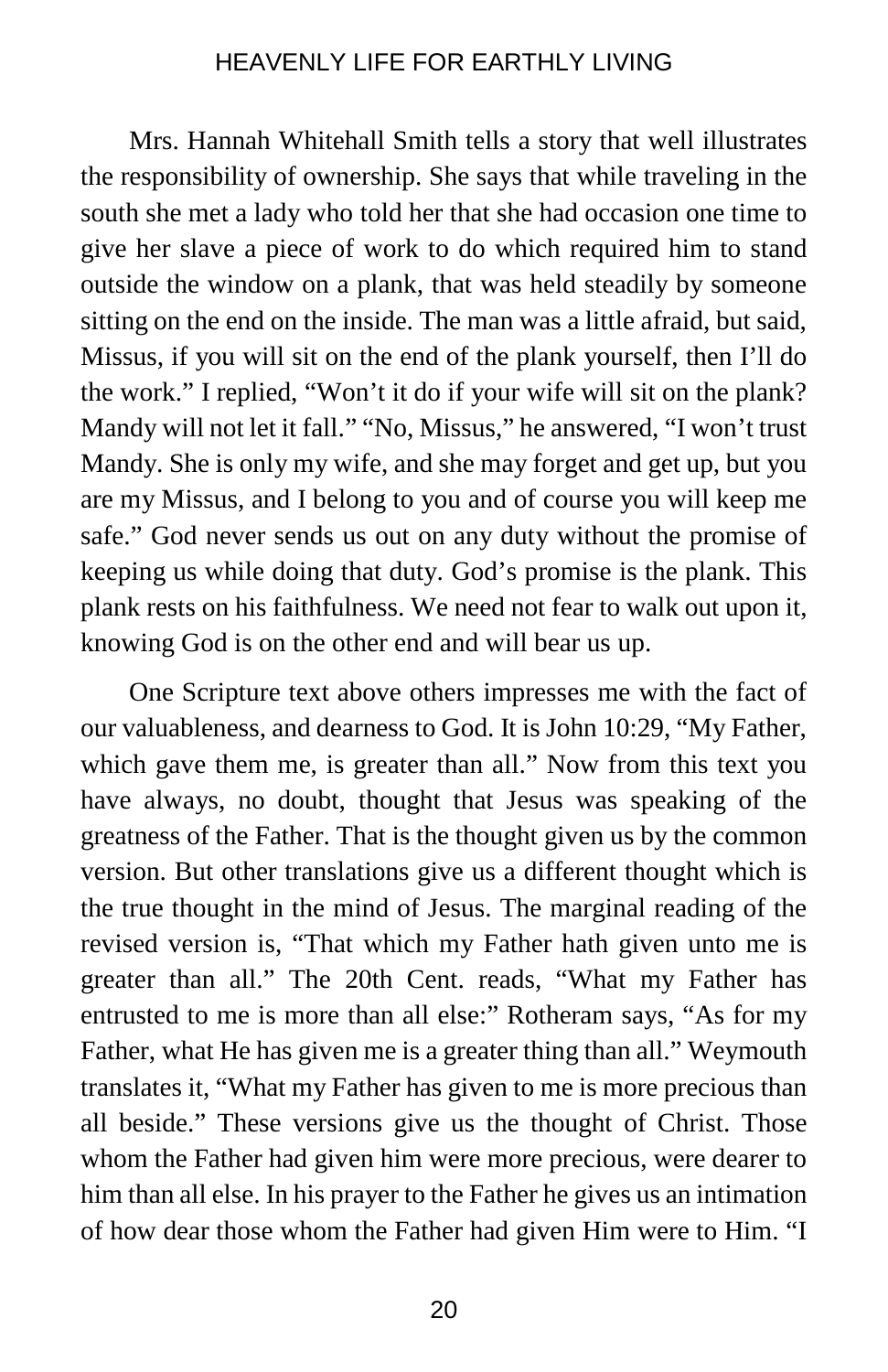have manifested thy name unto the men whom thou gavest me out of the world: thine they were, and thou gavest them me." We can see here something of the joy of his soul as he speaks of those whom the Father had given him. Dear reader, are you one of them? Have you been given by the Father to Jesus? Just as the father gives his daughter to be the bride of the bridegroom, has the Father given you to be the bride of Christ? Are you wedded to him? Then do your whole duty by walking worthy of such a Lover. Again in this prayer he said, "While I was with them in the world, I kept them in thy name: those whom thou gavest me I have kept and none of them is lost, but the son of perdition," meaning Judas. Of course he weeps over the one that was lost. He has had to weep many times because of someone being lost from the fold. It may be that someone who reads these lines was once safe within the fold, but has strayed away. If so, can you behold the Savior weeping for you? "His great loving heart beats in pity for thee." Return, oh, return to Him now.

I can see a little company in some inner circle, separated from the world, with Jesus in their midst. They are his portion. The Father hath given them unto him and he hath kept them. They are more to him than all else besides. I can now feel something of the love he has for them. While he was with them in the world he kept them in the Father's name, but he says, "Now I am no more in the world, but these are in the world, and I come to thee." While he was with that little inner circle in the world he kept them, but now he has gone and there is still a little company all his own left in the world. How are they going to be kept? Hear him, "Holy Father, keep through thine own name those whom thou hast given me." (John 17:11). He is at the right hand of the Father today, just now, praying for that little company of consecrated ones whom the Father hath giveth to him and who are most precious unto him.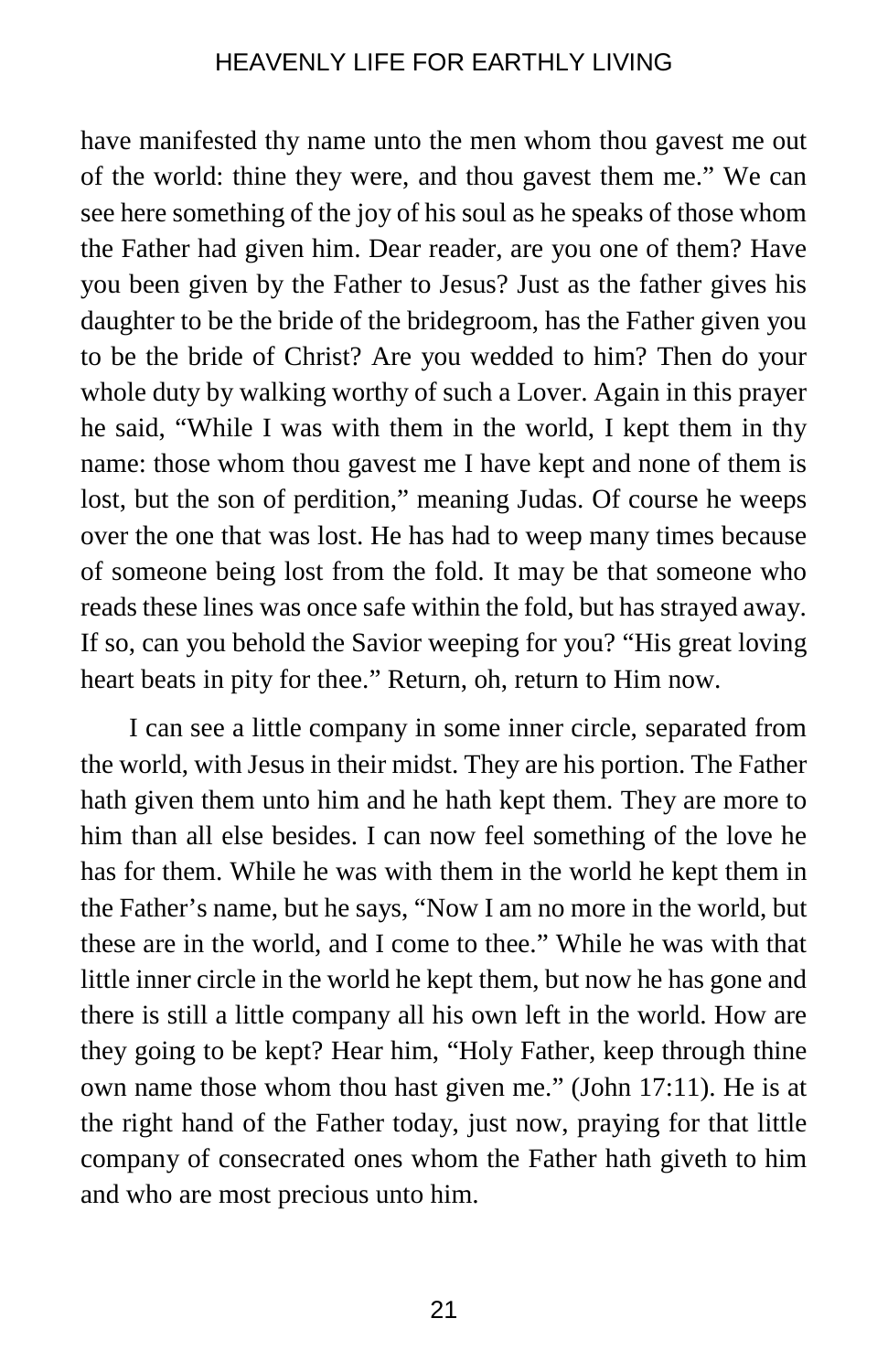He knows his own. He has placed a few marks upon them. In my boyhood days I have seen my father marking his sheep that he might know them. Jesus knows his own by the marks they bear. Here are a few of his marks. "I have given them thy word and the world hath hated them, because they are not of the world, even as I am not of the world." (John 17:14). If you are one of those separated ones, the world hates you. "If the world hate you, ye know that it hated me before it hated you. If ye were of the world, the world would love its own: but because ye are not of the world, but I have chosen you out of the world, therefore the world hateth you." (John 15:18, 19). Is there a gulf fixed between you and the world? The great gulf that was fixed between the rich man in hell and Lazarus in Abraham's bosom was not created after death, but existed while Lazarus lay at the rich man's gate. If there is not a great gulf fixed between you and the world in this life, there will be none in the world to come. Doubtless there are many who walked apart from the world at one time who are now going arm in arm with the world. Being hated by the world is one of the certain marks of being of that inner circle of Christ's beloved ones.

Then there is another mark. "All that the Father giveth me shall come to me." (John 6:37). These words may have a much deeper meaning than we may at first think. No one comes to Jesus that does not forsake all else besides. Here we learn that it is only those who have forsaken all and come to Jesus who are given to Jesus by the Father. Those who come to Jesus no longer look upon themselves or anything they may possess as being their own. The one chief cause of so many powerless lives is because of lack of supreme devotion, and an entire consecration to God. We have heard people sing: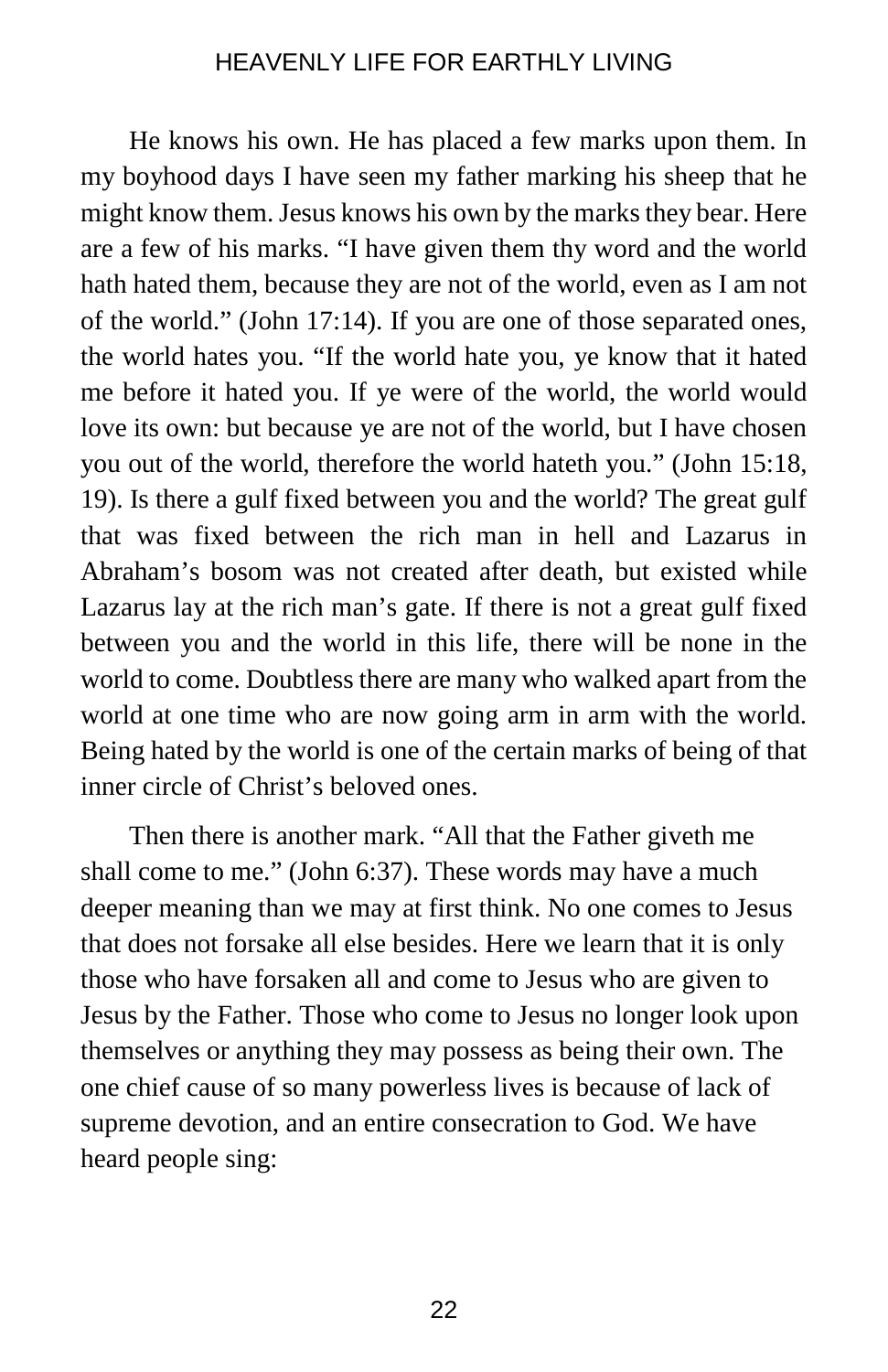"Take my feet and let them be Swift and beautiful for thee."

and then walk in ways of their own. Do you not think that the feet of many would point differently than they do if they were wholly directed by the Lord? They would carry them to the bedside of the sick, to the prison cell, to the house of sorrow, to the place of prayer, instead of to the places where the flesh find indulgence. If feet were "swift and beautiful" for the Lord, no doubt there would be more empty arm chairs and vacant pleasant firesides on prayermeeting evenings, and more empty beds on early Sunday mornings.

> "Take my lips and let them be Filled with messages for thee."

This is really true in the life of those who have come to Jesus and are all His own. In such a case there are no whisperings, talebearings, backbitings, jestings, light, frivolous, shallow expressions.

> "Take my hands and let them move At the impulse of thy love."

This is a true and beautiful conception. The soul of man can become so consonant with heaven as to receive the impulses of God's love. The migrating fowl receives an impulse of a genial southern clime. In obedience to the impulse, it spreads its wings and flies away. The soul of man receives an impulse of God's love. In loving obedience to this impulse, man moves about in the accomplishment of God's perfect will. We wonder if all who sing these words are really moved by heavenly impulses. To be thus moved is the secret of heavenly living. They whose souls have been so perfectly pitched to the key of God's will that they can receive the most delicate impulses, and obey them, live the most heavenly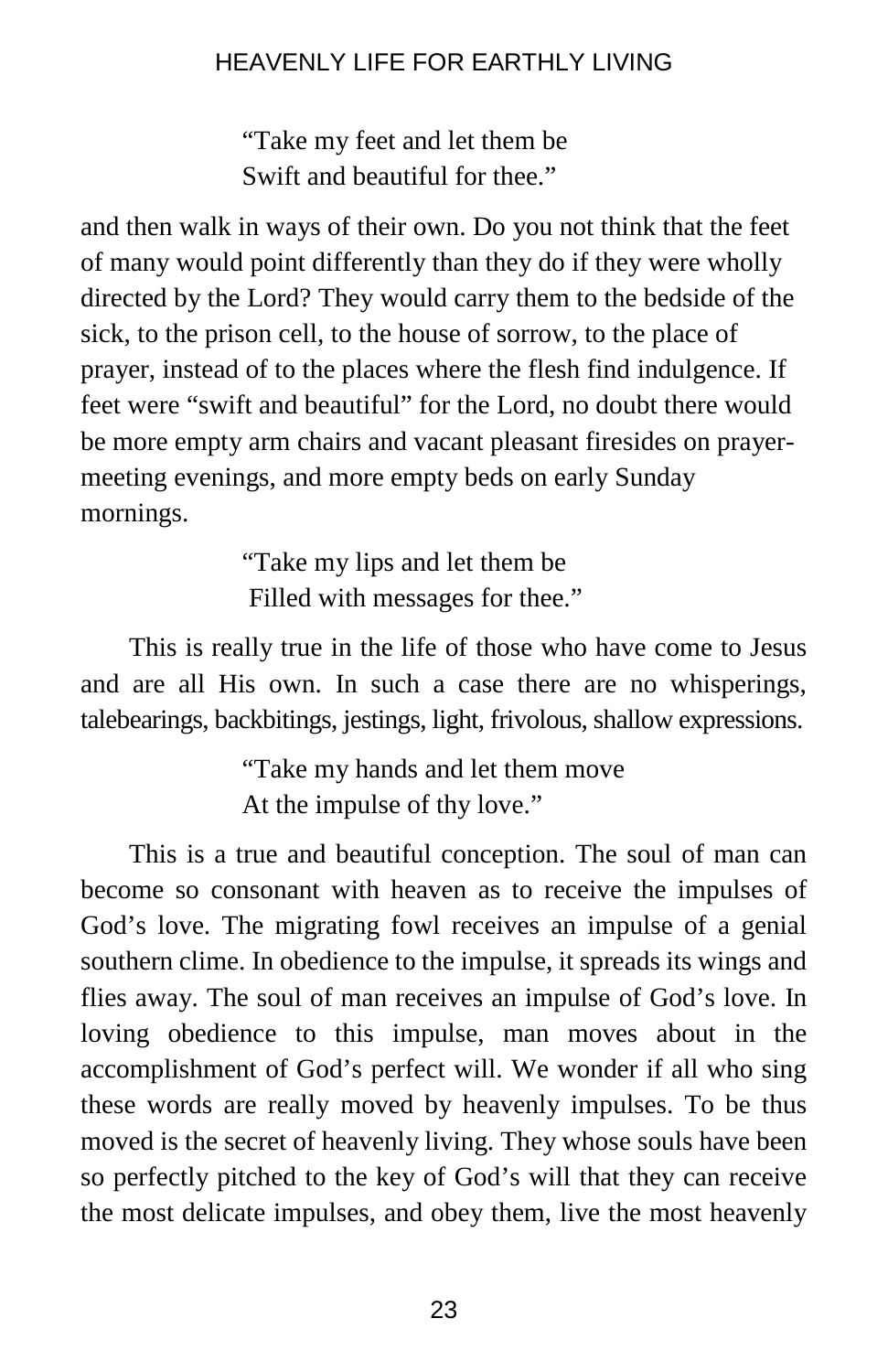life. This is a mark of being one of that little company that is so precious to Christ. They are unknown, rejected, despised by the world, but they have come to Jesus and by the power of re-creation have been brought into such an affinity with Him as to be able to taste of the delicious delicacies of heaven and enjoy all the blessedness of a spiritual union with Christ. What care they for earth's sweets! They have meat to eat the world knows not of.

There is yet one other mark we will mention. "My sheep hear my voice, and I know them, and they follow me." (John 10:27). He does not say, "My sheep hear my voice and they follow me," but he inserts the clause, "I know them." This is the secret of their following Him. He does not say, "My sheep hear my voice and they know me and follow me." They follow him when he calls because he knows them. There are many, he says, who call him Lord and who may do some very great things, but he never knew them, they are not following him. See Matt. 7:22, 23. "To know," means to be united with, as branch is with vine, to have fellowship with, to have life flowing into life, it is love reciprocating love, it is heart beating with heart. Those whom Jesus knows, obey his call, not of compulsion, not for the green pastures, not for any personal advantage, not for fear of hell, but because of an inward attracting force, a constraining power, the controlling influence of Christ's life and love. Paul said, "His love constraineth me." He felt the impulse of that love so strongly that it moved him to action. He obeyed that mighty impulse though it led him into great suffering in the flesh. This is true of God's sheep. They do not follow for fleshly gratification, or personal advantage, the praise of men, or for filthy lucre, but they obey that impulse as readily when it leads through the shadow as when it leads through the sunshine.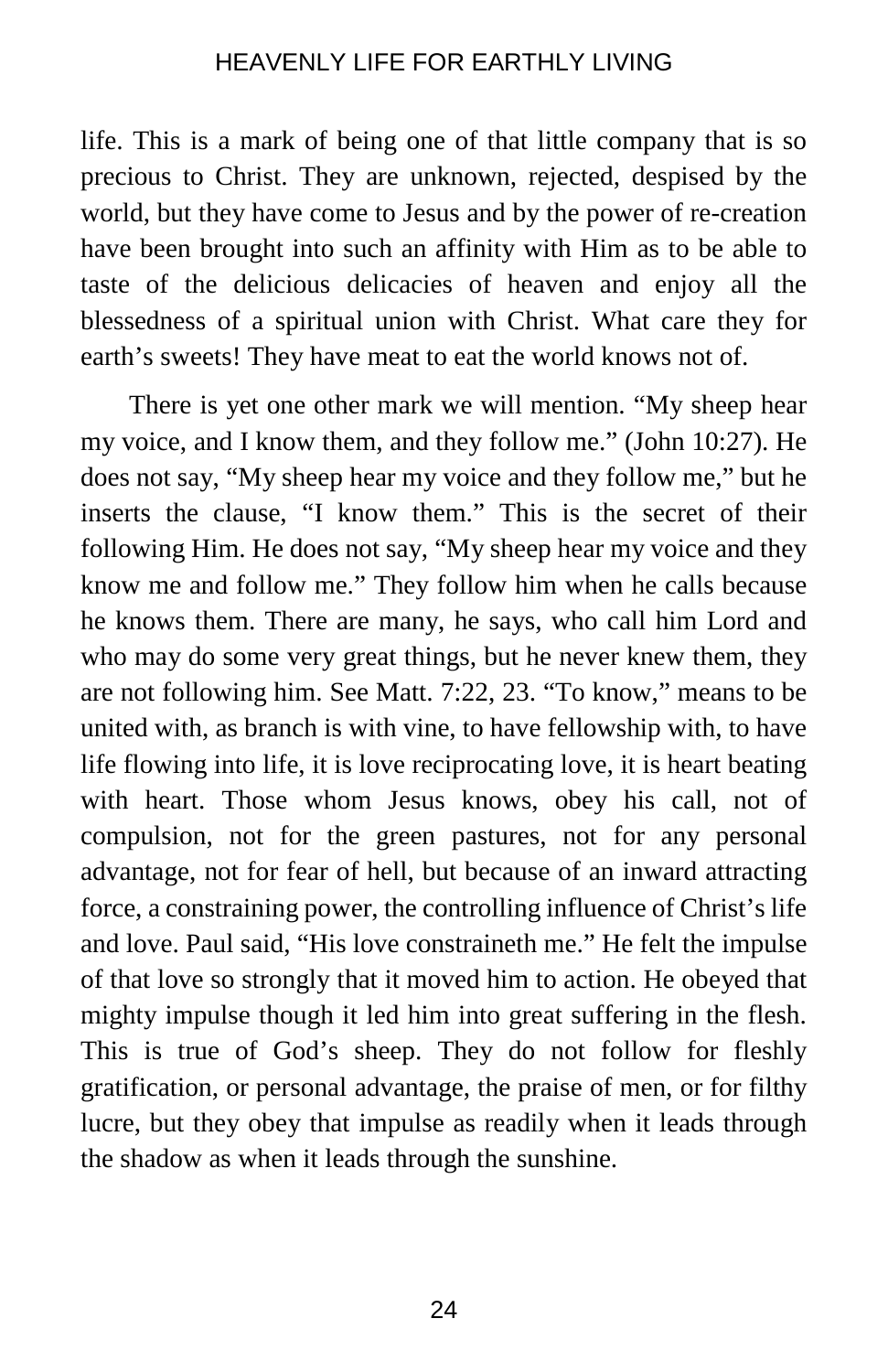The voice of Jesus acts upon the heart of a true Christian similar to the action of the sun's rays upon vegetation in the springtime of the year. The rays of the sun call to the flowers and grasses and they spring up at their call. God, in creation of the plant, placed something in its nature that caused it to move when receiving the impulses of the sun's rays. This is a parable. It is a type of the relationship between the normal Christian's soul and Christ. The Christian obeys the voice of Jesus out of a law of love. Love is the fulfilling of the law. There is a law between the plant and the sun. Something, we may call it instinct, causes it to obey that law. There is a law between the Christian soul and Christ. There is something in that soul that moves it to obey the law. It is love. Thus love is the fulfilling of the law. There is something in the plant that begins to stir and beat. It is an impulse given by the warm rays of the sun. In the Christian heart there is something beating. It is the impulse given by the love of Jesus. Someone may say that we are to obey Christ from choice, from the power of the will. This is true, but where is the will that will move toward Christ except it is given impulses by the love of Christ? Love is the stimulant of the will. We love Christ because he first loved us. The sinner must see and feel the impulses of God's love before he will ever will to come unto him. This is why no one can "come to Christ except the Father draw him."

Just at this writing a lady came into my study. She told me she had but recently read an illustrative story. It was the story of a pair of robins who willfully refused to obey the impulse of the Southland. "The journey was too long, there was danger of the fowler's gun, we may find nothing to meet our needs on the way." Thus they reasoned. They sought to invent a tiny stove which they could place in their nest to keep them warm, then all the wearisomeness and dangers of the long journey to the south and back would be spared them. How fittingly this represents man. The way to the bosom of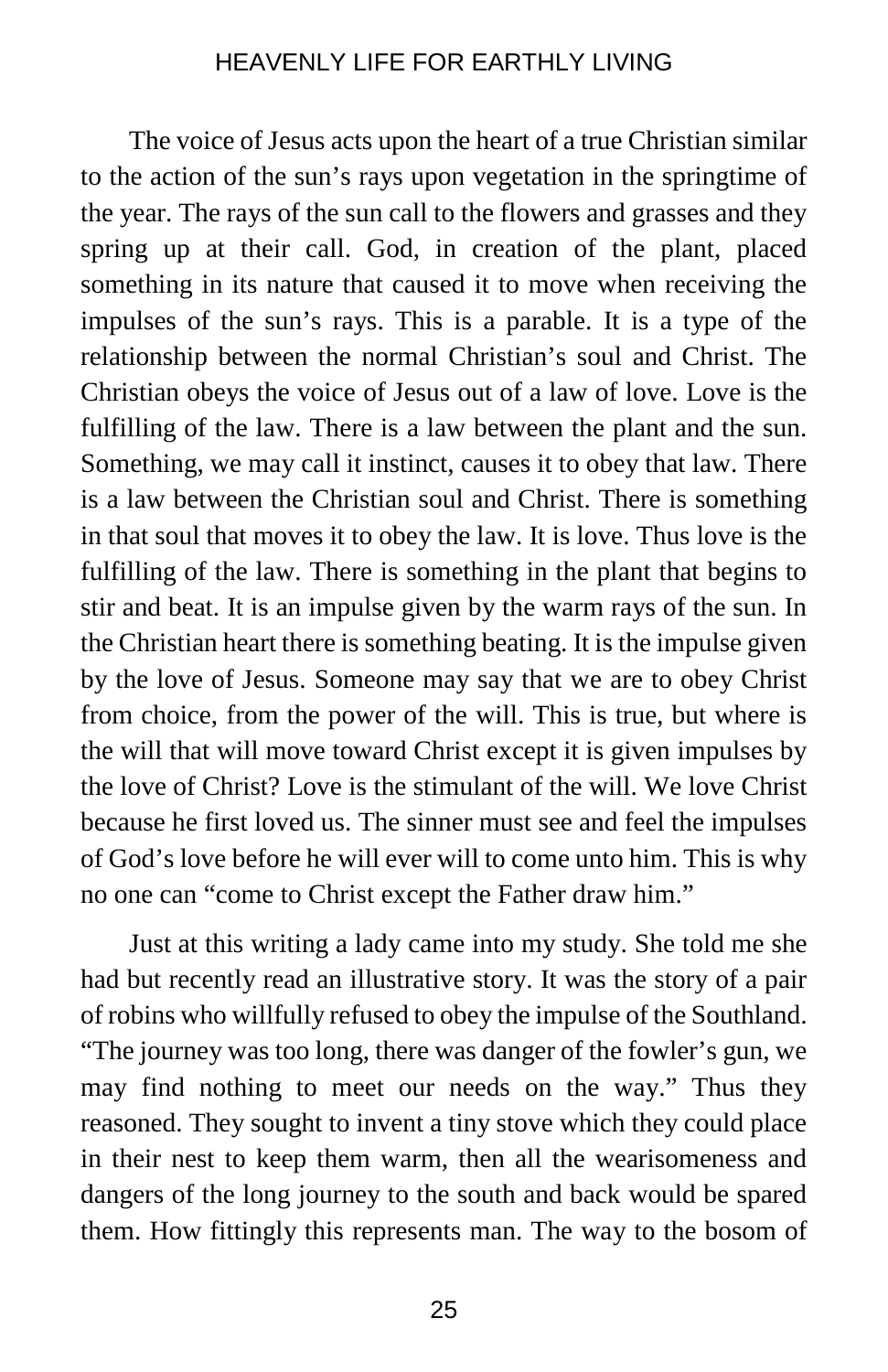God—the Southland of the soul—is too strait and narrow. There are too many hardships to undergo, too much suffering to be borne. There is the practice of too much self-denial, there is too little of the smiles and applause of the world. We will invent ways and methods of our own. We will create an easier way to the sunlit lands of peace and heaven than that way by the cross of Jesus.

That little company that the Father, God, gave to Jesus is that little company that has come to Him by the way of the cross. It is the cross that fits man for the bosom of the Father, for the companionship of the Son. On the cross where Jesus died we behold the manifestation of the love of God. We can receive the impulses of that love only by the way of the cross. It is the cross that brings us in tune with heaven. The Christian glories in the cross. It is by the cross he is separated from the world with all its attending wretchedness, fretfulness, anxieties, discontentments, and disappointments. It is by the cross he is brought into communication with heaven, with all its joys and blessedness. He feels the impulses of the great Southland and someday the prison doors of the body will open and he will fly away. Heaven has come to his soul now. Some day he will go to heaven. If you want to get Los Angeles, tune in on WXYZ. If you want to get heaven, tune in on the CROSS.

You can have your Christian instincts deepened at the cross. You do not need to seek a monastery, or make long pilgrimages to the Holy Land, or take a long course in college to get inborn within your soul intuitions of heaven. Make your pilgrimage to the cross of Christ. If you desire a greater knowledge of the glory world, to get a clearer vision of the face of Jesus, to hear more distinctively messages from heaven, to feel more perceptively the warm, soft exhilarating breezes from the Southland, hold one hour's converse with the Son of God at the cross. It is there that your life will become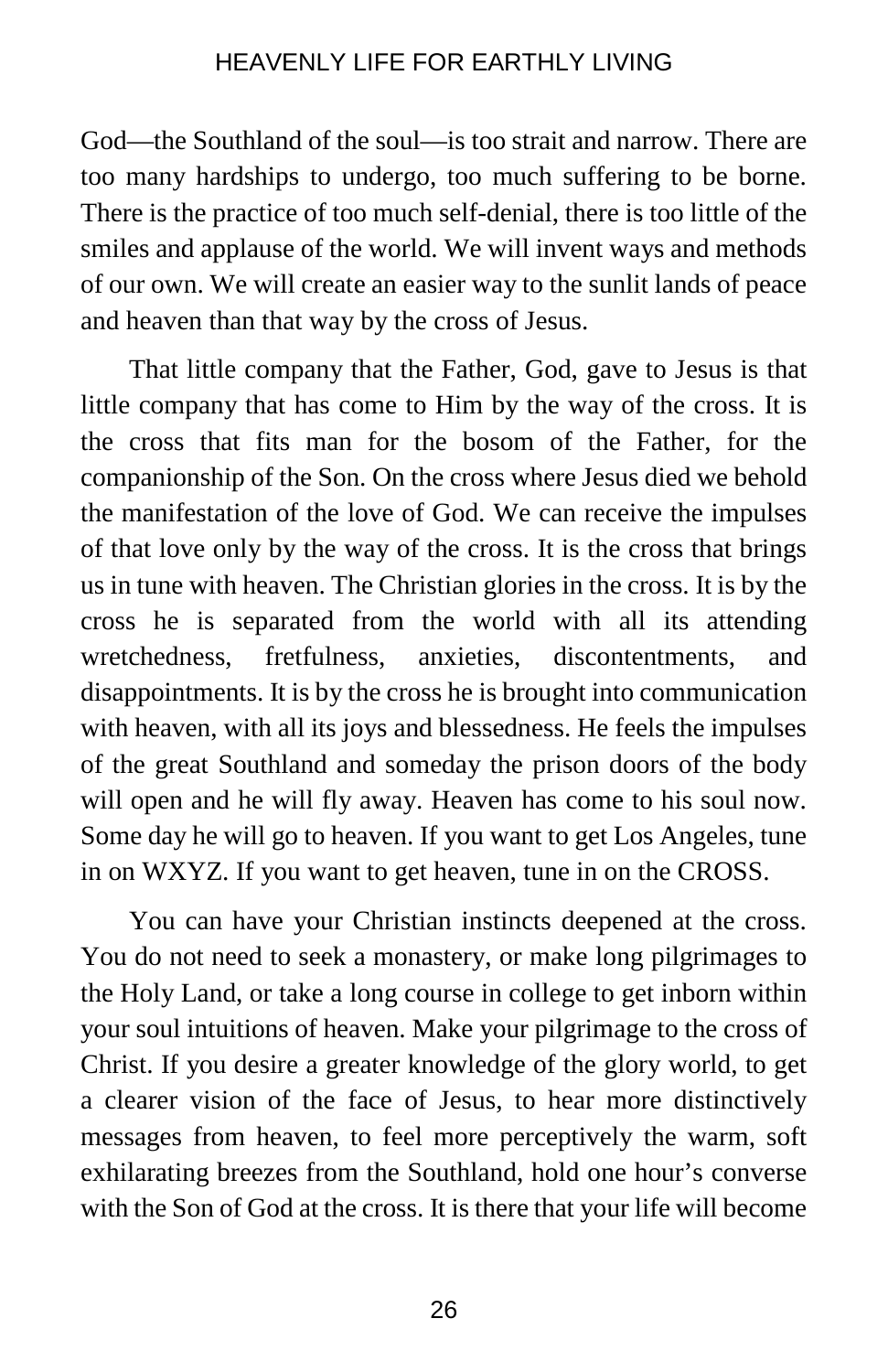impregnated with the sweet, joyous fragrance of the heavenly graces, and your soul so transfigured by the beauty of holiness, that saintliness will beam out through every feature, and as you go out among men attending to the duties of life, heavenliness will be stamped on every act. The price paid for your heavenly living was at the cross. It is only at the cross that the price—the life-blood of Jesus—can be appropriated by the soul and man become the ownership of Christ and thereby enabled to glorify God in his body and spirit which are God's.

> I am thinking of heaven tonight, Of a mansion prepared there for me Where Jesus, my Savior now dwells, And where I, some glad day, shall be.

I'm thinking of Christ on the cross, Of the blood that now makes me whole; The death of the Crucified One Was the wonderful price for my soul.

I'll love him all the days of my life, His praise I will ever proclaim; I will serve him through calm and strife And live to honor his name.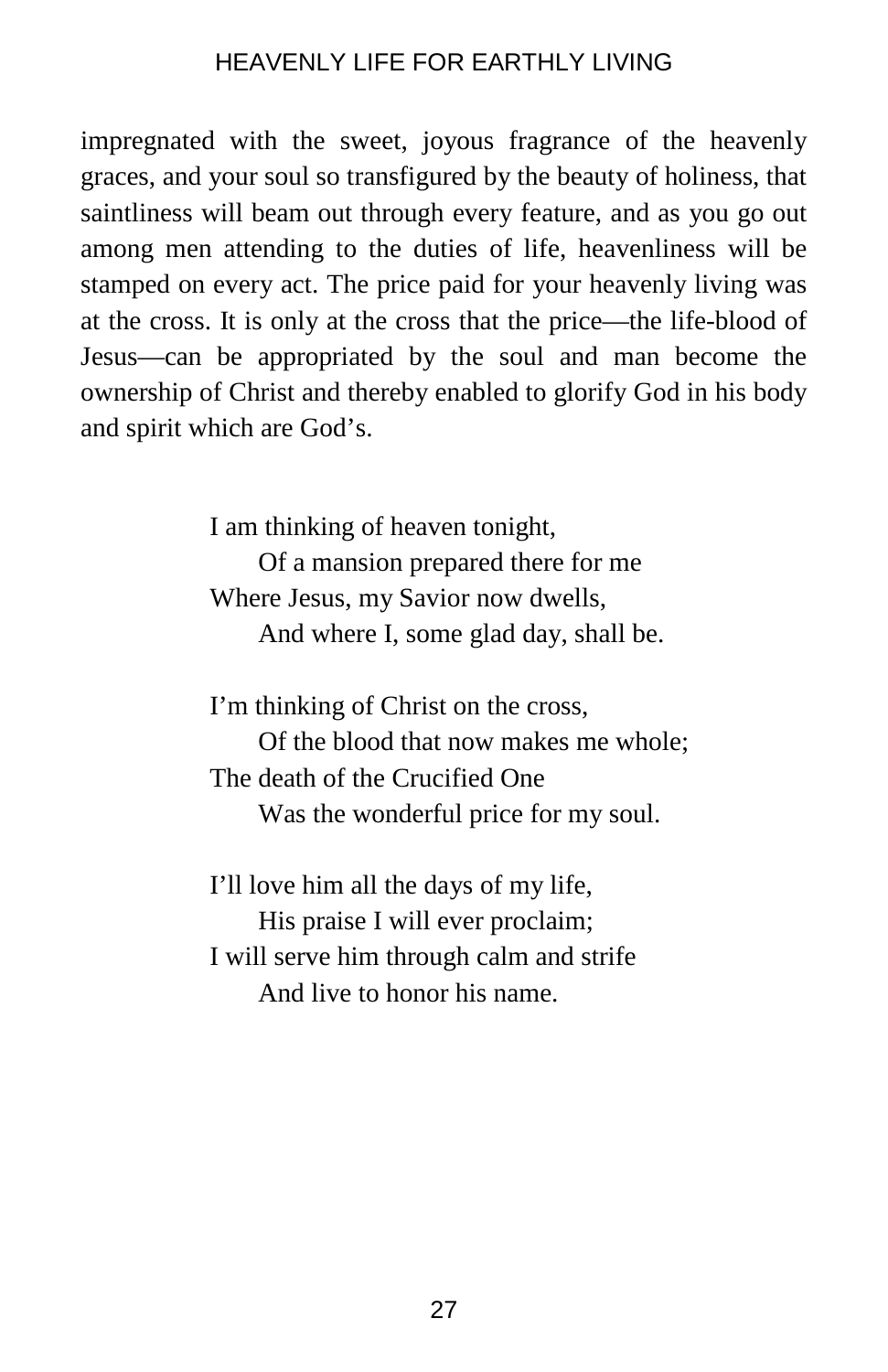### <span id="page-33-0"></span>**Chapter Four**

### **Heavenly Harmony**

To live heavenly there must be harmony with heaven. Enoch walked with God because he was in harmony with God. Two cannot walk together except there be agreement. Except we get into harmony with heaven here on earth we will never get to heaven. Man will go to that place of eternity which he has walked in agreement with while here on earth. Every man is choosing his life's walk each day. He can walk in righteousness or he can walk in sin. He can walk in the way that leads to heaven or the way that leads to hell. Man, in choosing his life's walk each day, is choosing his eternal destiny.

In the beginning God made the world that it blended perfectly with heaven. There was no discord between heaven and earth. Discord means death. Harmony with heaven is life, life eternal. For there to be a discord between the soul and God is for that soul to be fretful, uneasy, restless. The fish that is out of harmony with the sea is restless. The bird that is out of harmony with the air is restless. The soul that is out of harmony with Christ is restless. The ocean says to the fish, "Come back into harmony with me and you shall find rest." The air says to the restless bird, "Come back into harmony with me and you shall find rest." Jesus says to the weary, restless,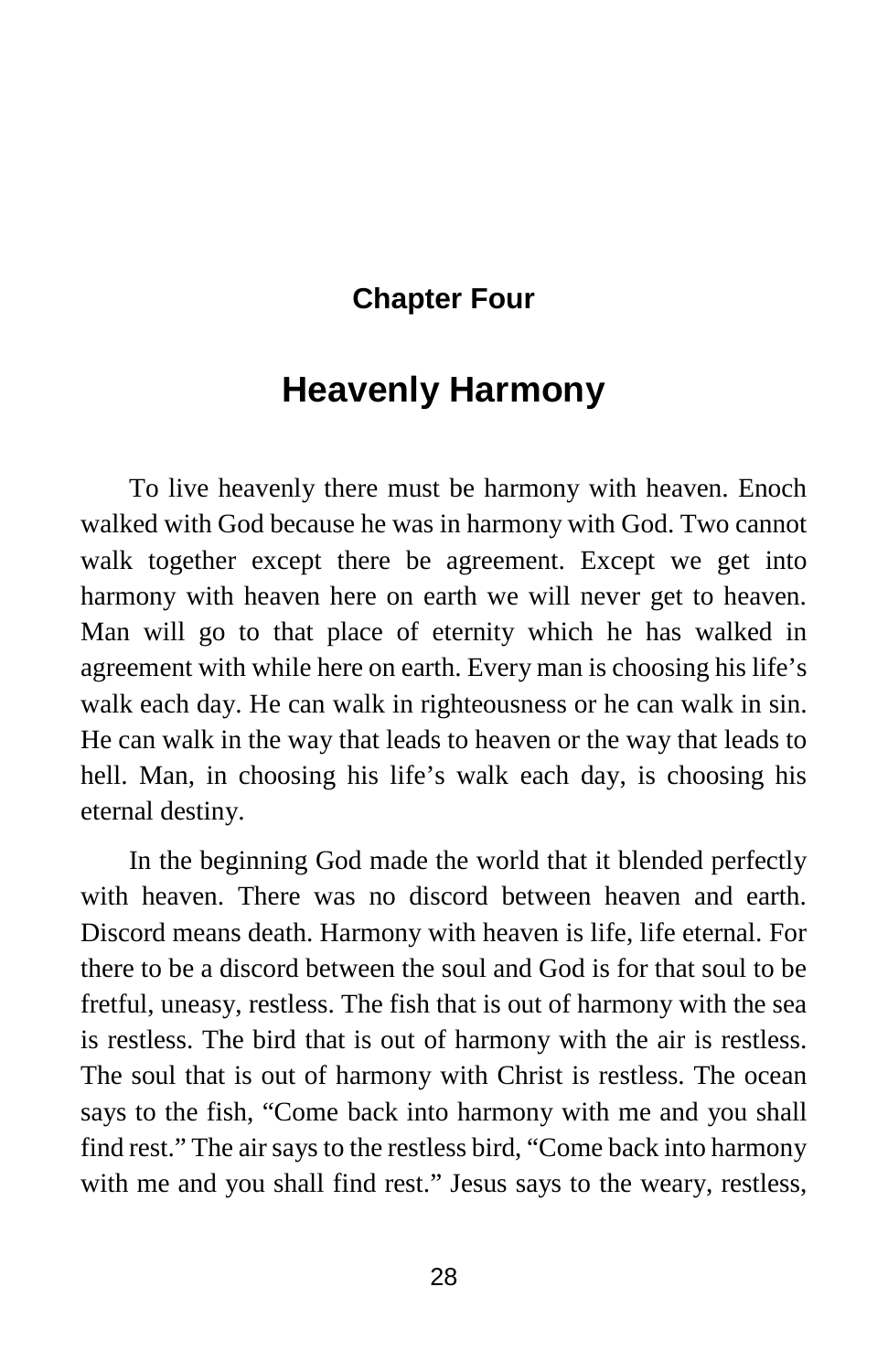discontented traveler along life's way, "Come to me and you shall find rest unto your soul." There is sweet soul rest in Jesus.

> "My soul in trouble roamed Upon a weary plain, And ever restless longed A perfect bliss to gain.

> "All in this world is dross; Its pleasures soon decay; Its honors prove a snare; Its treasures fly away.

"I bore within my breast A deep and painful void, I wanted inward rest, And peace that would abide.

"I have found it, Lord, in thee, An everlasting store Of comfort, joy, and bliss to me, How can I wish for more?"

There was a day when there was no discord between earth and heaven. God came and talked with man as he walked with him in the garden. Angels passed back and forth. But because of sin coming into the world this harmonious union of man with God and heaven was interrupted. Man's heart no longer beat in unison with the heart of God. Jesus came to harmonize the soul of man with God. That chord that was broken and lost out of man's soul because of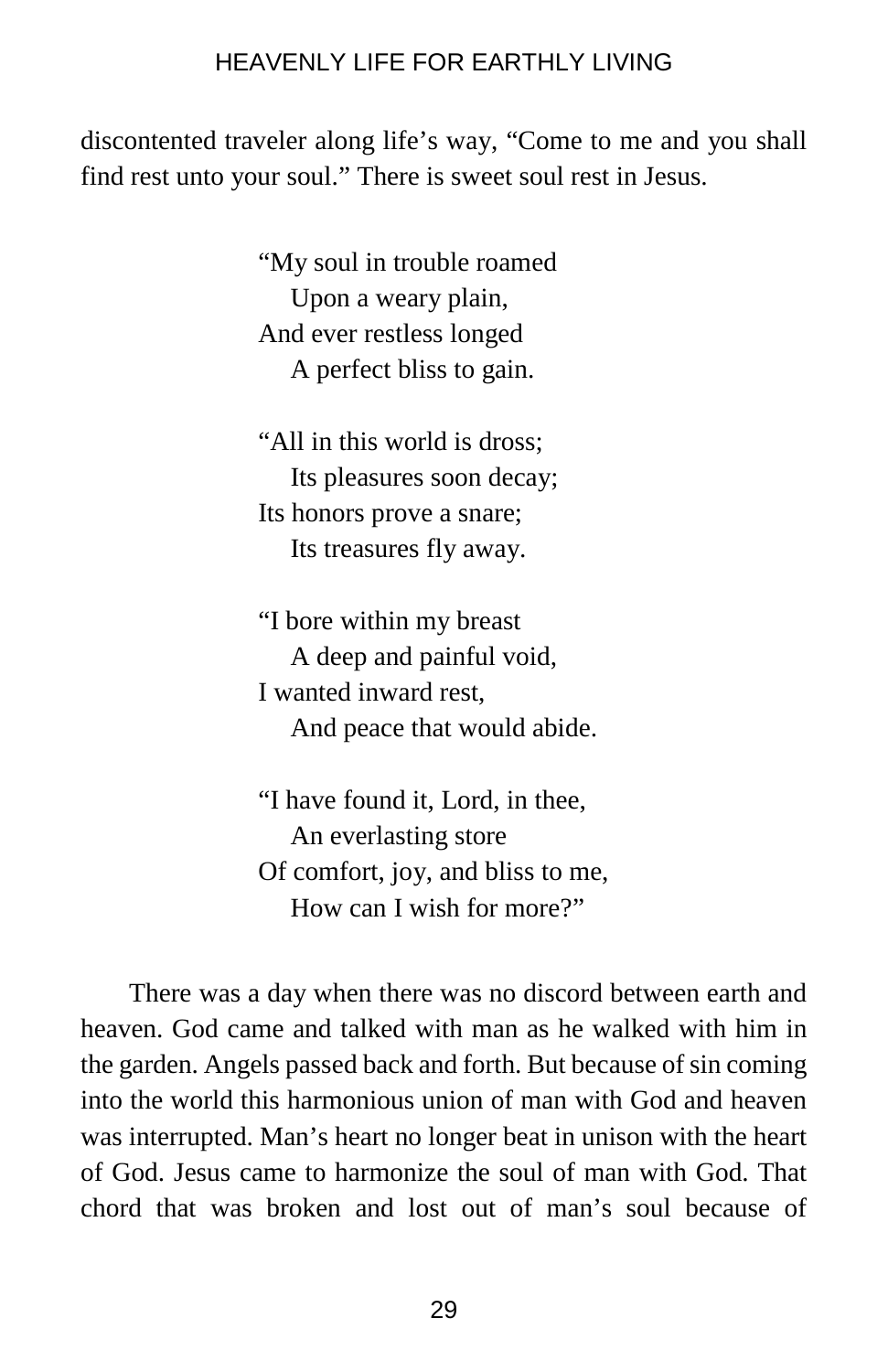disobedience is found and taken up by Christ and again connected, so that in Him man is again brought into communion with heaven.

We see a lonely widow in her cabin home wrestling with God in prayer. A great burden for a world lost in sin lay upon her soul. Why did she have this burden? It was because her soul blended with heaven. She was so in contact with God that she could feel what he felt. The burden of his heart for a lost world had rolled upon her own heart. Do you have the burden for souls lost in sin that you should have? Do you oftentimes feel that you must see souls saved or you cannot live? Do you have such a burden for souls that it moves you to deep, earnest, agonizing prayer? Alas, how many professors of the Christian religion are going on in their merriment, their frivolity, their gaiety, when they should be carrying the weight of a lost world on their hearts.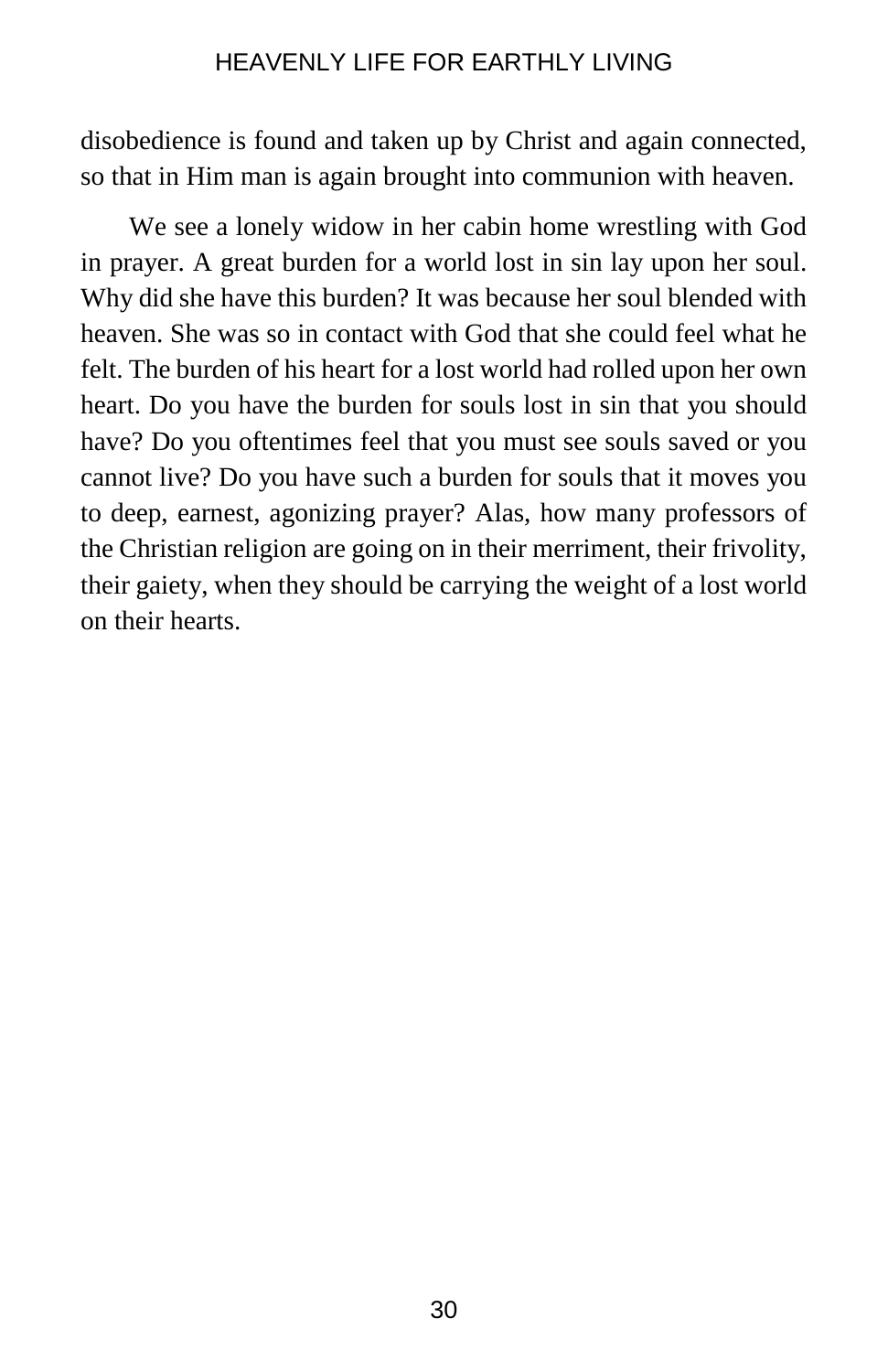## **Chapter Five**

# **Heavenly Mindedness**

Spiritual-mindedness is equal with heavenly mindedness. To have a spiritual mind is to have a heavenly mind. "To be spiritually minded is life and peace." (Rom. 8:6). The writer of the Philippian letter said, "Let this mind be in you which also was in Christ Jesus." (Phil. 2:5). Jesus was heavenly minded. He minded not fleshly things. While on earth he lived more in heaven, in thought, than he did on earth. This is true of all who live heavenly or who possess the mind of Christ.

Jesus had a correct view of human life. He knew how to meet all of life's problems. He had the knowledge and the power to solve all of life's difficulties. We are to yoke up with him, and meet life with him. Yoked with Jesus is the only triumphant way of meeting and bearing the burdens of life. When we have Christ's mind, we can know Christ's ways and can turn things of life to our use as he did. He knew how to make use of everything in life to aid him on in his life's work. So we, armed with the mind of Jesus, hold the secret of using everything that comes to us in such a manner as to help us on in the heavenly way. We hold the secret of having affliction to work out for us an exceeding, eternal weight of glory.

When having the mind of Jesus, we learn that difficulties, hardships, obstacles, afflictions, and persecutions are to be woven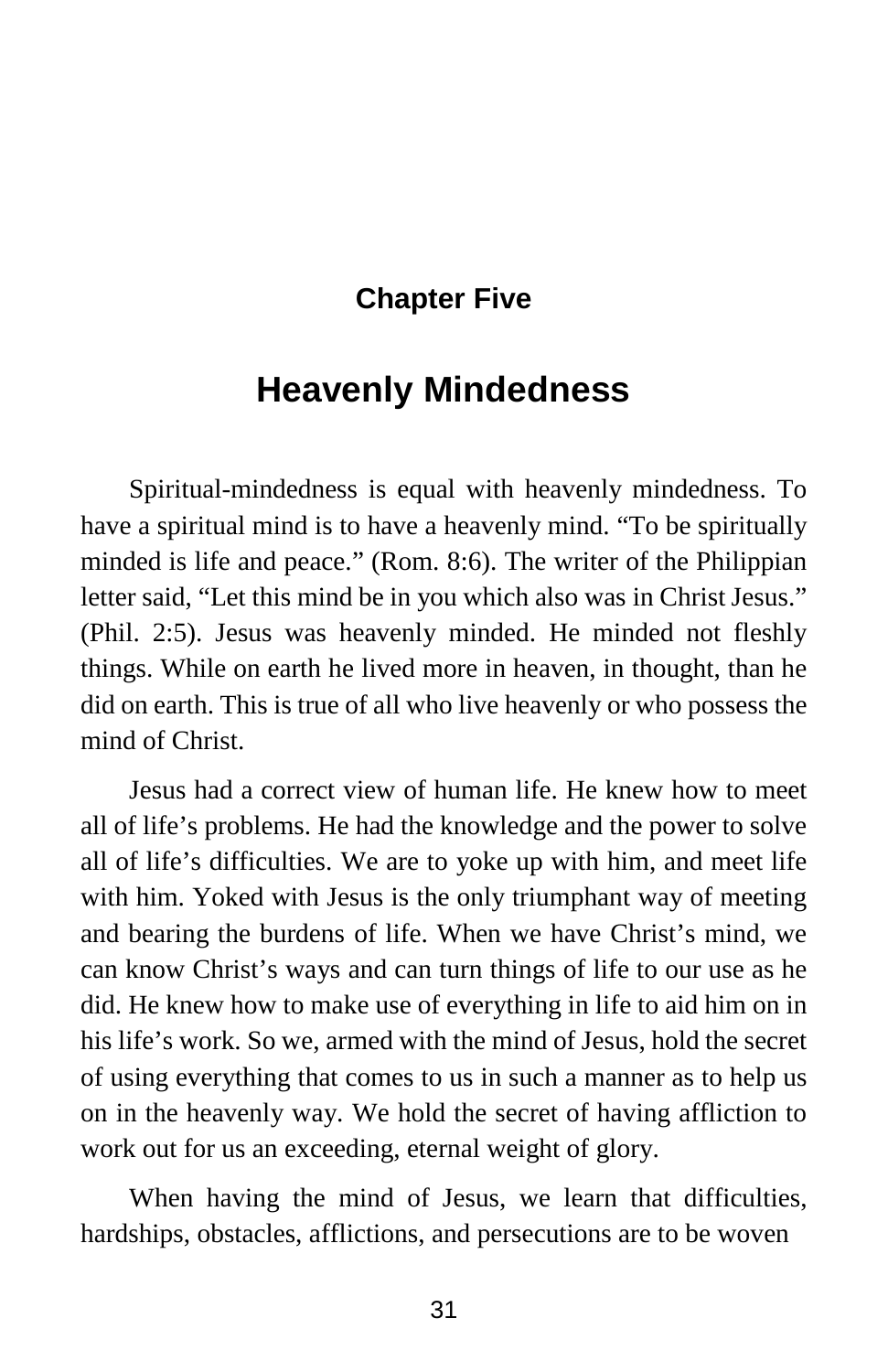into the fiber of our character and make us more like him. When we meet the scoffings, the buffetings, the threatenings as He met them, we grow into His beautiful likeness. The purpose of God in allowing afflictions to come upon his children is to make them more heavenly. The divine nature is developed in us under the chastening rod. When we have the mind of Jesus and it is fully operating in us, everything in life takes its proper place. We see things as they are and for the purposes they were intended. We walk above earthly things. We are in bondage to nothing on earth, not even to death. The grave has lost its victory. We stand a conqueror over all the world. We are reigning in this life. The world lies subject at our feet. We triumph in the same way that Jesus triumphed. In Col. 2:15 are these wonderful words, "And having spoiled principalities and powers, he made a show of them openly, triumphed over them in it." "It" here means the cross. They who nailed him to the cross thought they were triumphing over Jesus, but they were only nailing an end to the old law system and working for him the very thing he came to earth for. He made a show of the persecuting powers openly by making them his conquests. They did for him that which heaven planned from the foundation of the world, and made him the Savior of the world. By this he worked out the glorious plan of salvation, and through this he will enjoy the fellowship and companionship of the redeemed throughout all eternity. When men, even though it be by persecuting us, help us to the very position we desire, we triumph over them in the thing they have done.

"Let this mind be in you which was also in Christ Jesus." There is a great depth of meaning in these words. It is a great thing to have them true in us. To have the mind of Christ relates us to him and heaven in a very close tie. The more we are in the same mind with our fellowman, the closer the bond of union between us. All who have the mind of Jesus are likeminded with each other. When we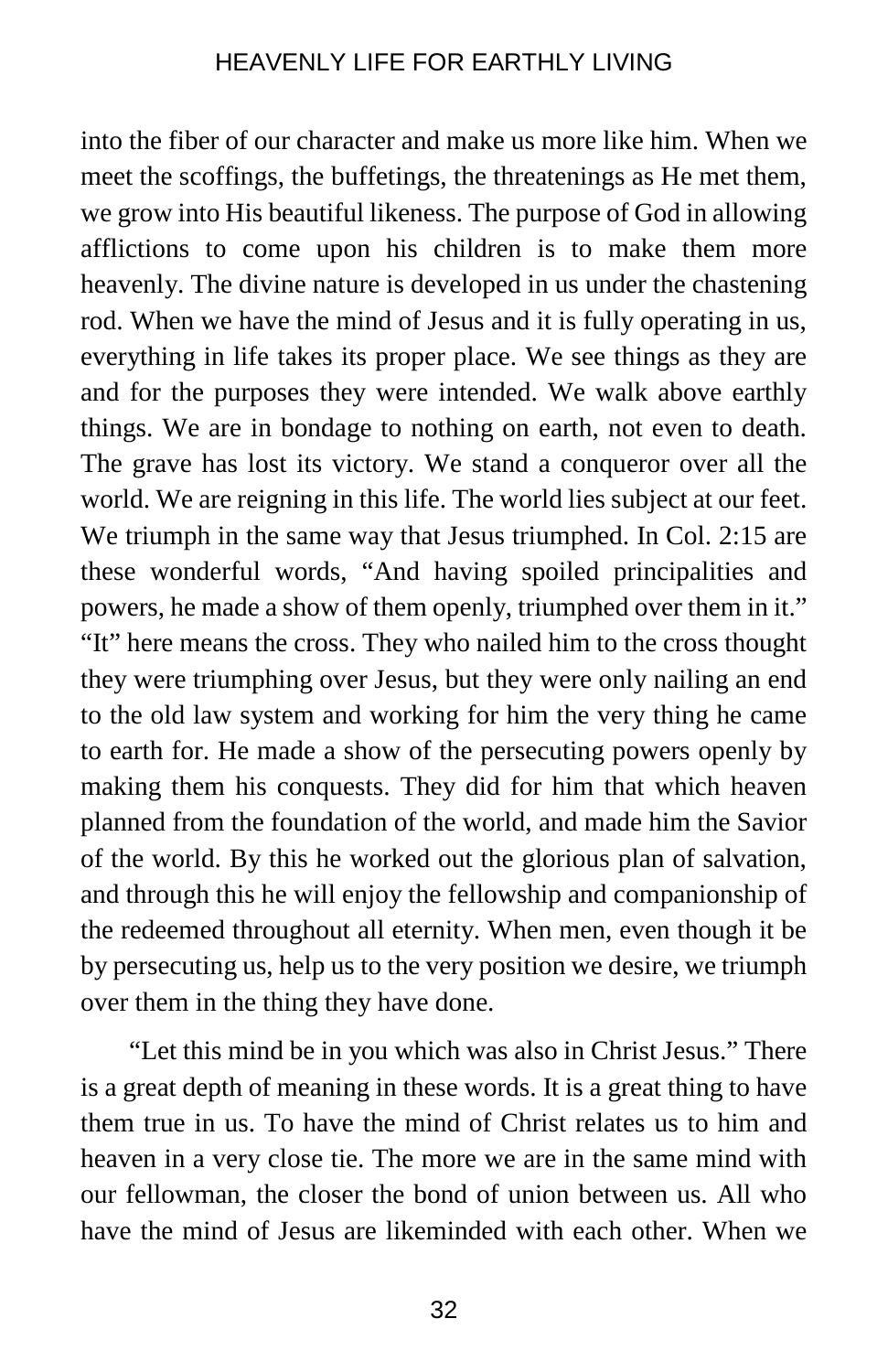have his mind the bond of union between him and us is closer than any blood relation. The marriage relation is closer than blood relation, therefore a man is to leave his blood relation and cleave to his wife. When we are married to Christ in the Spirit, we are enjoying the closest possible union with him.

We get a glimpse into the mind of Christ in his prayer life. His life was a busy one, ministering to the needs of man, but he found time to be alone with the Father. He would leave the crowded plain for the mountain side and there he would spend a time, sometimes all night in communion with God. Beware, O child of God, lest the busy cares of life take you too much away from the secret place of prayer. If you would get on well in the heavenly life you must have some time each day for holy thought and converse with Christ. You must not only seek the place of prayer, but also pray in the Spirit. When we pray in the Spirit there will be visions of God, tastes of God, joys of the Lord, and a growing into the likeness of God. Alas, how many cold, formal, lifeless, joyless prayers!

When we have the mind of Jesus, doing the will of God is the dominating idea of our life. Self-denial, and sacrifice will have a large place in our life. What changes do you think would come into the world's life if all professing Christians were wholly operated by the mind of Jesus? Would there be any change in your thought, your speech, your acts, your habits, if your life were actively influenced by the mind of Jesus? "Let this mind be in you which was also in Christ."

## **The Heavenly Workman**

"Commit thy way unto the Lord: trust also in him; and he shall bring it to pass." (Psa. 37:5). Martin Luther tells the story of a severe contest between the Duke of Saxony and a certain bishop. The Duke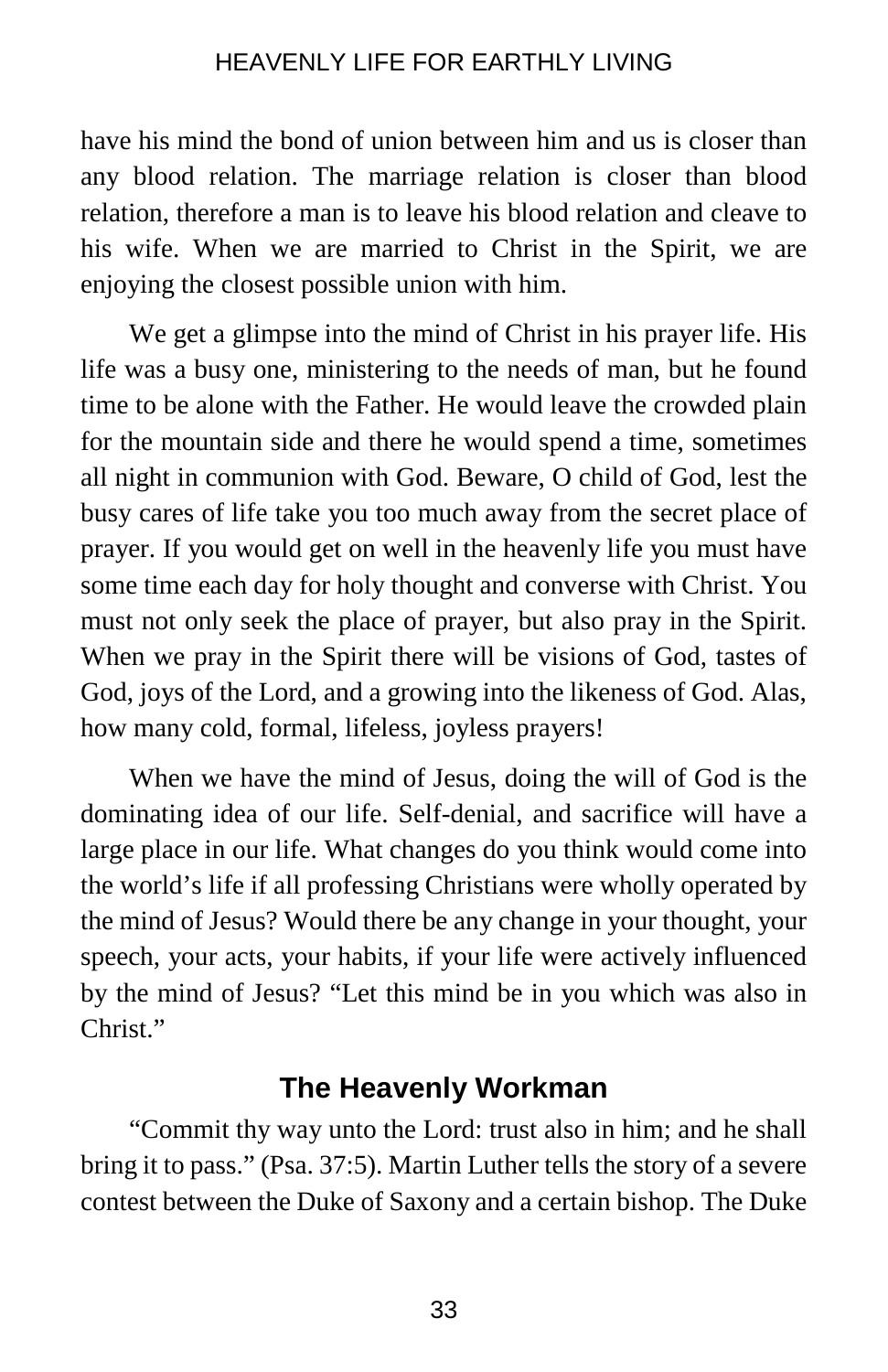of Saxony prepared to go to war with the bishop. But before he ventured on war he thought to send a spy into the bishop's home to learn what the bishop thought about war with the duke. The spy obtained admittance into the presence of the bishop. He asked the bishop what he would do in case the duke brought war against him. The bishop answered, "I will feed my flock, I will visit the sick, I will go about doing the will of God and leave the matter of war with Him, for He fighteth my battles for me." The spy returned to the duke and reported what the bishop said. "Then," said the duke, "let him take up arms against him who will, but I will not." If we will commit our way to God he will bring the right thing to pass. The spider casts out her slender thread to the breeze hoping it will find a place somewhere to fasten. Commit your way to God; trust in him, and he will bring to pass that which is best for you.

This text of scripture has a beautiful rendering by Young. "Roll upon Jehovah, thy way: trust upon him: and he worketh." When we commit our way to God then he will go to work in our behalf. He can never work things out for good to those who do not commit all things unto him. God will do for us that which we are unable to do, if we will give the work to him. Alas, how many toiling, struggling, weary ones, who might have rest from their toil if they would cast their burden on the Lord.

You say you are meeting with so many perplexing things and difficulties you do not see how you are ever going to work them out. Do not work them out. They will wear you out while you are trying to work them out. Roll them upon Jehovah, and he will work them out for you.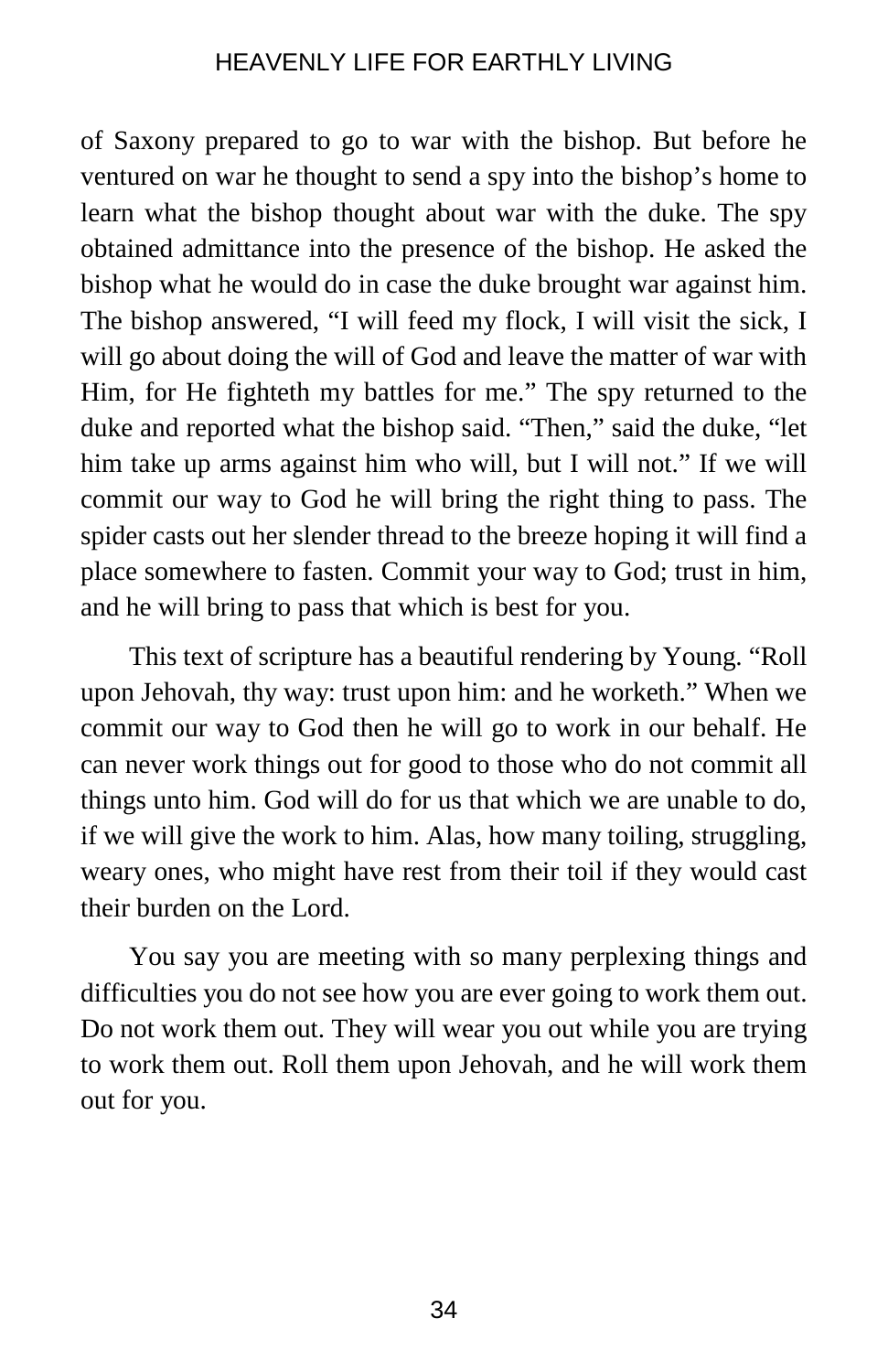# **Learning How to Sing**

It is the Christian's privilege to always have a song in his soul. James tells us that if any are merry, let them sing psalms; if they be afflicted let them pray. The thought is that if the afflicted (troubled) will pray they will soon become merry and then they can sing psalms.

We have heard of a bird that will never learn to sing while in the light. The owner must keep the cage darkened that it may be taught to sing. The Lord must sometimes bring us into the dark that we may learn to sing. Some of the sweetest songs this world ever heard were learned in the dark. The richest of Paul's epistles was written in the darkness of the prison cell. Pilgrim's Progress was born in the soul of the imprisoned Bunyan.

The growing grass emits no fragrance, but who has not scented the fragrance of the new-mown hay?

The roses from which we get our altar of roses have to be picked in the darkest hours of the night. They lose forty percent of their fragrance in the light.

> Be not discouraged tempted one, Nor think it a hard thing; God is darkening your cage To teach you how to sing.

Some souls somewhere are sinking low, God sees and feels their plight, He speaks, "Go sing the song to them I gave you in the night."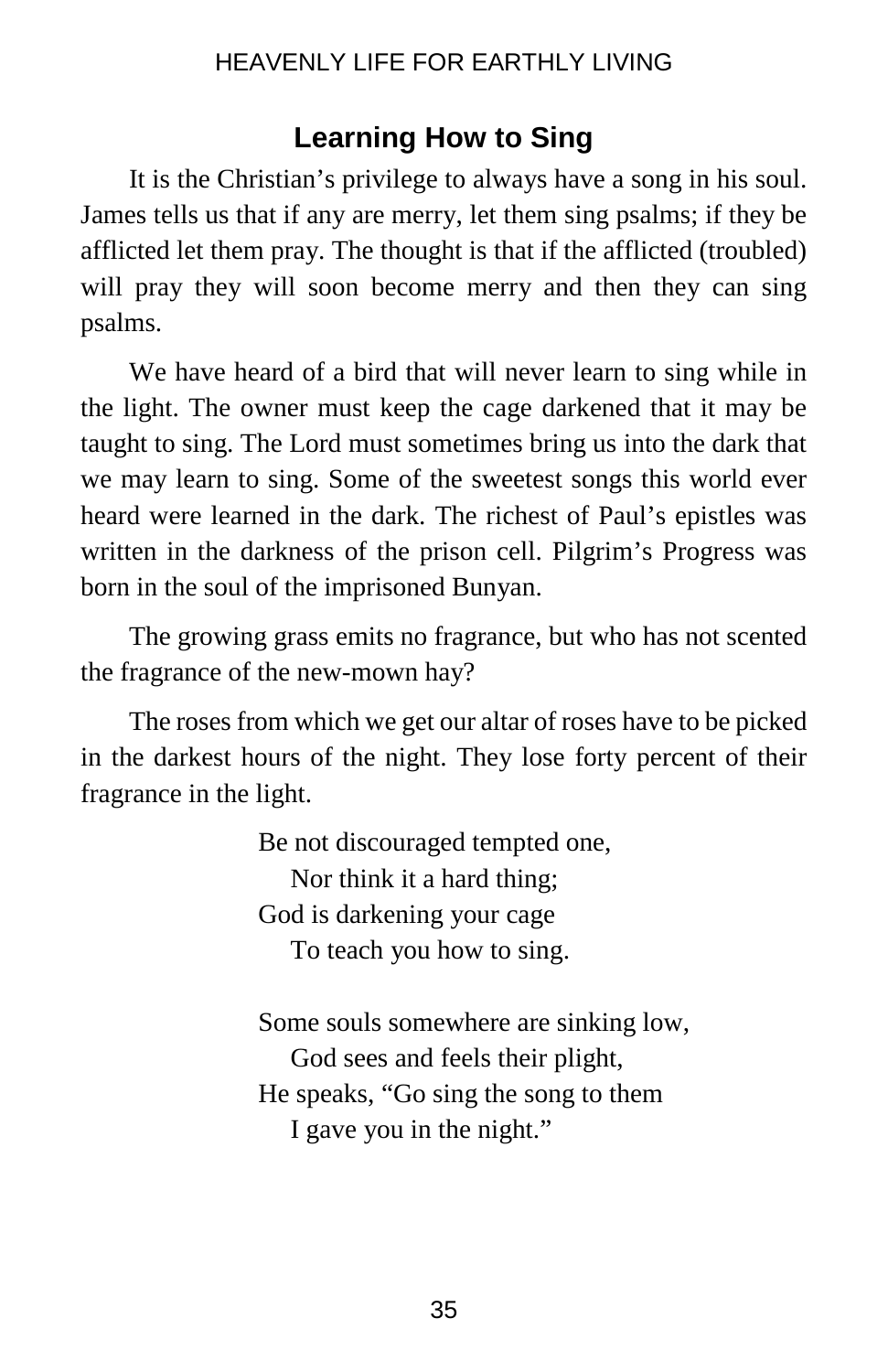### **The Heavenly Adjustment**

The writer of the Hebrew letter says, "Now the God of peace that brought again from the dead the Lord Jesus, that great Shepherd of the sheep, through the blood of the everlasting covenant, make you perfect in every good work to do his will." (Heb. 13:20, 21). How our hearts long to do his will perfectly! This text teaches us that we can do it. It is done by the power of God working in us. The very same power that raised Jesus from the dead will raise our souls up unto life and such strong life that we can do the will of God.

We are told that in the original the word, "perfect," as here used, means to adjust, to put in joint, to bring into articulate union. It is a surgical word and means the putting into place of a dislocated member of the body. God, by his power, can set members in his body that have been a long time out of joint. He can bring into articulate union with himself those who have been out of adjustment. Certainly the operation will be more or less painful, and the longer out of joint, the greater the pain of adjustment.

When in proper place all works in perfect harmony. The will of man cannot be wrought out through a member of his body that is out of joint. If God is finding it difficult to work out his will through you, very likely it is because you are not perfectly adjusted.

This same apostle says, "See then that ye walk circumspectly." (Eph. 5:15). We have the word, "circumspect," but one other time in the Bible. "'And in all things I have said unto you, be circumspect." (Ex. 23:13). It means to walk carefully in all the will and word of God. The rendering of Eph. 5:15 is, "Beware of inaccuracies." Accurate living will be impossible except there be perfect adjustment. When we are perfectly hinged with God, then he will direct our steps.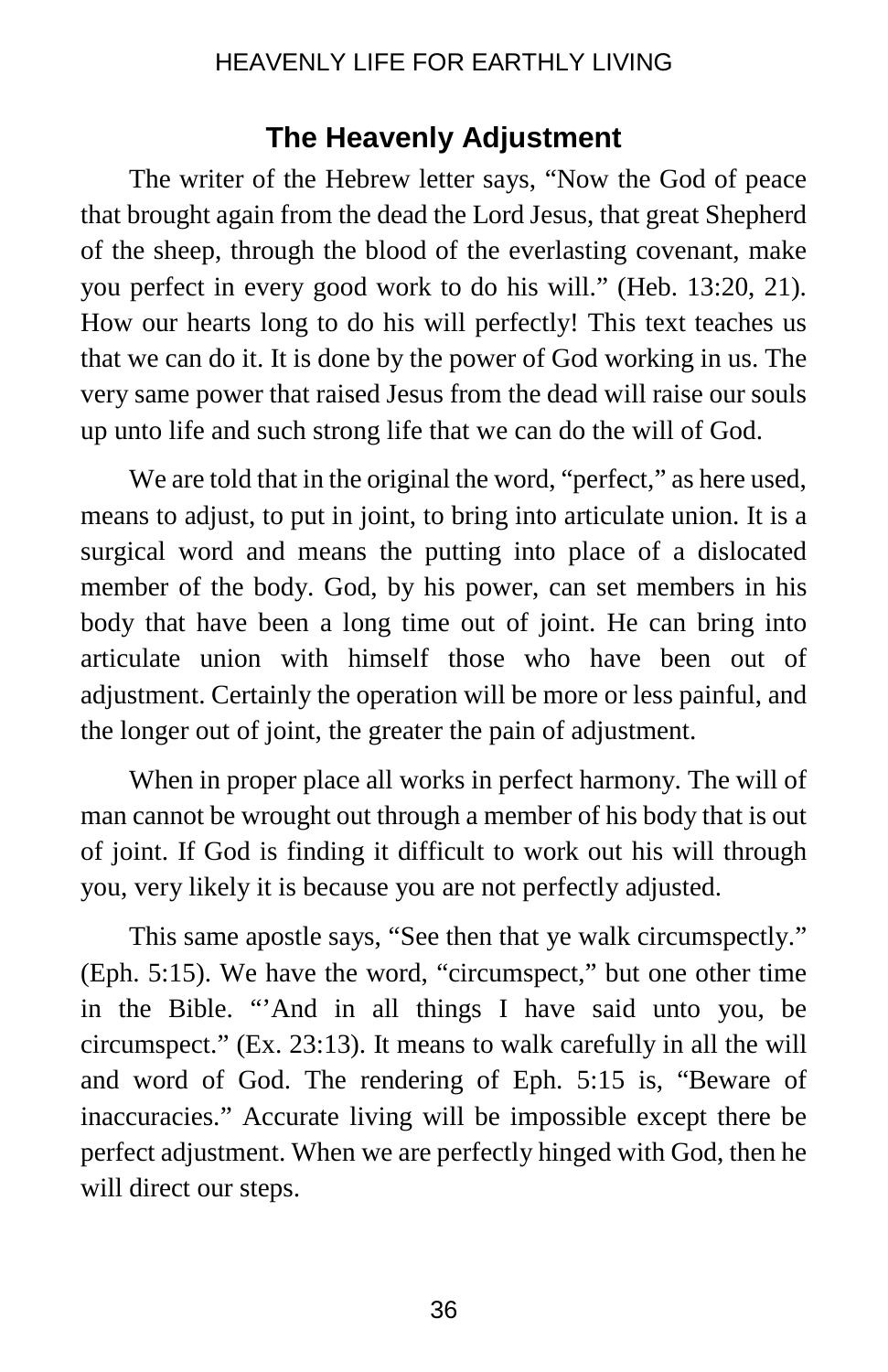## **Chapter Six**

# **Heavenly Inspiration**

This is one of the most beautiful, and deepest themes of the Bible. Nothing, to our thought, expresses a closer, or even so close, an union between God and man. It is so deep and high that some close their eyes in unbelief when you speak of man being inspired of God. They are ready to admit that the writers of the New Testament were inspired of God, but none have been but them. Just as distinct an inspiration from God is necessary to the preaching of the Bible as there was to the writing. God does not inspire all men to do the same work, but no one can do God's work except he be inspired. Bezaleel could never have constructed the tabernacle except he had been inspired of God. See Ex. 35:30-35. Bezaleel means "in the shadow of God." Just as your shadow, in its movements follows your movements, so Bezaleel followed the impulses, or the inbreathing of God. The word, "inspiration" means inbreathing. The poet states a fact when he says, "By his breath we live and move." In the creation of man God breathed into his nostrils the breath of life and man became a living soul. The spirit of man was formed by the inbreathing of God as the body was formed from the dust of the ground. Surely Gen. 2:7 teaches this. It was by God's breathing into man that the soul was created, just as out of the dust the body was created. Jesus breathed upon his disciples and said,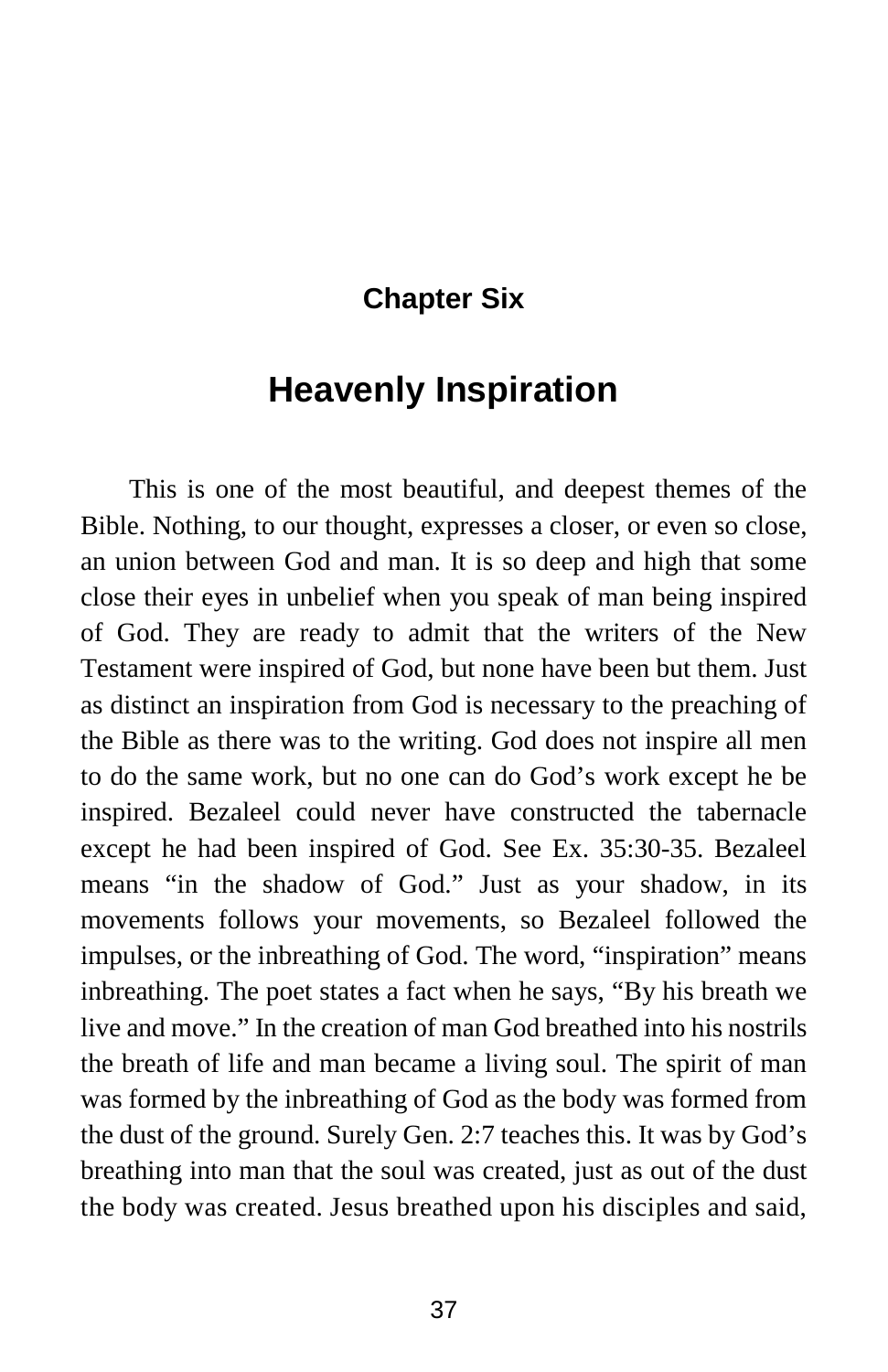"Receive ye the Holy Spirit." The Holy Spirit came like a wind from heaven. The Bible tells us that the wind bloweth where it listeth, and thou hearest the sound thereof, but canst not tell whence it cometh or whither it goeth, so is every one that is born of the Spirit. The Spirit teaches man all things. This teaching is nothing less than inspiration or the inbreathing of God. Jesus said, "None can come to me except the Father which hath sent me draw him." This drawing is the inspiration of God. God draws by breathing in a man a feeling, a thought of coming to Jesus. Such thoughts and feelings have come to all men. We call it the Spirit's wooing, the Father's drawing, and so it is, and means the Father's inspiration or inbreathing. The Holy Spirit is to dwell in us, walk in us, witness in our hearts.

We are led by the Spirit. Did you ever consider what it meant to be led by the Spirit? The bird is led to build its nest, the spider to weave its web, the migrating fowl to fly southward in autumn and northward in the spring. These are all taught of God. We call this instinct. Man is to be taught the ways of life, to have his steps ordered by the Lord, to have his way directed, to do all in the name of Jesus, by the inspiration of God as the bird is led by instinct. Philip was spoken unto by the Spirit and told to join himself to the Ethiopian's chariot. Then it is said that the Spirit caught Philip away so the Ethiopian saw him no more and Philip was found at Azotus. We are not to understand that the Spirit carried Philip over hill top and tree top, but that the Spirit led Philip to go to Azotus after baptizing the Ethiopian. See Acts 8:26-40. The Holy Spirit said, "Separate me Barnabas and Saul for the work whereunto I have called them." (Acts 13:1-4). Paul thought to go to a certain place but the Spirit suffered him not. How is this being spoken unto and led by the Spirit to be wrought out in our life, or is it to be supposed that man today cannot be spoken unto and led by the Spirit as men were in those early days of Christianity? Please ponder these words and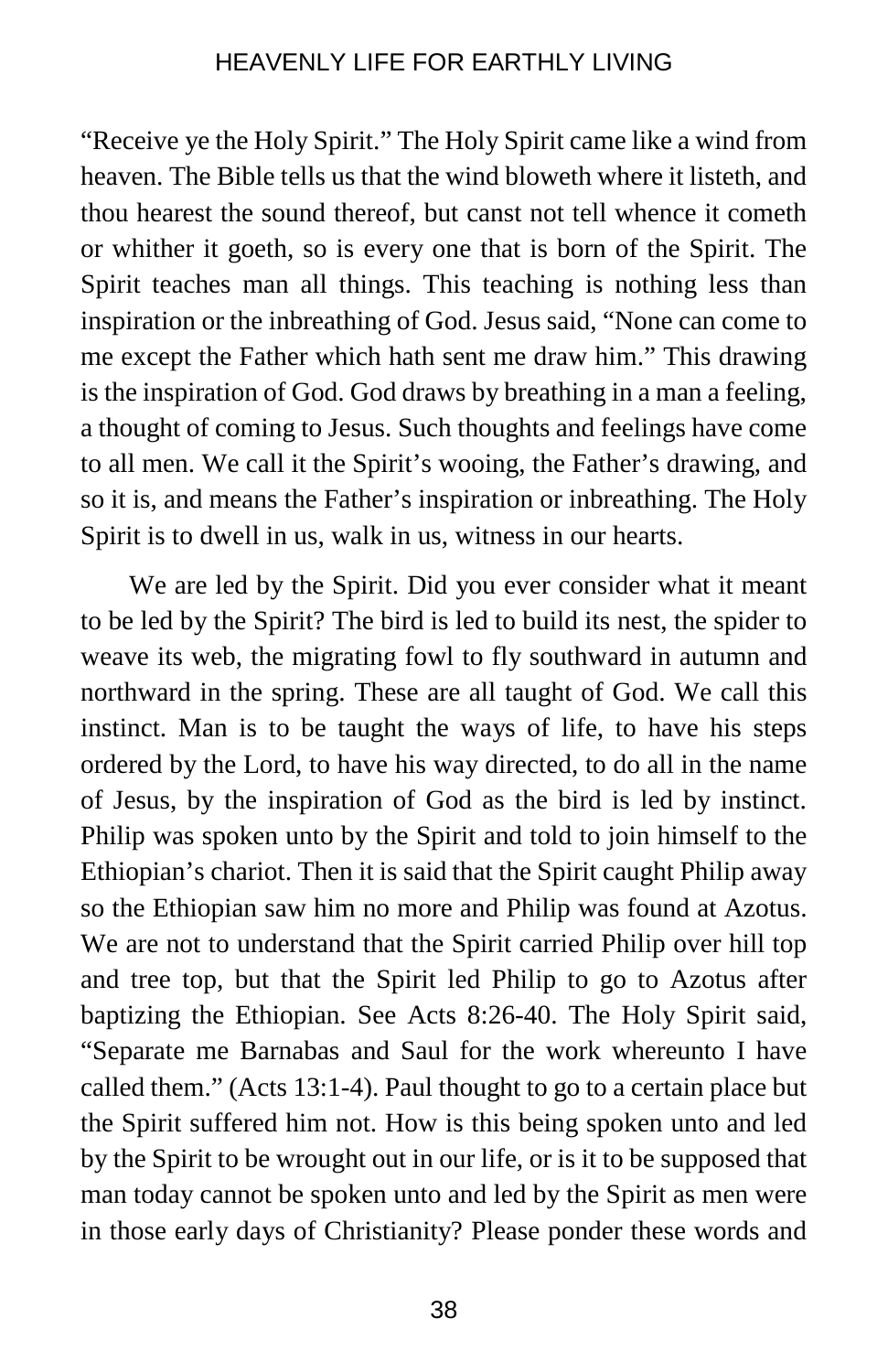they will teach you a deep lesson. "But there is a spirit in man, and the inspiration of the Almighty giveth them understanding." (Job 32:8). It is by the inspiration, or the inbreathing of God in the spirit of man that man has understanding of God and of all the ways of life.

In a preceding chapter we spoke of saying more about how to know the will of God. Here is the precious secret. Man can know the will of God by the inbreathing of God in his spirit. As the bird is given understanding by instinct, so man can have understanding by the inspiration of the Almighty. The bird receives impulses from the southland, man receives impulses from God. "Take my hands and let them move, at the impulse of thy love." We can be moved by the impulse of the southland. If not, why not? Just as the crystal can be radiated by light, so the spirit of man can be permeated and enlightened by the inbreathing of the Almighty.

The writer has made his mistakes in life, not because of a lack of sincerity, but because of obeying other impulses rather than the impulse of God. Because man is in the flesh he is liable to other influences; he is a creature subject to other impulses, but is it not his privilege to live so near to God and be so filled by the Spirit that Jesus Christ will be the controlling influence in his life? Humanity is weak, yes, very weak, and the more we live in our humanity, the weaker we will be, but the more we live by the power of God the stronger we will be. The reason Paul gloried in tribulations was because they caused him to live less in his humanity and more in God. He says, "When I am weak, then am I strong." By this he means when it is less "I" that lives and more that Christ lives in me then I am strong. "I can do all things through Christ who strengtheneth me." While our mistakes and weaknesses have been serious enough we are not ready to admit that this is inevitable. We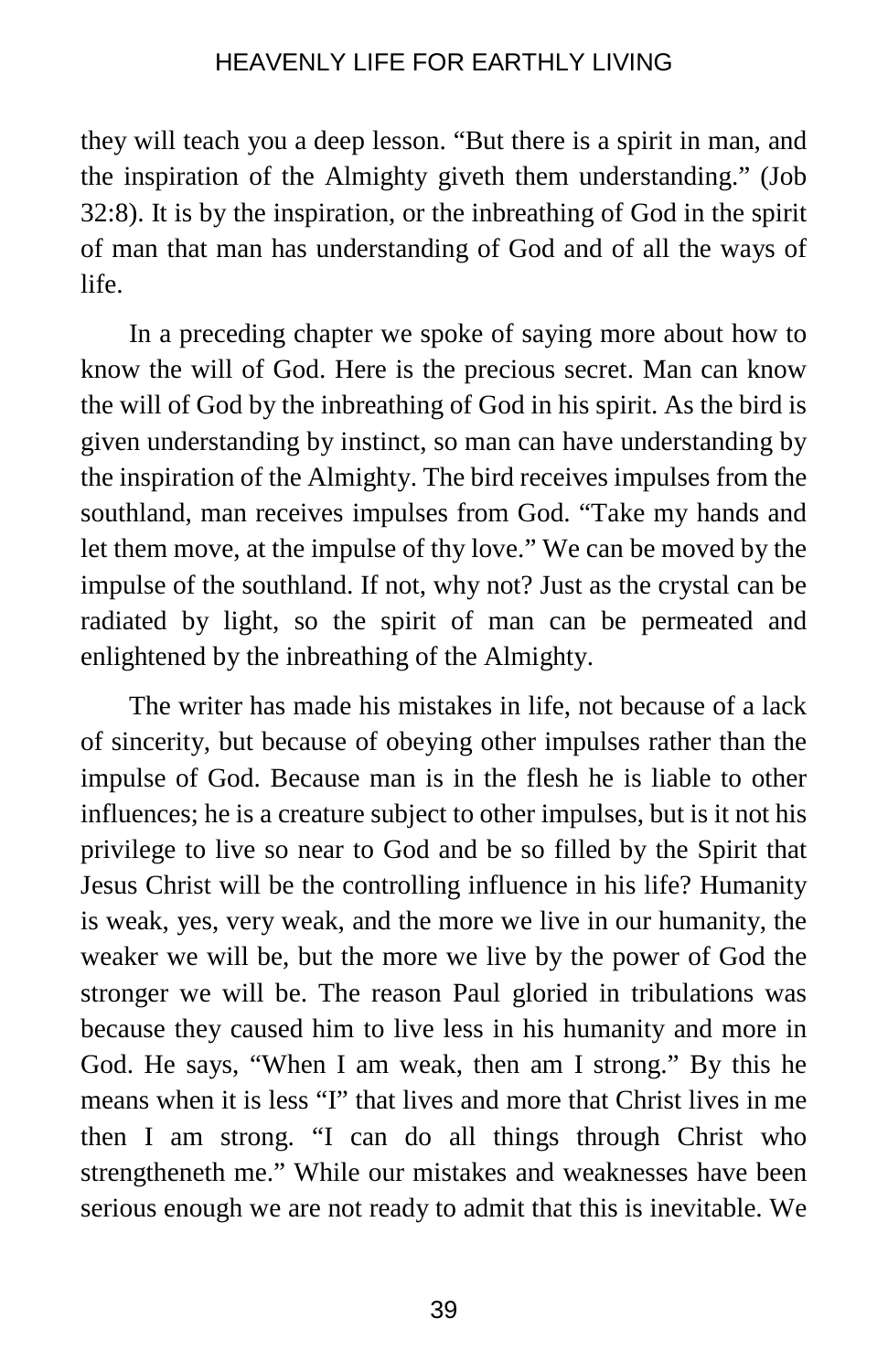are encouraged to believe the lessons we have learned will prove sufficient to enable us to move more perfectly "at the impulse of His love" the remaining days of life.

Some may think that we get a great portion of our knowledge of God's will through his word. This is very true but except the word of God comes as an inspiration to our hearts we will get no understanding of his thoughts toward us. The word of God is Spirit and it is life. Man cannot know God's will simply through his intelligence or human wisdom. The preaching of the word of God is foolishness to the worldly wise. It is when the word of God is preached in the Spirit or read in the Spirit that it comes as an inspiration from heaven, then we know God's will through his word.

Let me repeat what was said in a former chapter that it was a deep and beautiful conception of the poet who desired that her hands be moved at the impulse of God's love. How many have sung these words little realizing their depth of meaning. It was, however, a true conception, and one that was inspired by the inbreathing into the soul of the writer. It is in God that we live and move and have our being. There is a spirit in man and his spirit can be indwelt by God's Spirit so that man can receive impulses from God as truly as a receiving station can receive vibrations from a broadcasting station. We are surprised, astonished, amazed, at the wonders of radio, but the wonders of the communication of God's will to the soul of man is still more wonderful, and blessed is the man who gets in such communication.

"My sheep hear my voice," said Jesus "and they follow me." They will not follow a stranger. They are able to distinguish between the voice of Jesus and the voice of a stranger. Someone may ask if there is not great danger of mistaking the voice of a stranger for the voice of Jesus. Not necessarily. If we live in humble obedience to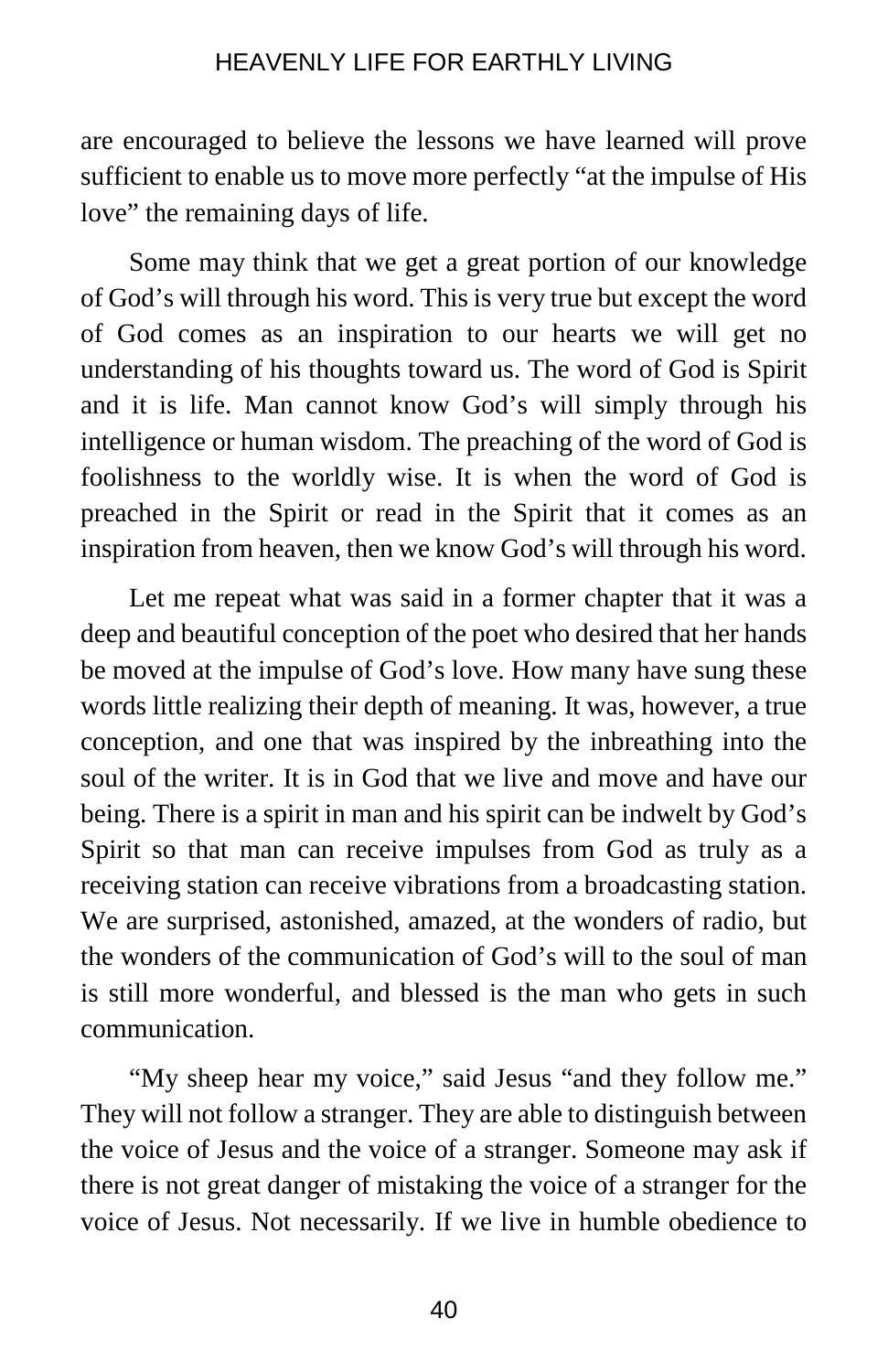God's word, pray as we should, keep filled with the Spirit, we can know when it is Jesus speaking and when it is a stranger. Are there any who are living thus close to God? Yes, a few we call to mind a number, but especially are we reminded of a colored sister who can scarcely read the Bible but can tell readily the voice of a stranger from the voice of Jesus. What is meant by hearing the voice of Jesus? It is the inspiration of God to the spirit of man giving him understanding. Many who were once walking in the beautiful light of God and had understanding of God's will and way by his inbreathing with their spirit are now walking with the world and know not the voice of Jesus.

We have occasion again to give warning against minding the things of the flesh. Herein lies the Christian's greatest danger. "Walk not after the flesh, but after the Spirit." (Rom. 8:1). "For if ye live after the flesh ye shall die: but if ye through the Spirit do mortify the deeds of the body ye shall live." (Rom. 8:13). There are men and ministers who years ago told me I was too zealous in giving warning against minding the things of the flesh, but these men today are living to the flesh, ministers greedy of filthy lucre, and blinded by worldliness. Listen to Peter's solemn warning, "Dearly beloved, I beseech you as strangers and pilgrims, abstain from fleshly lusts, which war against the soul." (1 Pet. 2:11). The word "beseech" implies great earnestness because of grave danger. In the various translations it is rendered, appeal, urge, entreat, implore, warn, etc. We are strangers in the world and not only strangers but also are on a journey—we are strangers here in the world just passing through it, and it is altogether out of place and unbecoming, and contrary to our heavenly nature to become attached to anything of earth. We beg of you to study the life of Jesus, and note how He went through this world. His life is the model life. Just a little undue attachment to any earthly thing will dull the soul's sensibilities, until it cannot receive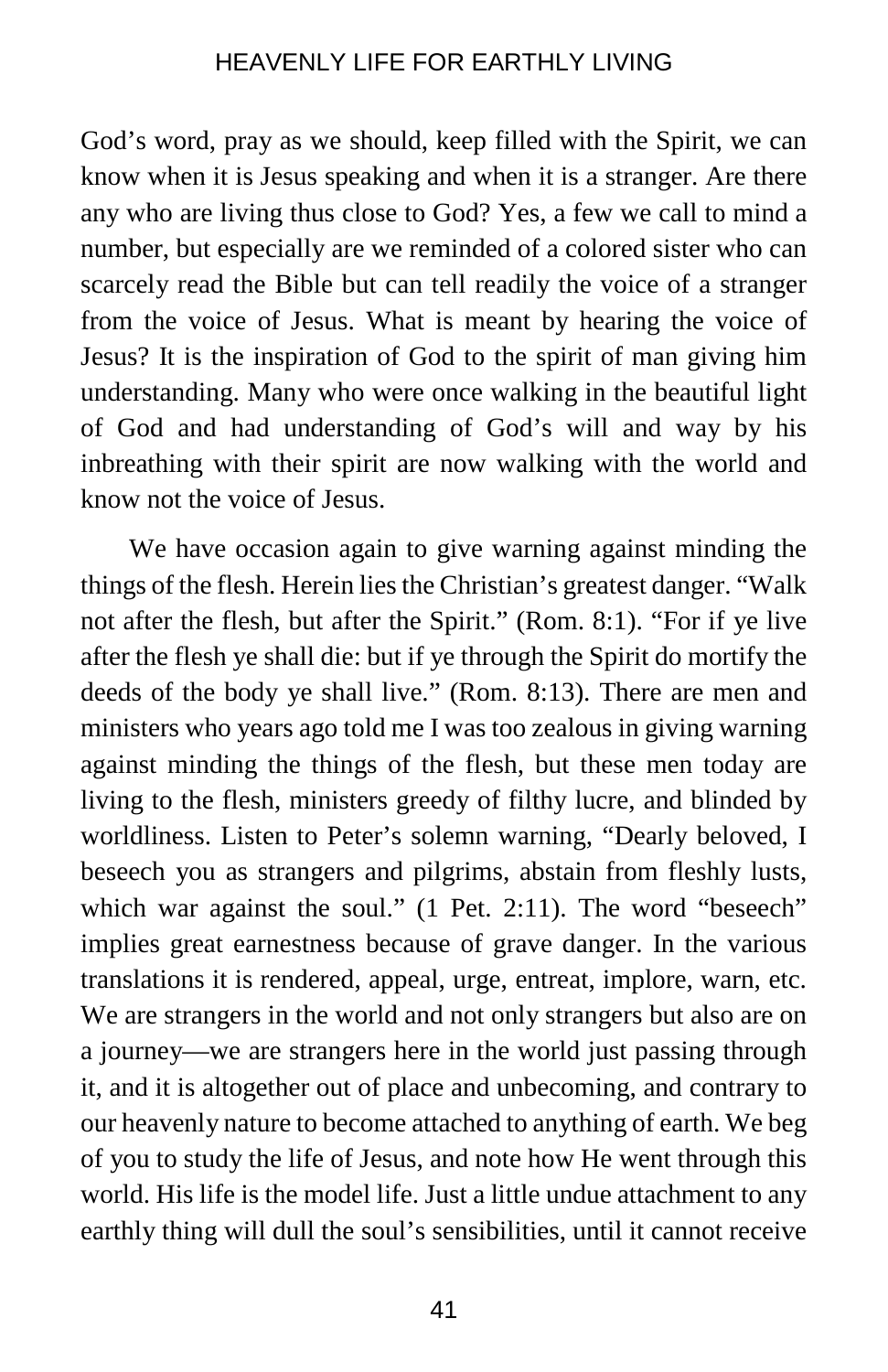the impulses of God. The soul must be kept sensitive, by the Holy Spirit, to heavenly things to be able to receive impressions from the Lord. We speak kindly, and in sympathy with all, but we do fear that many a child of God is taking too much thought about earthly things, is striving to get around them something of this world to the neglect of their soul's best interest, laboring to the neglect of prayer, spending money for things that are nice and convenient, humanly speaking, but could have been sacrificed for the helping of God's cause and been far more pleasing to Him. You say you do not have the power in your life that you would like, you do not have the joy in prayer, God is not as real to you as you wish, you do not get the help in healing of your body as you believe to be your privilege, you do not have the unction of the Holy Spirit upon your soul in heavenly sweetness. It is because however unconscious of it you may be, you are too much in the flesh and not enough in the Spirit.

A word more in the conclusion of this chapter. In Isa. 11:3 are these words, "And shall make him of quick understanding in the fear of the Lord." These words were spoken of Jesus, but they are applicable to man filled with the Holy Spirit. It is our privilege to be of "quick understanding, in the fear of the Lord," by the inspiration of the Almighty. In the margin of the Bible you will notice that instead of "quick" it is "scent" or "smell." The things that are spoken of in verse 2 shall rest upon Jesus and these shall make him of quick scent. Now the spirit of wisdom, of understanding, of counsel, of might, of knowledge, and of the fear of the Lord will also rest upon every child of God that will come close to God and they will make him quick-scented. There are depths in these words. It is our privilege to detect spiritual ill-odors. If you live in the impure air of an unventilated room you cannot detect the foulness of the air, but if you will step outside and breathe the pure air of the outside world awhile and then step inside that room you will scent the ill-odor.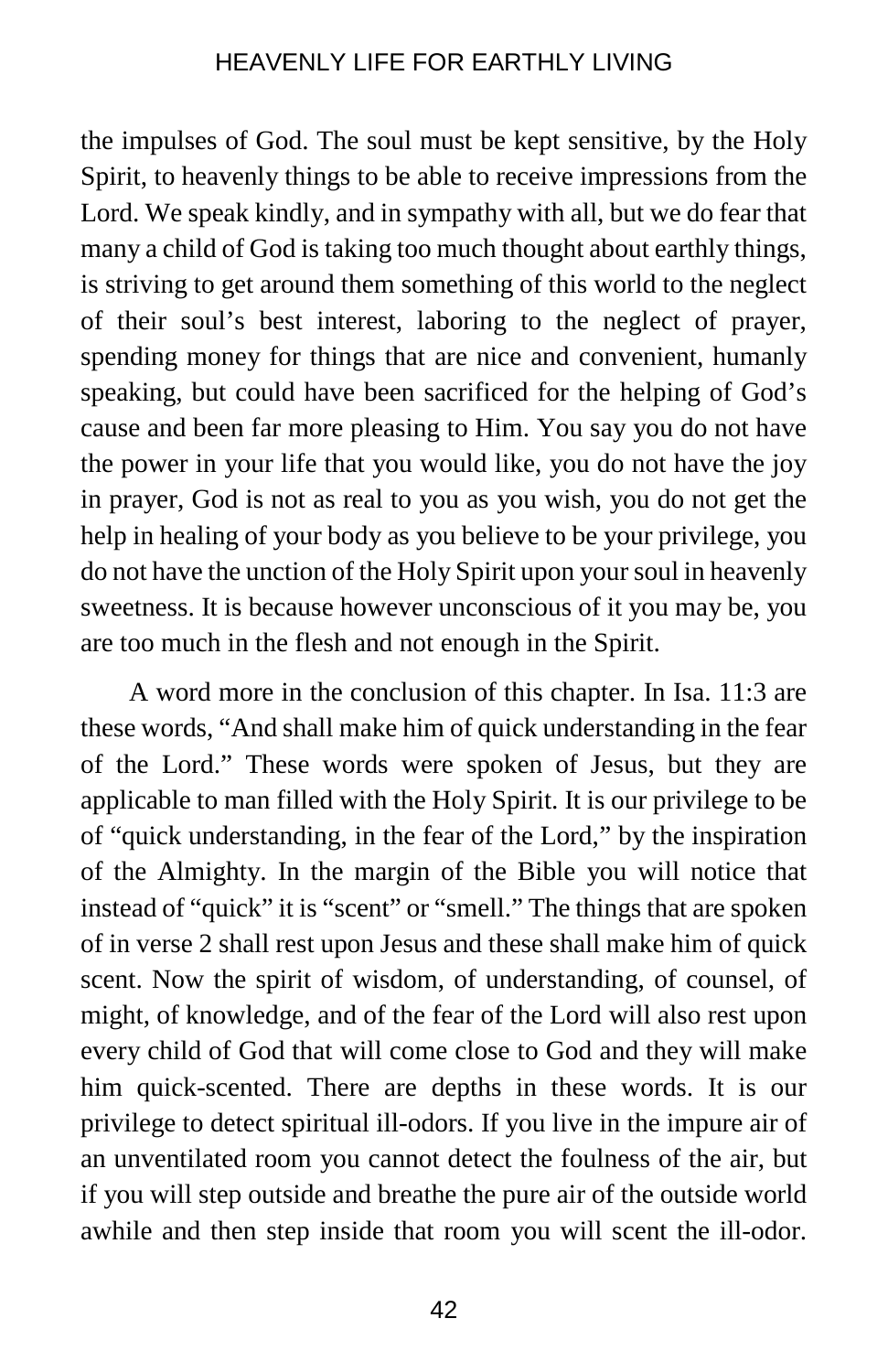Those who live too much in the flesh and the love of earthly things cannot detect the deadly spiritual miasma that is lurking there, but if they would step into God and breathe for a time the atmosphere of heaven, and let Him breathe the Spirit in us, then we will be quick to scent the corruption of the decaying flesh. We need to live much in the Spirit, and the fear of the Lord that we may be able to detect the ill-odor in some things. This thing seems to be necessary, this will be very convenient, this will be quite useful, I need this badly, this literature is harmless, this fellowship will not affect me, this amusement is innocent. And all the while there is a smell of fleshliness about these things we have not been able to detect and we wonder why we cannot understand God's will more perfectly. If you will read Heb. 5:12-14 you will learn that it is our privilege and duty to cultivate our spiritual senses to the degree that we can know what is good and what is evil. Because of the importance of this subject we loathe to leave it. There are many other Bible examples and texts teaching us how to know the will of God by His inbreathing into our spirit, but we must, for want of space, conclude, praying that we all may so walk in the Spirit that the inspiration of the Almighty can give us understanding of His will.

He who teaches the spider how to build its trap and weave its web, and teaches the bird how to rear its young, can teach us of His will and of His way. If we will walk in the Spirit He will breathe upon us a knowledge of His will in all the details of life.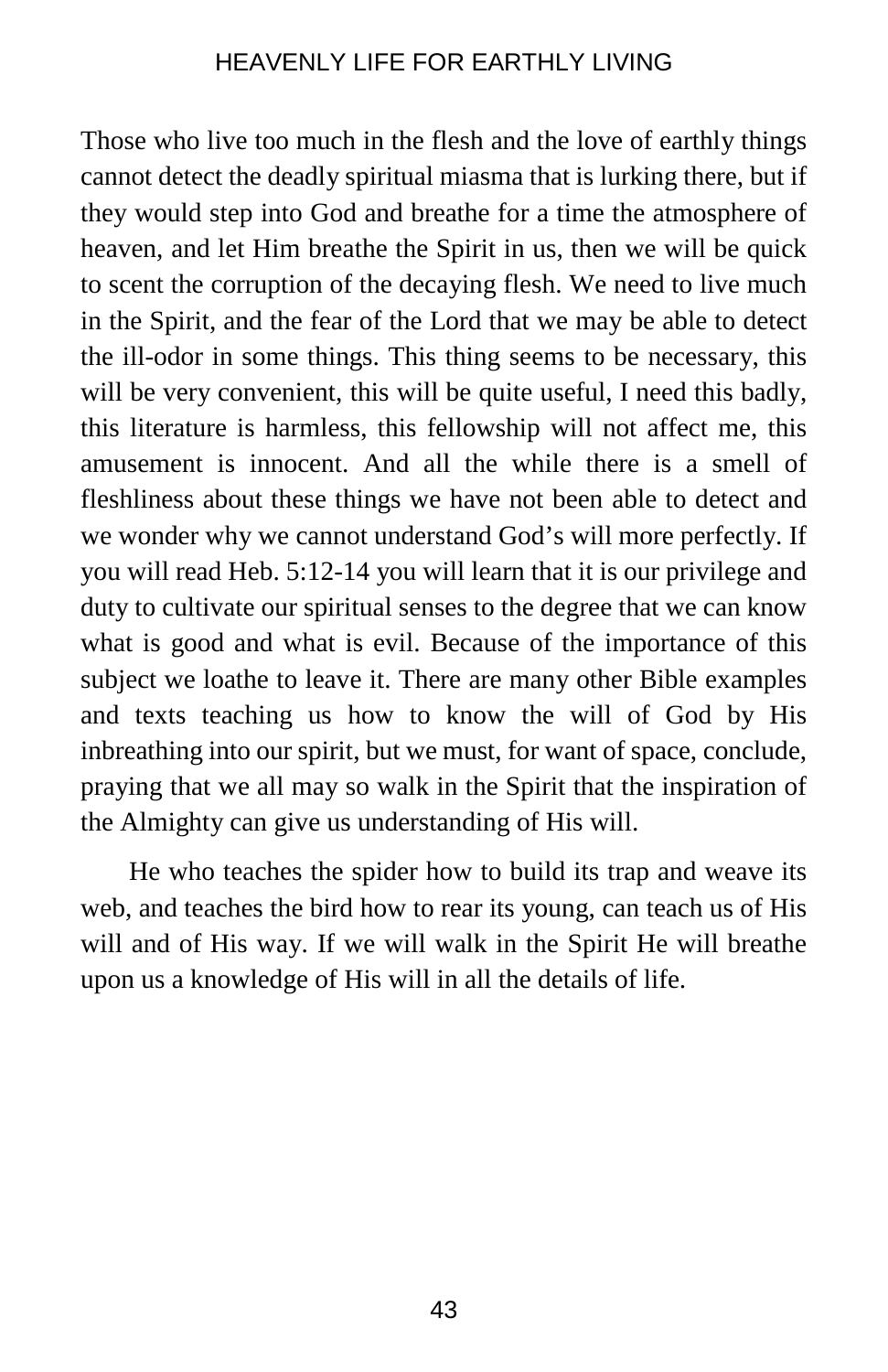## **Chapter Seven**

# **The Influence of a Heavenly Life**

We are told that the weight of the atmosphere round about us is fourteen pounds to the square inch, yet none of us feel this pressure because it is pressing equally in all directions. Just so our lives are creating an atmosphere which is pressing with weight and fashioning those who come in contact with us. We are here in life but a short time, but our influence lives as long as time lasts. A young man was converted. Soon after, he met with an accident which proved to be fatal in a few days. As he was dying he said, "I am going to be with Jesus, I have made my escape from eternal death, but will you please bury the influence of my life in sin with me?" That, they could not do. "Abel being dead yet speaketh."

A woman came into a room where there was a small company. She carried an alabaster box of precious ointment. She anointed the feet of one of the company and the fragrance filled the room. This act stands as a memorial of her. Our lives should be an alabaster box out of which sweet odors are emitted. The story is told of a little girl who stood on a summer's evening looking intently and thoughtfully at the great bank of clouds piled like mountains of glory about the setting sun. "Mother, I wish I could be a painter," said the child. "Why?" asked the mother. "Then I could help God paint the clouds and the sunsets." It was a strange fancy and a beautiful aspiration.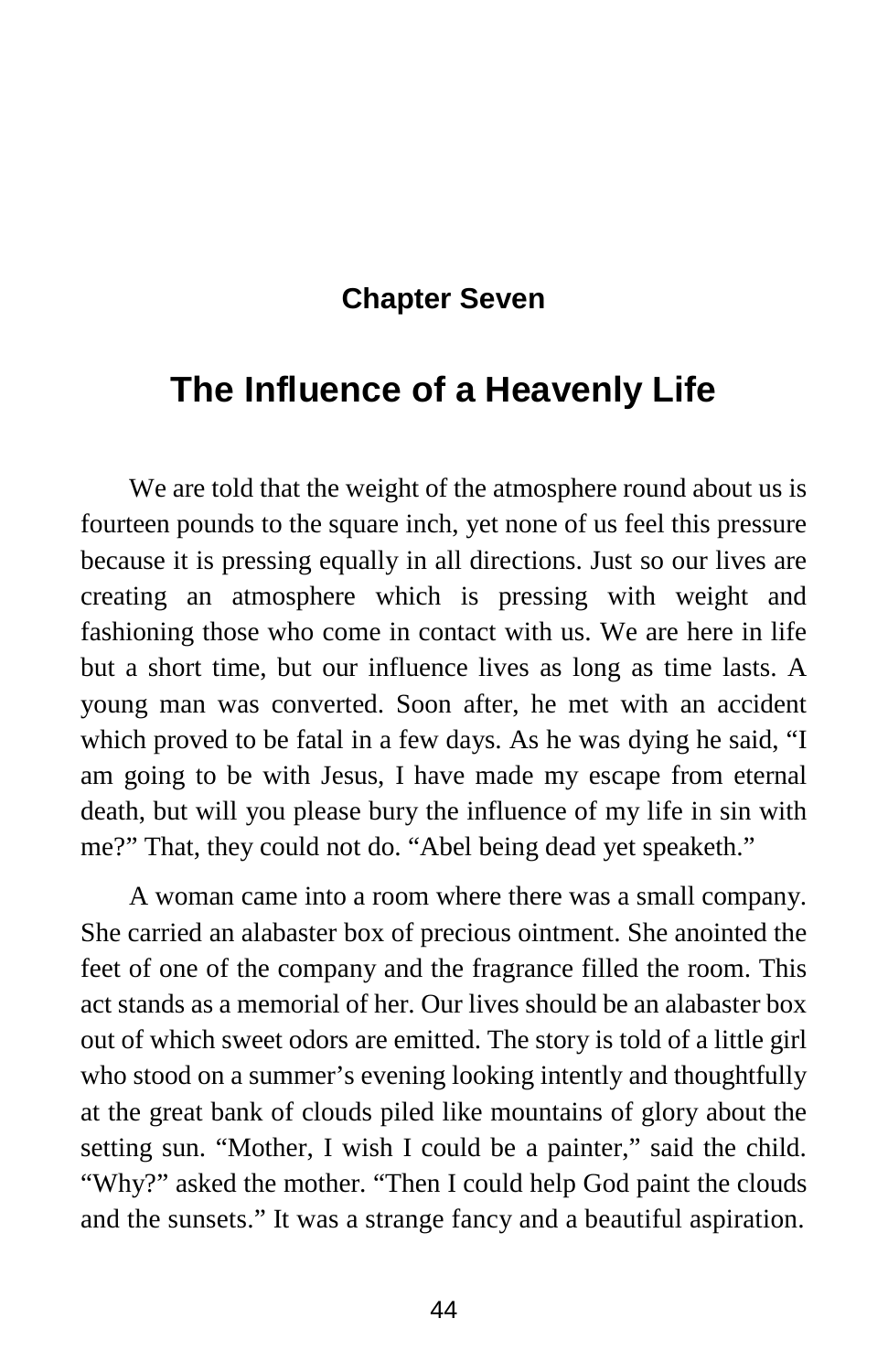We may do something far nobler than that. Our common work of everyday life can be done in such a heavenly way as will touch to hues of loveliness the lives of others. As the bright warm rays of the sun give the soft blush to the rose, and paint its petals in such beautiful colors, so the life filled with the love of Jesus will cheer and beautify the lives of others.

If you "want your life to tell for Jesus," you must allow Jesus to dwell in you, controlling your will and all the powers of your life. When Christ is the controlling influence of your life then your life will tell for Him in the most glad and beautiful way. If you want to influence the world for Christ, your life must be influenced by Christ. If you want to move the world toward heaven you must live heavenly. If you would bring thoughts of God to others you must live in the thought of God. If you would feed others on the living bread you must feed on that bread. If you would comfort others with the comfort of God you must be comforted by God. If you would lift men to a higher life you must live the higher life. You cannot move the world if your feet are planted on the world. Plant them in heaven and then the world can be moved by you. If you would leave the impress of heaven on the lives of others your life must bear the impress of heaven.

Every day we are scattering seeds of some sort and these are falling into the lives of others. We have read of a sculptor who chiseled beautiful images in Italy, had them packed in straw, then moved to his home in Copenhagen. When the statues were unpacked the straw was scattered about on the ground. The next summer flowers from the garden of Italy were blooming in Copenhagen. You may scatter seeds of truth into other lives and have flowers from the kingdom of heaven growing where otherwise there would be bleakness and bareness. You may never be able to preach the gospel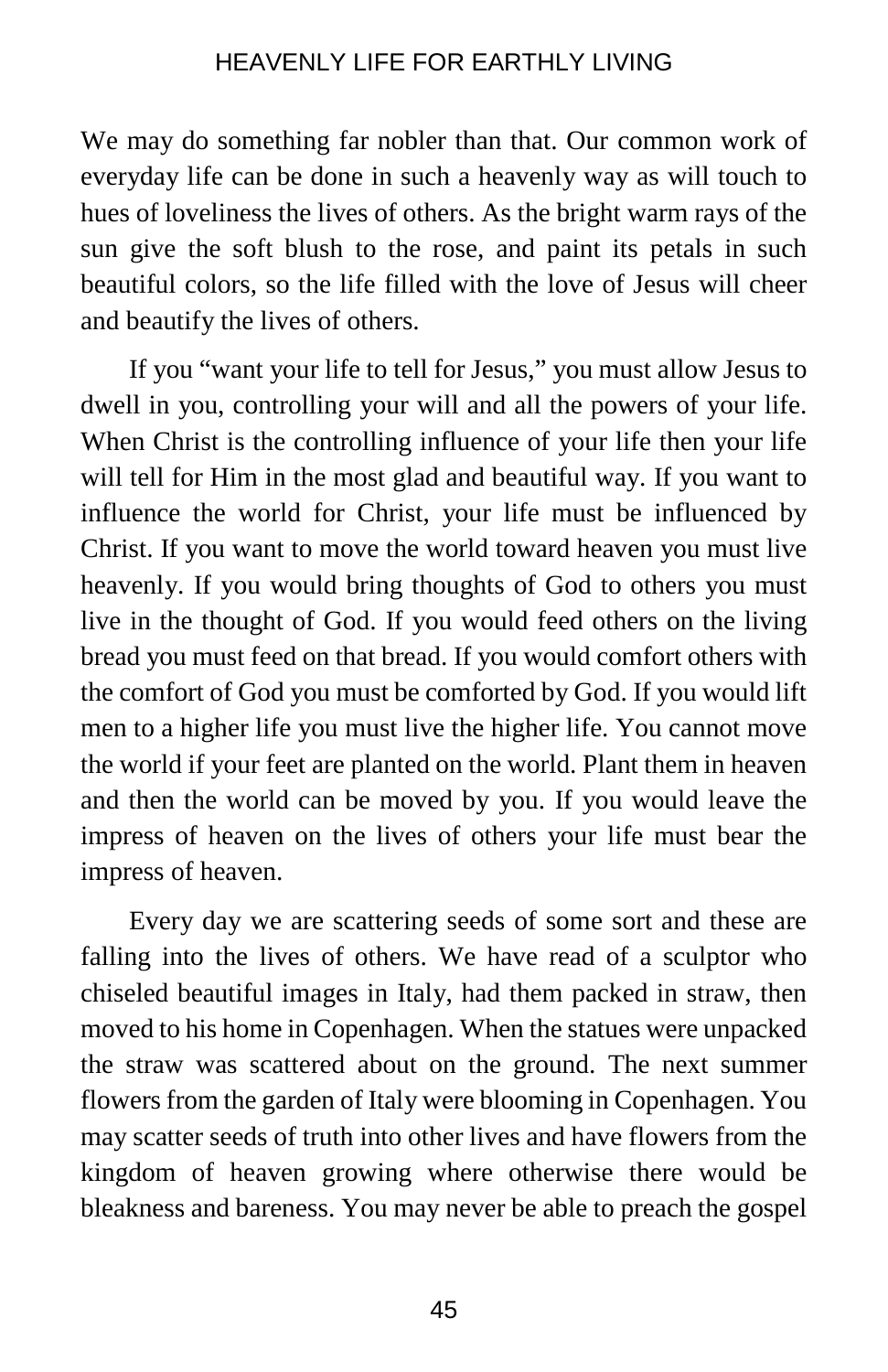with the tongue of an angel, but you can translate the Bible into holiness of life that others may read it. A certain minister asked a friend to carry a Bible to a man who seemed to be interested in Christianity. "No," remarked the friend, "he is not ready for the Bible yet." "I do not understand you," replied the minister. "It is too soon to take the Bible to him," continued the friend. "What do you mean?" asked the preacher. "I mean this," answered the friend, "he is not ready for the Bible. He cannot understand it. You are his Bible. He is watching you. If you fail Christ, then the Christian religion fails."

There lives an old man today who tells that when a young man, he had desires to be a Christian, yet for certain reasons had resisted the grace of God. One night when in a strange city he roomed in a hotel with a young man who was a stranger to him. Before retiring this young man knelt down and silently prayed. "Though his prayer was in silence it spoke loud to my soul. That noble example ennobled me. Half a century has rolled away, but that silent prayer still wields an influence over my life." A life made lovely by contemplation of God will reflect the loveliness of God. A beautiful farm house has been built out of the boulders that lay scattered over the farm. You can take the unpromising things of life, the difficult and objectionable things and transform them into beauty of character and life.

We are told that we should be an "example to the believers, in word, in conversation, in charity, in spirit, in faith, in purity." (1 Tim. 4:12). We should think on these words. Is my life an example in all these respects? Are my words so seasoned with grace that they minister grace to the hearers? Do I so love God that my love provokes others to love? Is my faith an encouragement to the faith of others? Am I so spiritual that my life incites others to greater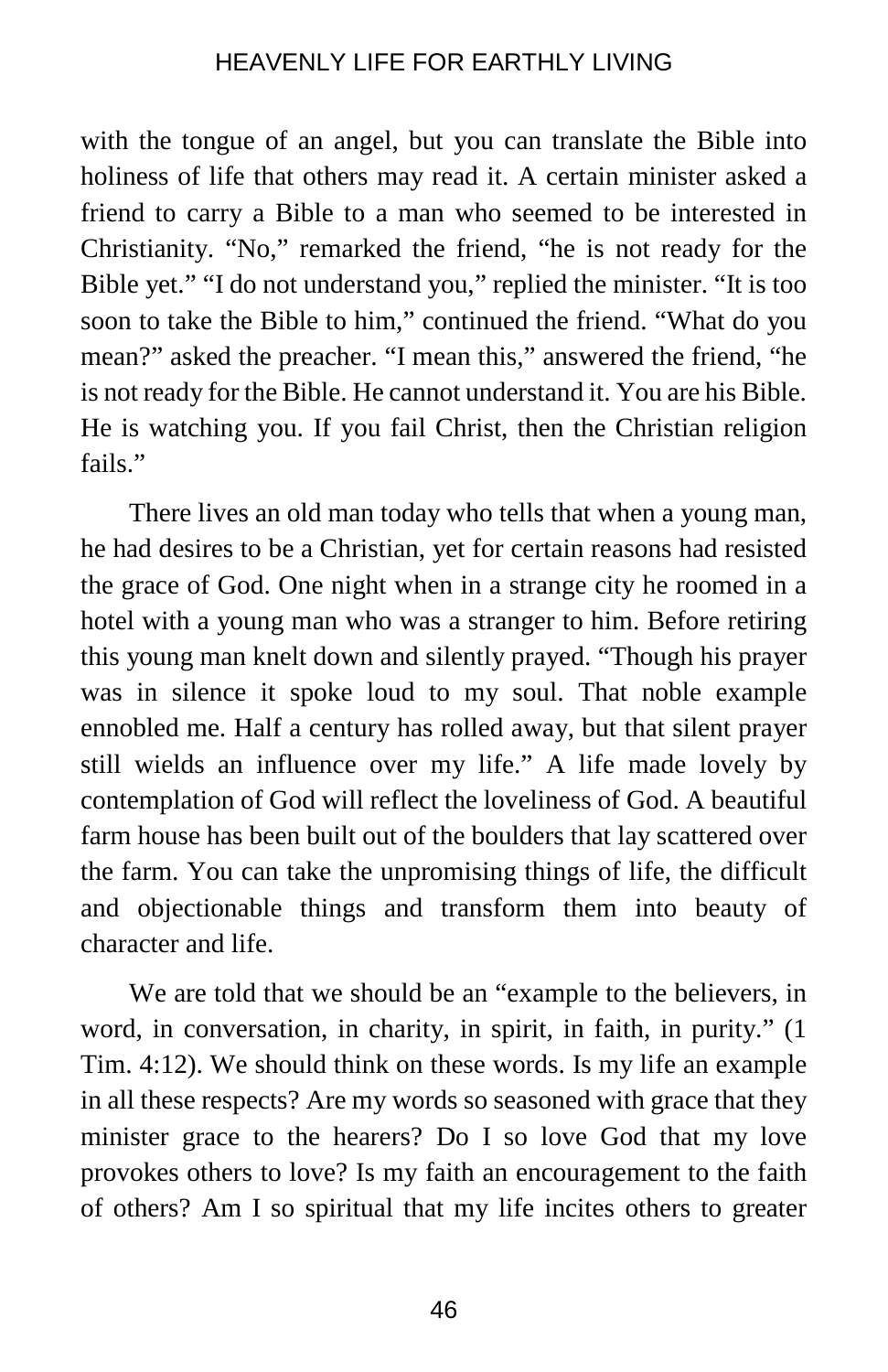spirituality? Is my life so pure that it turns the thoughts of those who associate with me to things that are pure? The apostle said, "Brethren, be followers together of me and mark them which walk so as ye have us for an ensample." (Phil. 3:17). "Copy me, brothers, one and all of you and notice those who live by the example you get from me."—Moffat.

A cultured Chinese gentleman was one time given a copy of the New Testament by an American missionary with the request that he read and consider the question of becoming a Christian. The Chinese read the Gospels for the first time in his life. After a month or two of thought upon the subject he returned the book to the missionary with the remark, "I have read your book with great interest. It is a great Book, and I am inclined to try its teachings: but according to this Book you are not a Christian." "Why so?" asked the missionary. "These writings state clearly the characteristics of a Christian. No one need be mistaken in them. I read that a Christian is a man who has no anxiety and worry, and is to be a happy man. He is the one who knows that his God, who cares for the falling of the smallest bird, will surely care for him. This Book promises the gift of peace to its followers. Jesus promises that those who believe his words shall not be harmed by anything. If they drink any poisonous thing or are bitten by a poison reptile it shall not hurt them. You are the most worried man I know. You have a thousand cares. You do not rely on the promises of your God when sick or in danger. There is a contradiction between your life and the Book."

Again we are told by the book that we should "walk in wisdom toward them that are without." (Col. 4:5). The love of souls will cause us to walk carefully lest someone be turned aside by some misstep of ours. Some things may be lawful for us but are they expedient? What influence will it have upon another? It is better to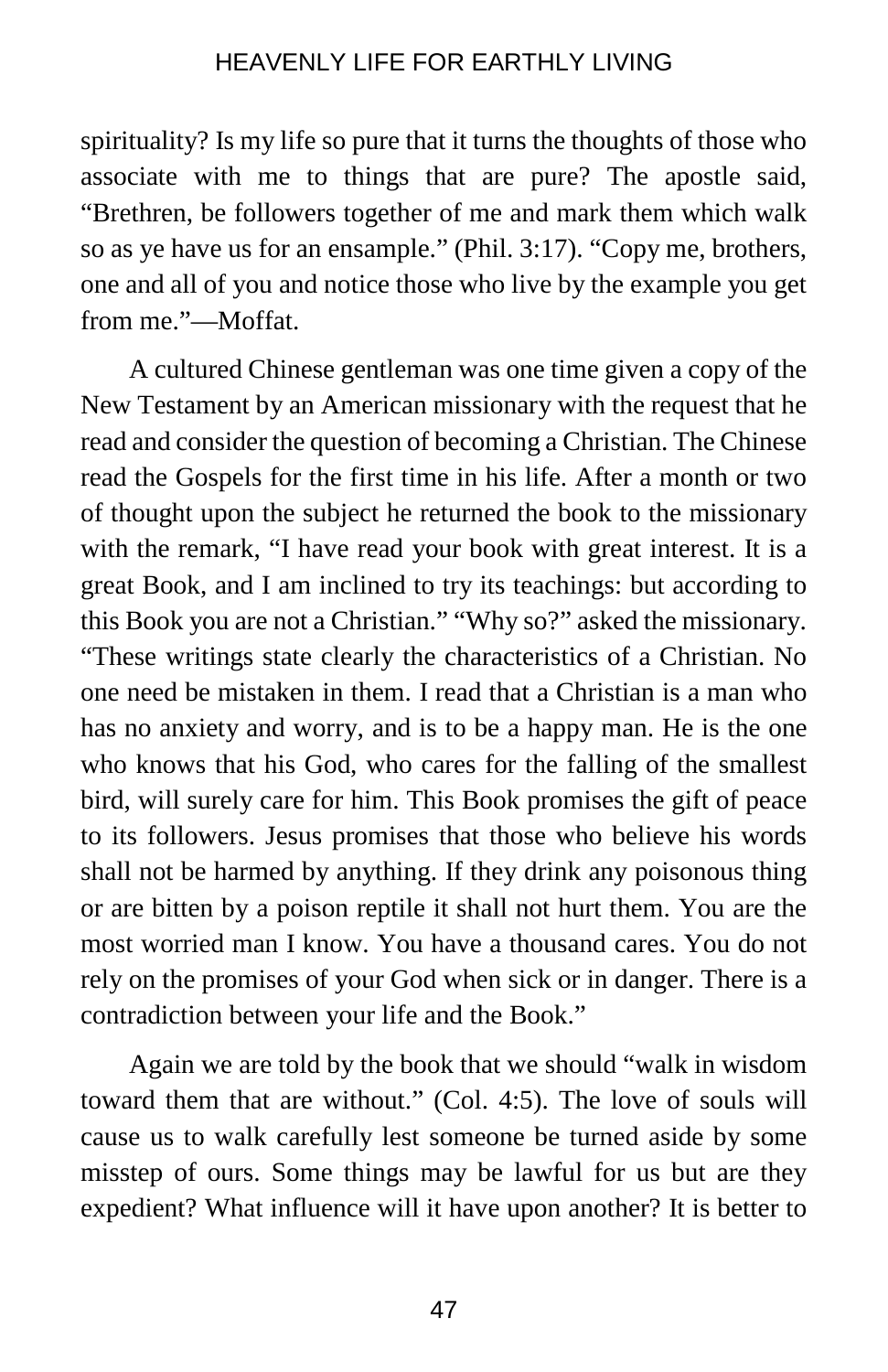have a millstone tied to our necks and be cast into the sea than to cause a soul for whom Christ died to stumble. The more heavenly is our walk through life the greater will be our influence for good. The more perfectly we imitate the life of Jesus in our life the greater blessing we will be to the world. If we take an opal in our hand and hold it tightly for a few moments it will shine in brightest splendor. We can shine for God only as we lie in His bosom and receive the warmth of His love.

What is the stamp we are leaving on the world as we pass along? It is a stupendous fact that in our daily walk we are leaving footprints on the sands of time to be read by men in the years to come. In a certain cemetery are three marble slabs. On one are the words, "He was a man of great learning." On another were the words, "He was a lover of nature." The third slab bore the words, "He walked with God." What will they write on the slab that marks the place where my body lies waiting the resurrection call? Is the mind and character of God reflected upon the world by our lives? Do we live in such nearness to God that we imprint him upon that with which we have to do? Is "Holiness to the Lord," written upon the acts of our life? There is an eloquence in a holy life. It speaks in tones not to be forgotten. There is music in them. Pure thoughts and deeds speaking through a righteous life touch the hearts of men and lift them up to something nobler in life.

The seraphims, as they flew, cried one to another, "Holy, holy, holy, is the Lord of hosts." The ambition of holy souls is to incite others to more grateful praise and more intense love of God. From our bed chamber, in the early morning hour, I hear the cock's clarion call, and then the welkin is made to ring from every quarter. One bird sets the whole community of fowldom to calling. Is your soul full of burning love to God? Then sing it out and awaken a song in the hearts of others.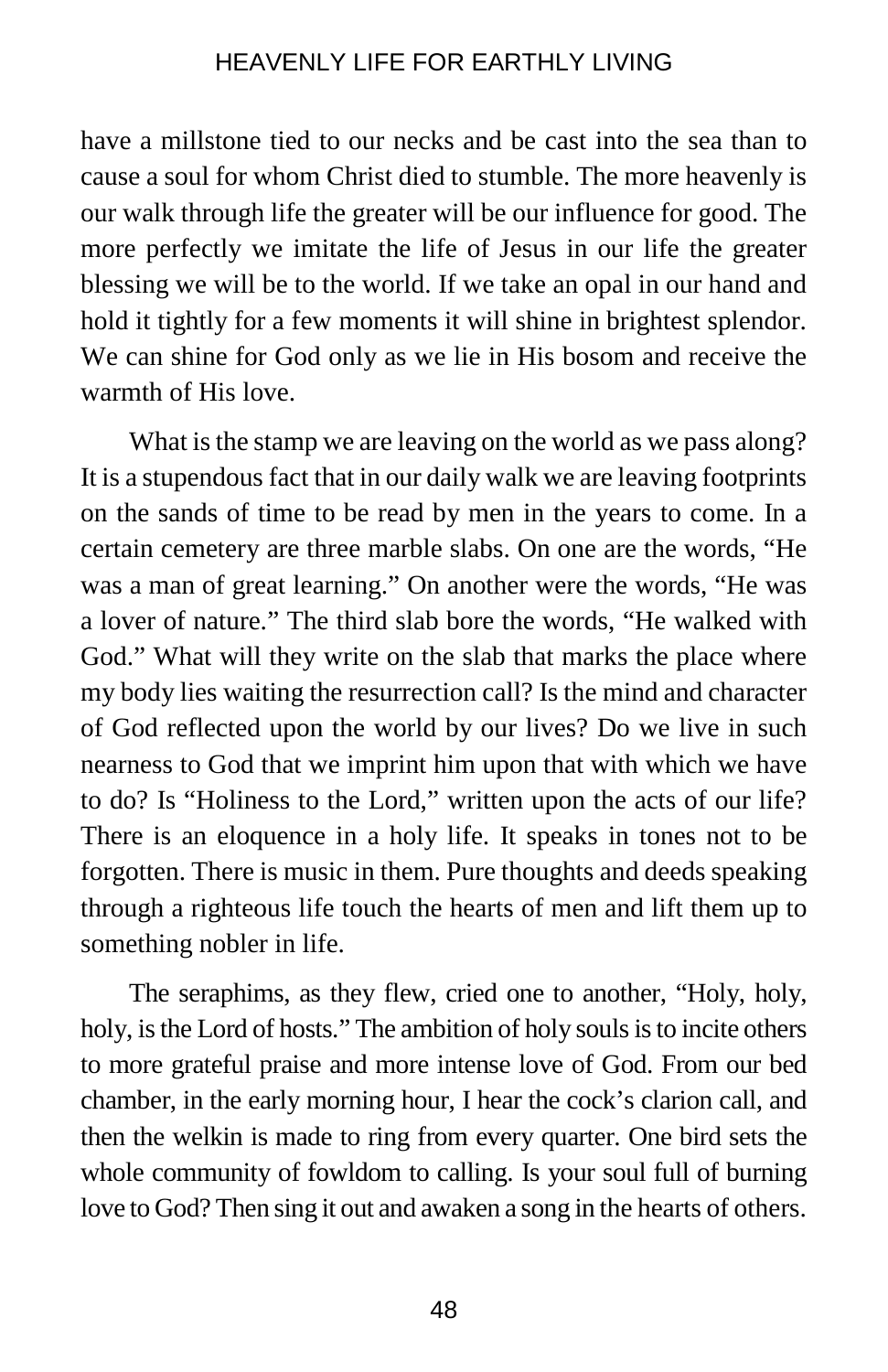## **Chapter Eight**

# **Laying Up Treasures in Heaven**

We have now come to speak of the most interesting and delightful phase of the Christian life. Nothing brings greater joy to the heart of a Christian than that of laying up treasures in heaven. He so loves and enjoys adding to his heavenly store that he is eagerly seizing upon every opportunity for the making of such addition. No miser ever counted his gold with such joy as the Christian reflects upon his riches in glory. But how different the nature of the joy. The one is earthly, sensual, devilish, while the other is heavenly. How sweet, how blessed the joy! No man in his earthly pursuits manifests such interest and eagerness as the saint in his heavenly pursuits. The Christians should have a thousand times more interest in, and find a thousand times greater joy in laying up treasures in heaven than ever man did in laying up earthly store, for heavenly riches are a thousand times and more, of greater value than earthly goods.

A man said with seemingly great pleasure and satisfaction, "I am growing rich in stocks and bonds." With what satisfaction the Christian says in his heart, "I am growing rich in heaven." He who lies down upon his bed at night, knowing he has added a nice sum to his heavenly riches that day is far happier than the man who added a nice sum to his bank account. No earthly-minded man meditates with such complacency, in the waking hours of the night upon his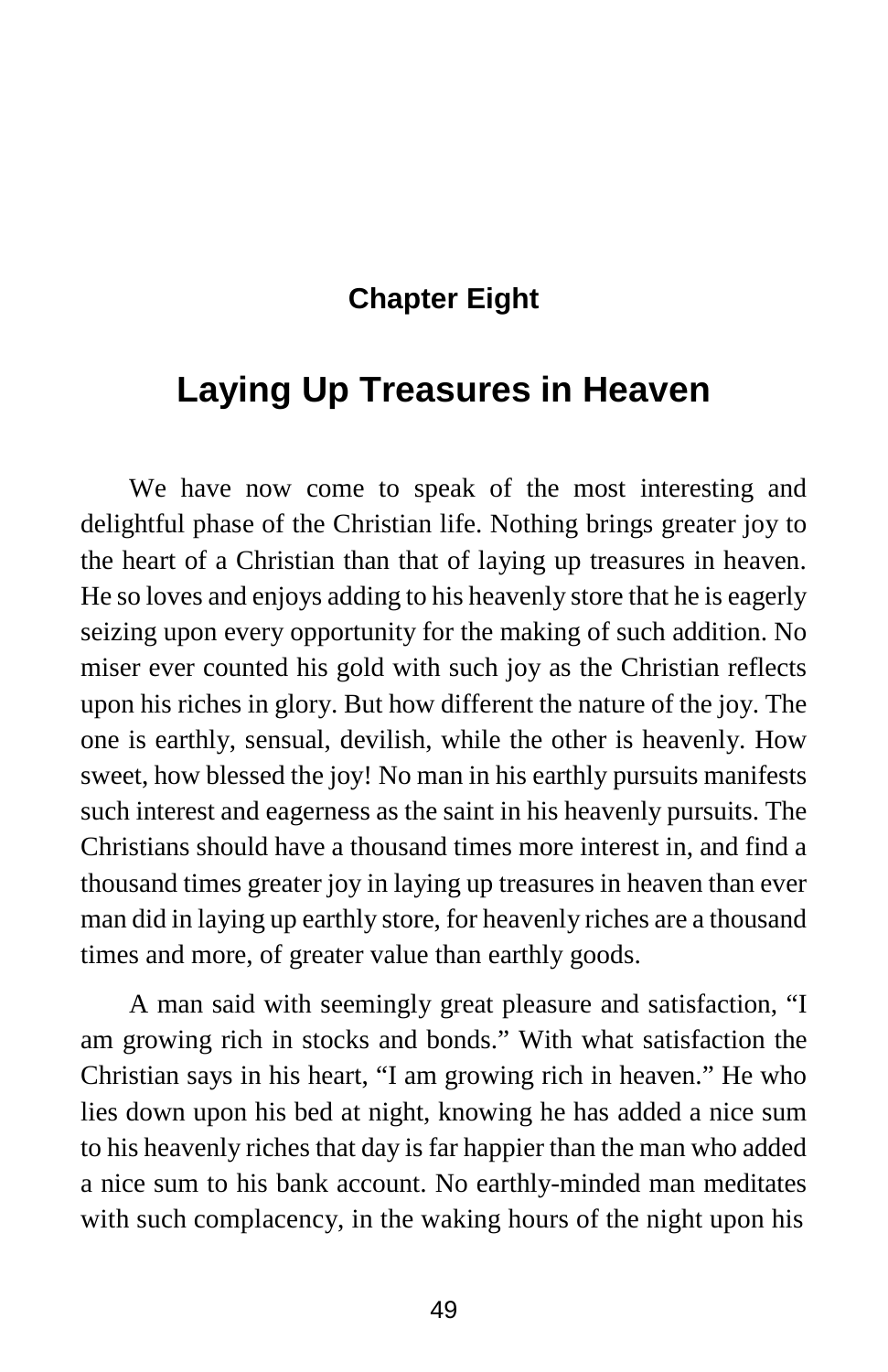bed, of earthly things as the saint finds in meditating upon heavenly things. Note the great delight the psalm singer found in meditating upon God in the night watches. Is this the measure of our life and enjoyment? A man asked why he could not find greater delight in meditating on things above, and why he had such difficulty to have such meditation, and was troubled so with earthly thoughts. He was told that he did not have enough heart in heaven.

A very rich man died. One neighbor asked another how much the deceased had left behind. The answer was, "He has left all." Sad indeed when a dying man is leaving all behind. Which would you rather be, Dies leaving all behind, or Lazarus going to all? If you say you would rather be like Lazarus then let there be a daily proof of it in your life. Two men had lived beside each other for years. One was a man who sought and gained the riches of the world. The other was a man who sought the kingdom of God and his righteousness. These men were both brought down upon their dying beds the same week. When the rich man was spoken to concerning the future of himself and his neighbor, he said, "I am leaving my treasures, but my neighbor is going to his. Many times I thought him very unwise in giving so much in support of his religion, but when a man comes down on his dying bed he can see the folly of storing up riches here. I am leaving all I have lived for. My neighbor is going to what he has lived for." Why leave so much behind to be destroyed when this world is burning? Or why leave very much behind for others to use in serving sin? Will it not pay you in eternity to give your money to the cause of God rather than leave it for children to use in serving Satan?

Jesus tells us not to lay up our treasures on earth, but to lay them up in heaven. See Matt. 6:19:20. What Jesus tells us to do is the wisest thing to do. Some act like they thought they knew what was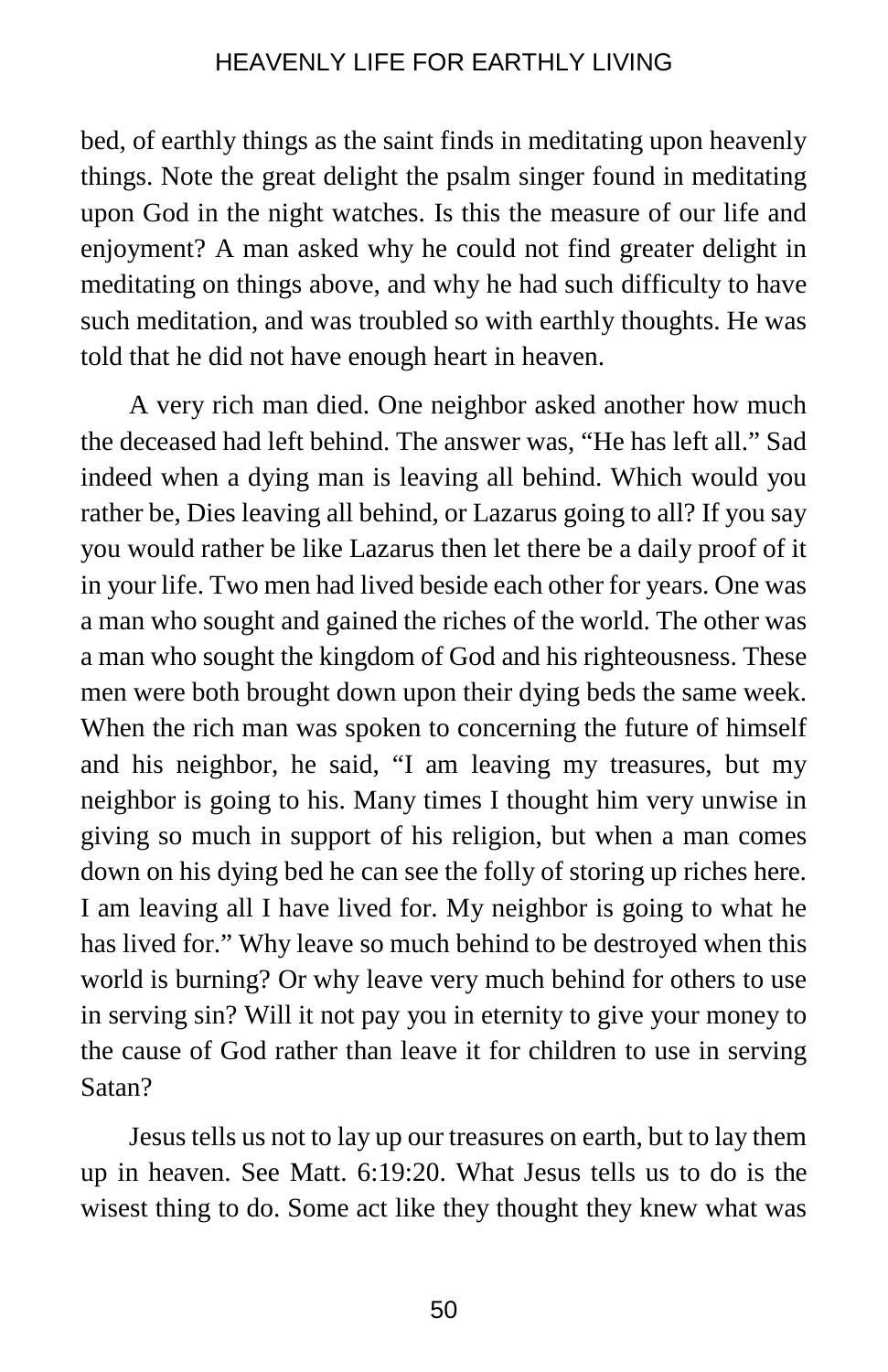better for them more than Jesus did. The reason why it is better to lay up treasures in heaven than on earth is because where your treasures are, there will your heart be also. Now it is most necessary to get your heart over into heaven, for no man ever went to heaven who did not get his heart over there before his departure from here. Laying up treasures in heaven fits man for heaven. Nothing more greatly ennobles and builds up his character. The laying up of treasures upon earth makes men earthly, while the laying of them up in heaven makes them heavenly. It is not what we make that makes us rich, but what we give. We are rich or poor, not according to what we have, but according to what we are. Do not turn to your bank account or your broad acres to see what you are worth. Look into your character. We say with emphasis that no man can build up a Christian character and not do all he can with his means to advance God's cause.

Having the heart in heaven is the secret of living heavenly. "Out of the abundance of the heart the mouth speaketh." (Matt. 12:34). "Keep thy heart with all diligence, for out of it are the issues of life."—Proverbs 4:23. Man lives out what is in the heart. To live heavenly you must have heaven in your heart and your heart in heaven. We doubt if any other thing that God's people are coming short of doing the whole will of God so much as in that of giving of their means to further His cause.

Did you ever study 2 Kings 12:4? Note the last clause of the verse. "The money that cometh into any man's heart to bring into the house of the Lord." This money was for the reconstruction of the temple. The tribute money the Israelite was obliged to give, but the money here spoken of was the money that he had in his heart to give. It was this money given out of the heart that was precious to God. Does it not come into your heart to bring some money into the house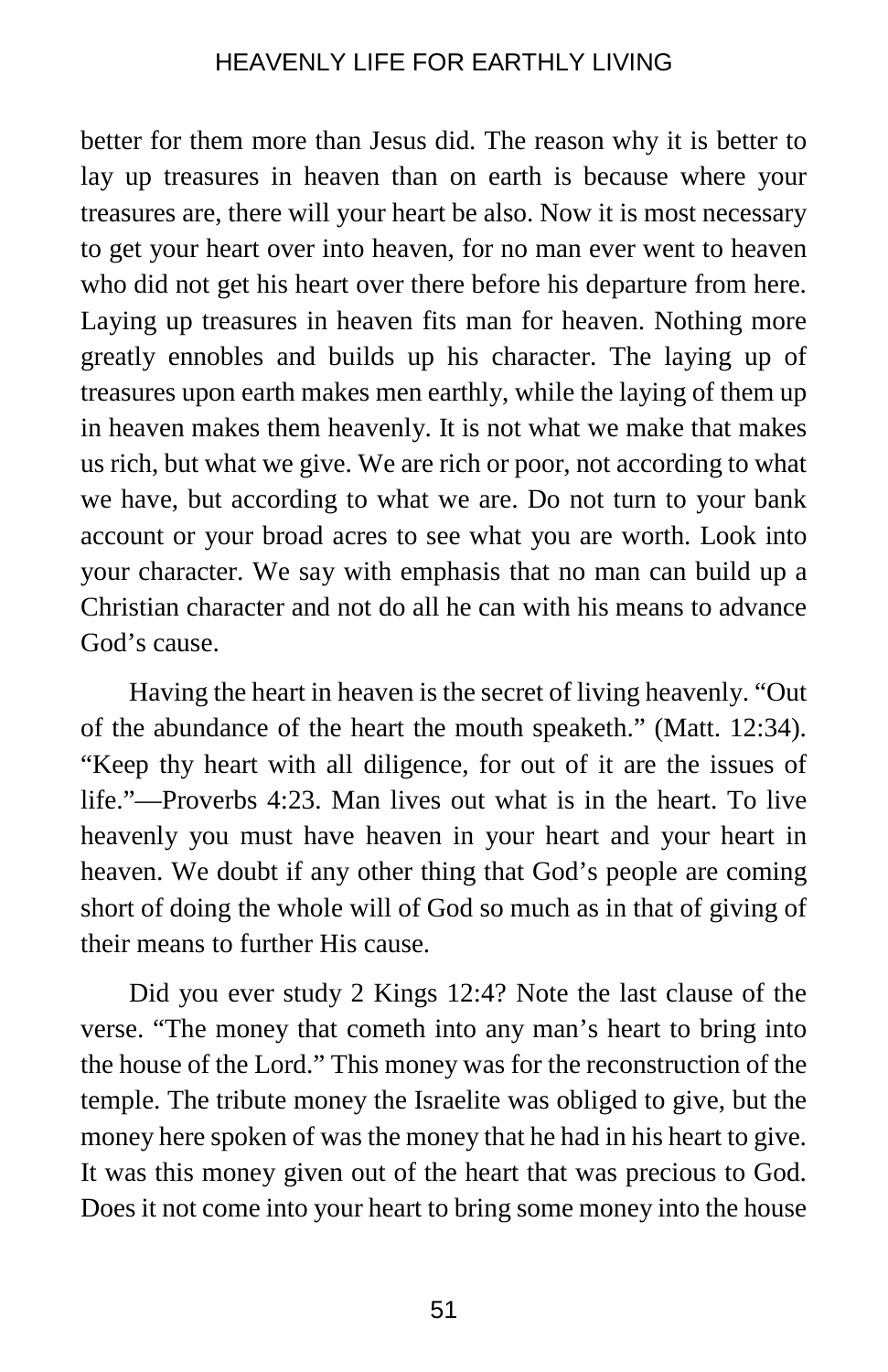of God? It does if you have your heart in heaven. Do you always do as has been suggested to your heart? Does the suggestion come to give, but you allow the flesh to reason you out of what your heart wishes to do? Beware of refusing these generous impulses that come from heaven to your heart. To allow the flesh to reason you out of doing what the higher life of your soul suggested to you unfits you for heaven and for heavenly living.

"Lay not up for yourselves treasures upon the earth." It is only by the aid of the Holy Spirit that we can grasp the full meaning of these words. Let us first of all, say a few words about what they do not mean. They do not mean that we should not be the legal owner of a single thing on earth. Such being the case a man could never have anything to give. Neither does it mean that a man cannot have legal ownership of a considerable portion of this world's goods, but it does mean that whatever a man may possess in a legal way he has to hold such, not as his own, but in trust for the Lord, so that if the Lord calls for the last penny he will not "go away sorrowful." We hear people talking about dwelling deep in God and living close to Him. He who holds all his earthly possessions in such a manner that he can hear the faintest call of God for any part or all of it, and give it up to God with a willing and glad heart, dwells very near to the Lord. This is one of the best tests of nearness to God. When we dwell deep in God, whatever earthly store we hold in possession, we hold it not for its own sake, but because we are fully assured we can glorify God more by possessing it than by not possessing it. But how careful we need to be at this point lest the flesh deceive us. Have there not been those who have said, "I believe it is pleasing to God for me to possess this," when it was only the flesh that is pleased. The flesh is a great reasoner. It can give a number of reasons why it is better that you have a \$1700 automobile than it is to have an \$800 one, or that it is more glory to God that you have a \$5000 home than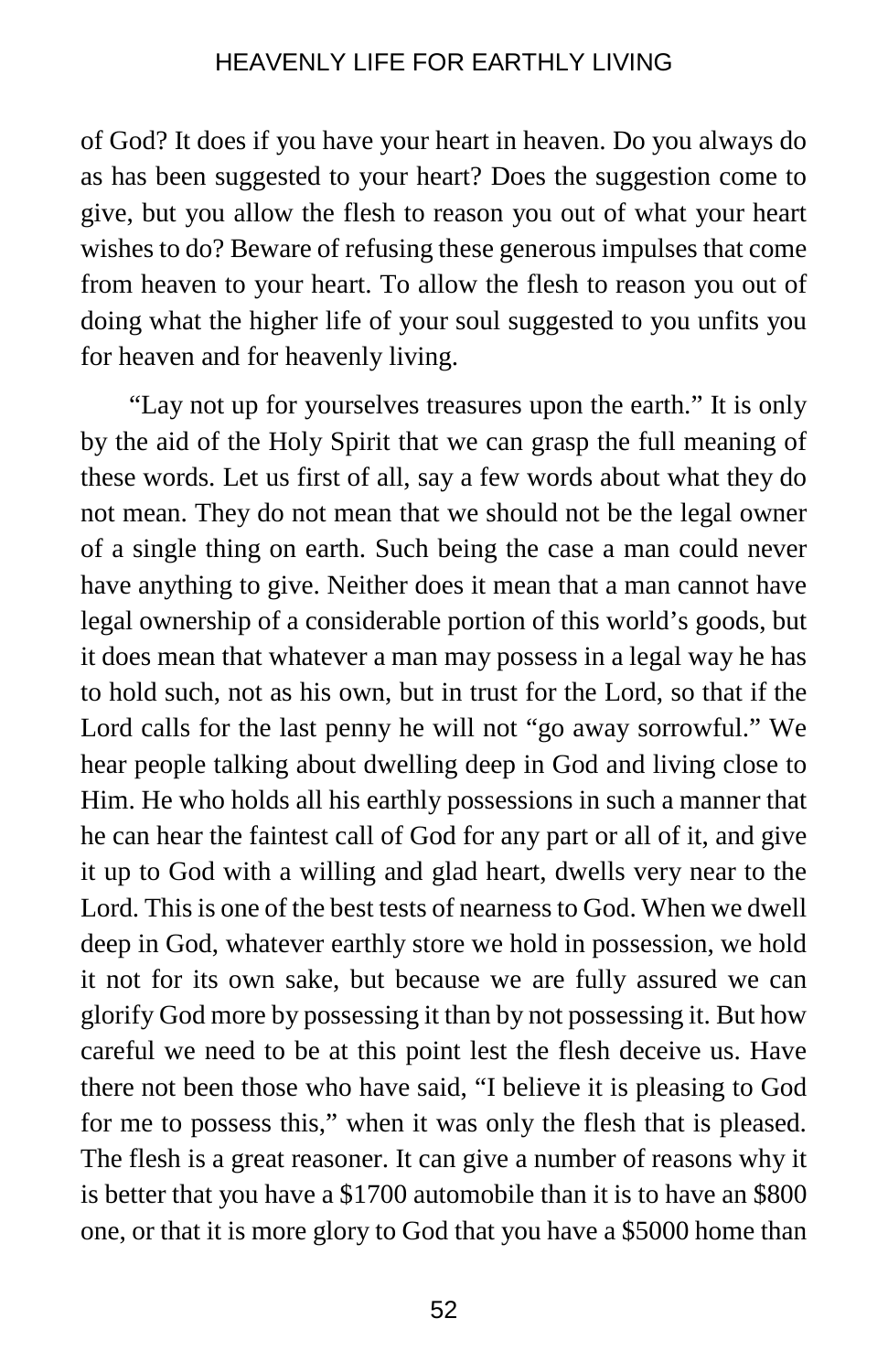a \$2500 one. Now we are not saying that under no circumstances can a man have a \$1700 automobile or a \$5000 home, but we do say that it is the nature of the flesh to have a word in such matters, and to live where you will not listen to one word the flesh says, but to hear and do the perfect will of God in everything is a deep and close life with God and a beautiful and blessed one. One thing is certain, when we are enjoying such nearness to God, we will not be gathering earthly store around us and yet doing very little for the Lord. The Bible says that God loves a cheerful giver. There is no better measure of man's love to God than his giving. Those who love the Lord are known to be liberal givers. It is not how well read we are in the Scriptures, or how much we talk about religion, that is proof of our devotedness to God; it is what we are giving to God out of pure love to Him.

Some may want to know a little better how we can lay up treasures in heaven. There are many, many ways. We can speak of but a few. Every dime or dollar you give out of love to God is a treasure laid up in heaven. Just the extent of this treasure we do not know, but of this we are assured, every penny you give out of sincere love to God ennobles your soul and gives you a greater capacity for enjoying heaven. Herein is a great treasure. There is never a word spoken, nor a deed done that is lost. We are never the same after speaking a word or doing a deed. The words we speak and the deeds we do make us more or less like Christ, and fit or unfit us more for heaven. Listen to the words of Jesus, "And whosoever shall give to drink unto one of these little ones a cup of cold water only in the name of a disciple, verily I say unto you, he shall not lose his reward." (Matt. 10:42). We repeat, we do not know the full extent of the reward, but it is true that the small acts of giving a cup of water in love is not lost upon the giver. It builds him up into manhood. You may say that the giving of a cup of water is a very

53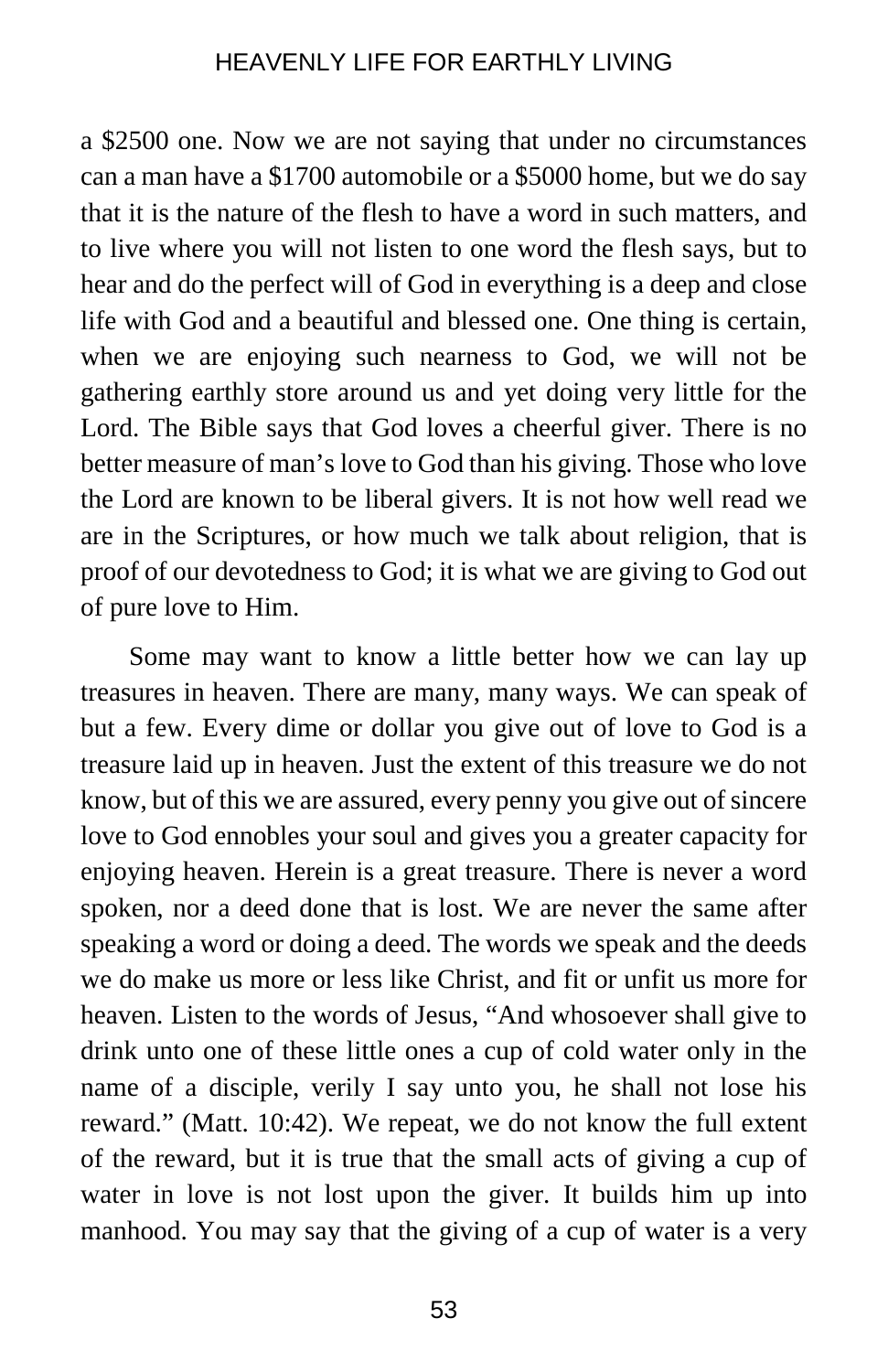trifling act. Do you remember the words of the famous painter? "Trifles make perfection and perfection is no trifle." Again Jesus says, "But I say unto you, that every idle word that men shall speak, they shall give account thereof in the day of judgment." (Matt. 12:36). We are not the same after speaking an idle word, nor are we the same after giving a cup of cold water. The one makes us a little more like Christ, the other a little less like Him, and this much at least will be our gain or loss in the day of judgment.

Every soul we can help get saved will be a treasure laid up in heaven. We will not only have the joy of seeing a soul brought home to heaven through our effort, but the helping of a soul also lifts us up into a higher life. Every word of praise and thanksgiving to God, every loving thought of Him is laying up treasure in heaven. Every act of sacrifice or self-denial out of love to Christ is adding to our treasure store in the glory world. Oh, how busy we ought to be laying up treasures in heaven! Every act of true worship to God is a treasure in heaven. Whatever thought, or word, or deed, or song, or sermon, or prayer, or sacrifice, or self-denial, that makes us a little more like Jesus, and makes our life on earth a little more heavenly is a treasure laid up in heaven. Look and see how busy men are laying up treasures on earth. Let us, as citizens in the kingdom of God, be many times busier laying up treasures in heaven. Let us follow in the footsteps of Jesus who "went about doing good." The laying of a flower on the casket of some departed one may gain for us a slight reward in the great judgment day, but the giving of a helping hand while living will gain for us a far greater reward. Some years ago when the waters we were passing through were quite deep, and we felt the need of a cheering word or a prayer from one loving heart we wrote the following lines: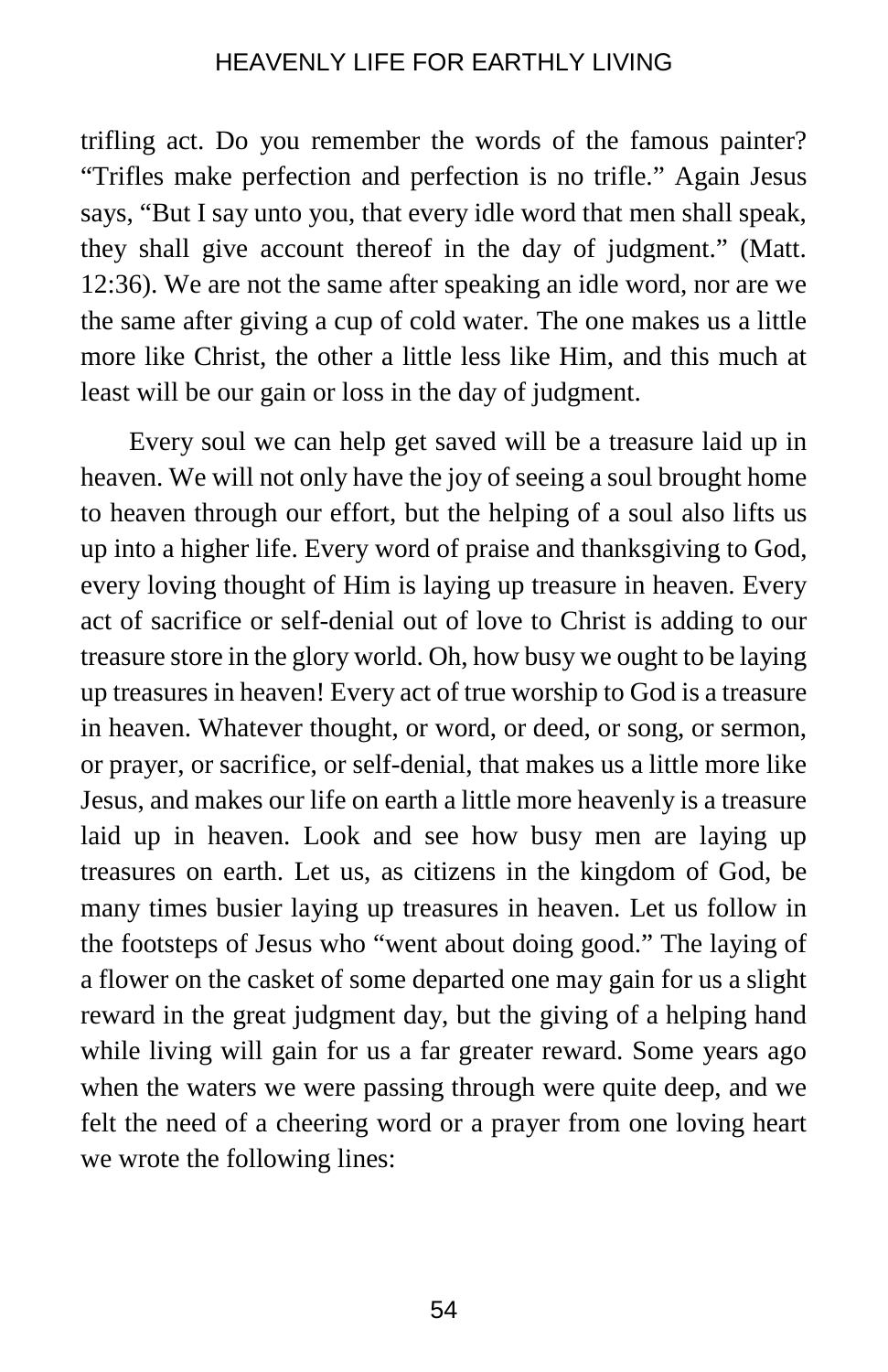Hast thou any flowers for me? Wilt thou kindly let them be Given ere death bedews my brow? Wait not, give them to me now.

While in life's eventful day Tried and weary grows the way, When in dark and lonely hour, Give me then the cheering flower.

Hast thou kind words to impart, Words that lift the fainting heart? Speak ere Death's hand on me lay; Speak those kind words now—today.

Kind words are but empty breath To the heart that's still in death; When life's load is hard to bear Let me then the kind words hear.

Hast thou sunlit smiles to give, Smiles that make us want to live? E'er I cross death's sullen stream On me let those bright smiles beam.

Smiles, whate'er their power to save, Cannot penetrate the grave. Ere I reach life's ending mile, Give to me the sunlit smile.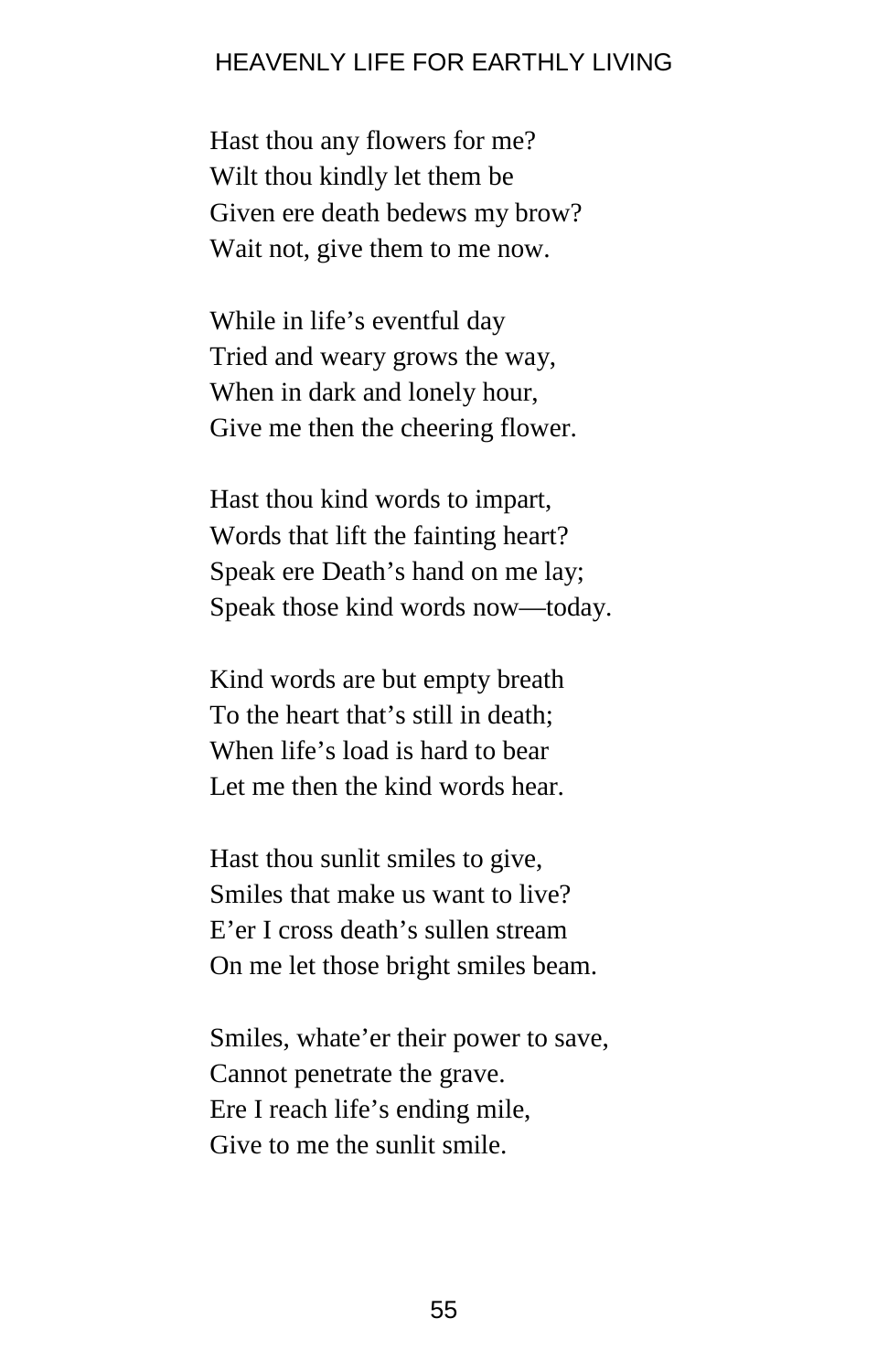Prayer can stay the trembling knee, If thou hast but one for me, Let it be offered today, Ere the life-light fades away.

When my soul ascends the air, I no more shall need your prayer; Prayers today can change our state, Tomorrow's prayers may be too late.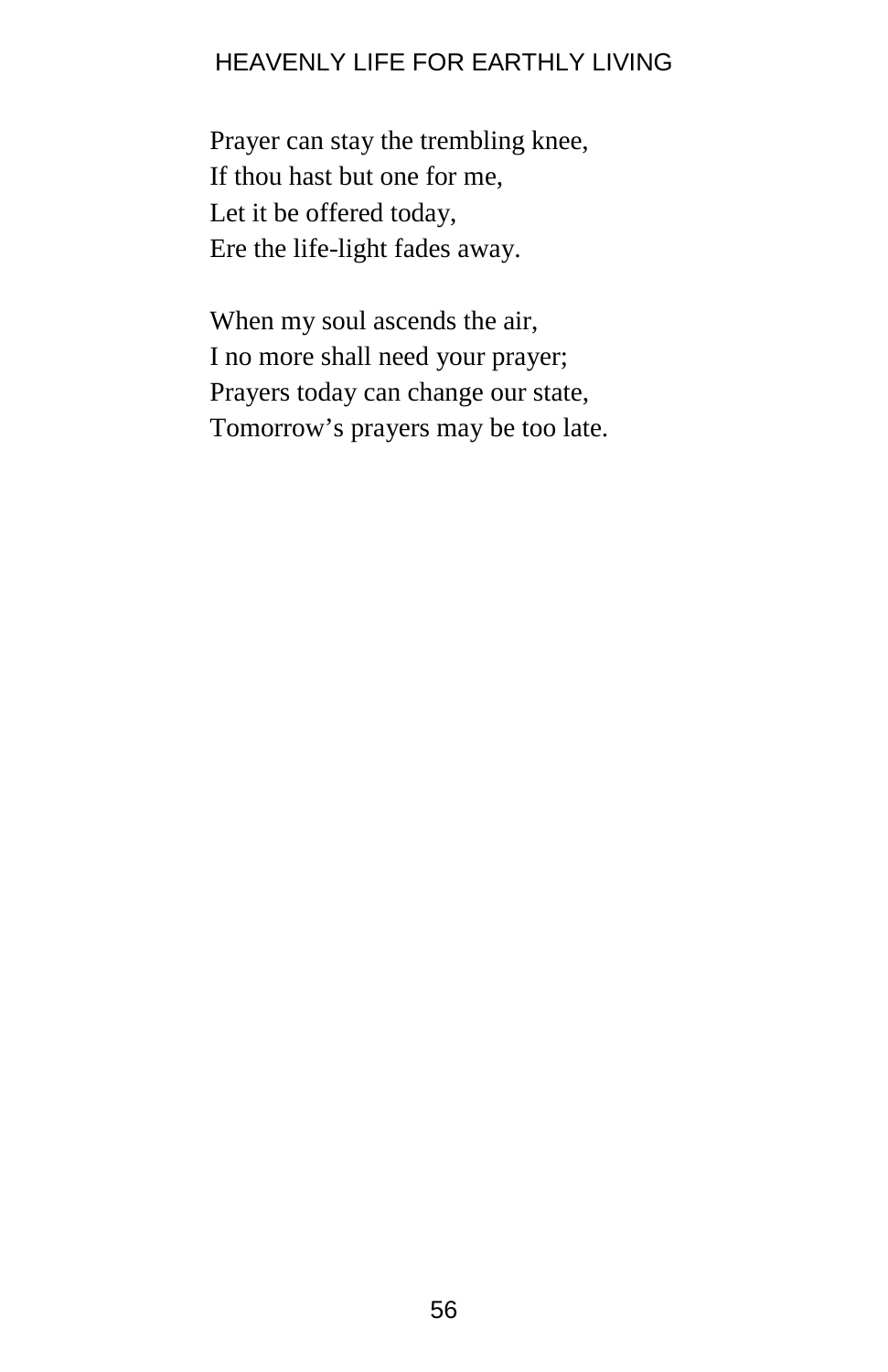## **Chapter Nine**

# **The Heavenly Observatory**

In different parts of the country there are buildings called observatories which are fitted up for astronomical research. In these observatories men study the movement of the heavenly bodies. It may not have been your privilege to have visited one of these. Some parts of the country are very unfit for such observations of the heavens because of so much fog. In some places there is not more than one-half dozen nights in the year without fog. It is for these reasons that observatories are usually on an elevation.

There are spiritual elevations from which it is our privilege to have a vision of heavenly things. This is necessary to living a heavenly life. Man will not live any higher than his vision of life. The more we see of heavenly things, the more heavenly we can live. Oh, let us live in a heavenly place! Let us live above the fogs of worldliness and human passion.

Not only are observatories on an elevation, but they stand apart by themselves. Jesus took Peter, James and John into a high mountain apart. This is very significant. They are not only on an elevation, but they were also apart from a world of unbelief and sin. Elevation and separateness are the two things necessary for spiritual vision. It is interesting to study the instances recorded in the Bible where God took men into a mountain apart to give them a view of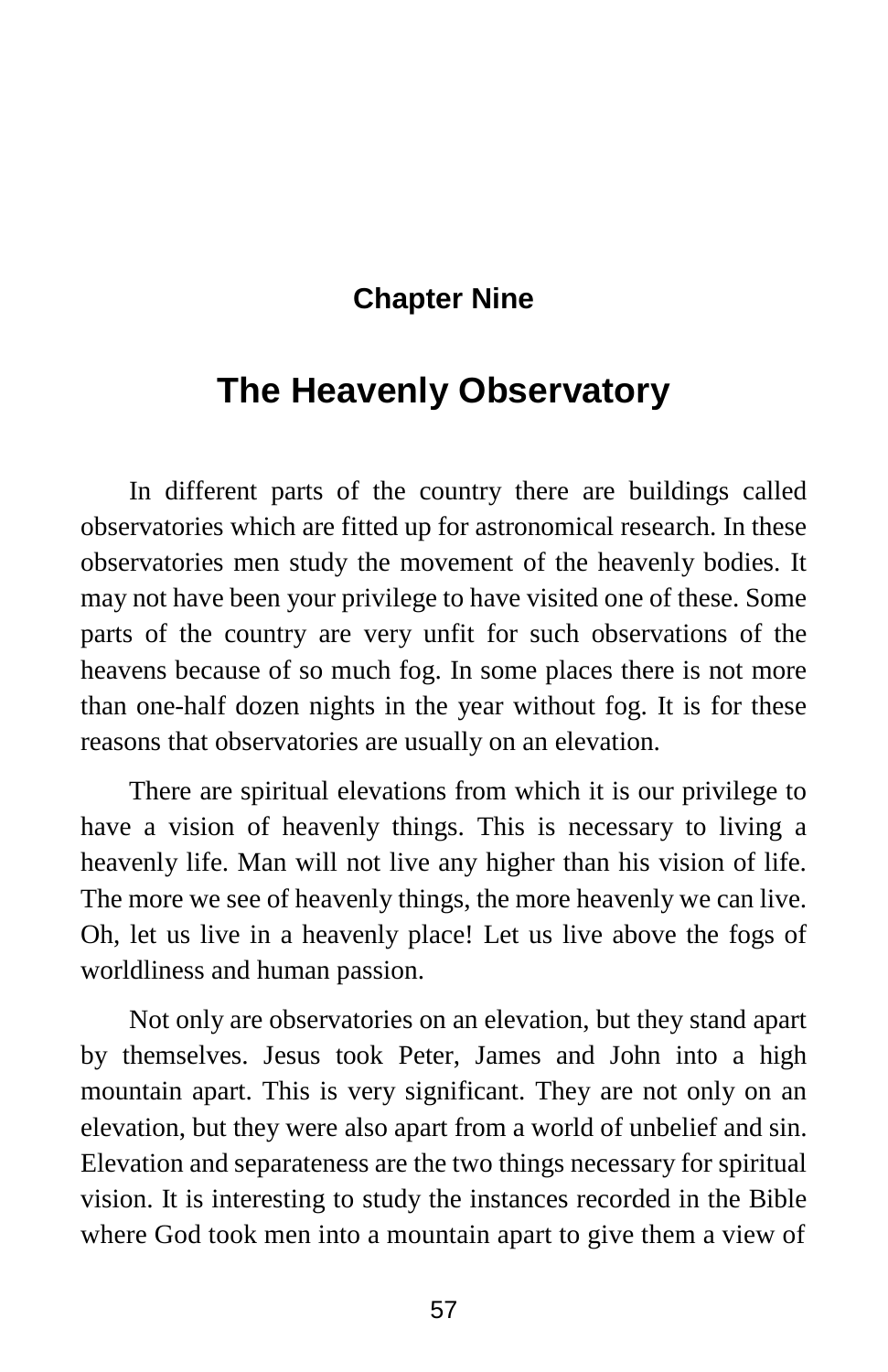the realities of the unseen world. Seeing the unseen is our privilege, but we must get up above and apart from earthly things. It was when Moses was brought to the "mountain of God," in the backside of the desert that he saw the "burning bush," and felt that he was treading on holy ground. If you would feel the hallowedness of God's presence you must get into spiritual heights alone with him. Peter, James and John in a high mountain apart saw the transfiguration of Jesus. It is only in such a spiritual elevation, and apartness, that we can have visions of Christ in his beauty. God took Moses apart from the others of Israel into a mountain to talk with him and give him the law for the ruling of Israel. It is only from some heavenly height alone with Jesus that we can get His view-point of life. We were asked by a certain one if it was wrong to go to a certain amusement. We replied, "If you will go apart with Jesus into the mount and get a vision of Him transfigured in his holiness you will not need to ask me such a question." There are those who have dwelt in the spiritual heights and seen glories and beauties of the Christian life, but have come down to the plane of earthliness and have lost their vision. The people perish where there is no vision. See Proverbs 29:13. There is no sadder sight than that of seeing those who have had joyous contemplations of heavenly beauties, and seen Jesus in His loveliness, now trying to satisfy their hearts with the works of art and human inventions.

Dear child of God, Jesus will take you often into some higher mountain apart and there will reveal himself to you if He can only get you to leave the busy cares of life long enough. It may be that many of us would see more of the beauty of the Lord and be fashioned more into His likeness, if we would go with Him oftener and tarry with Him longer in the mount of prayer. The poet sang,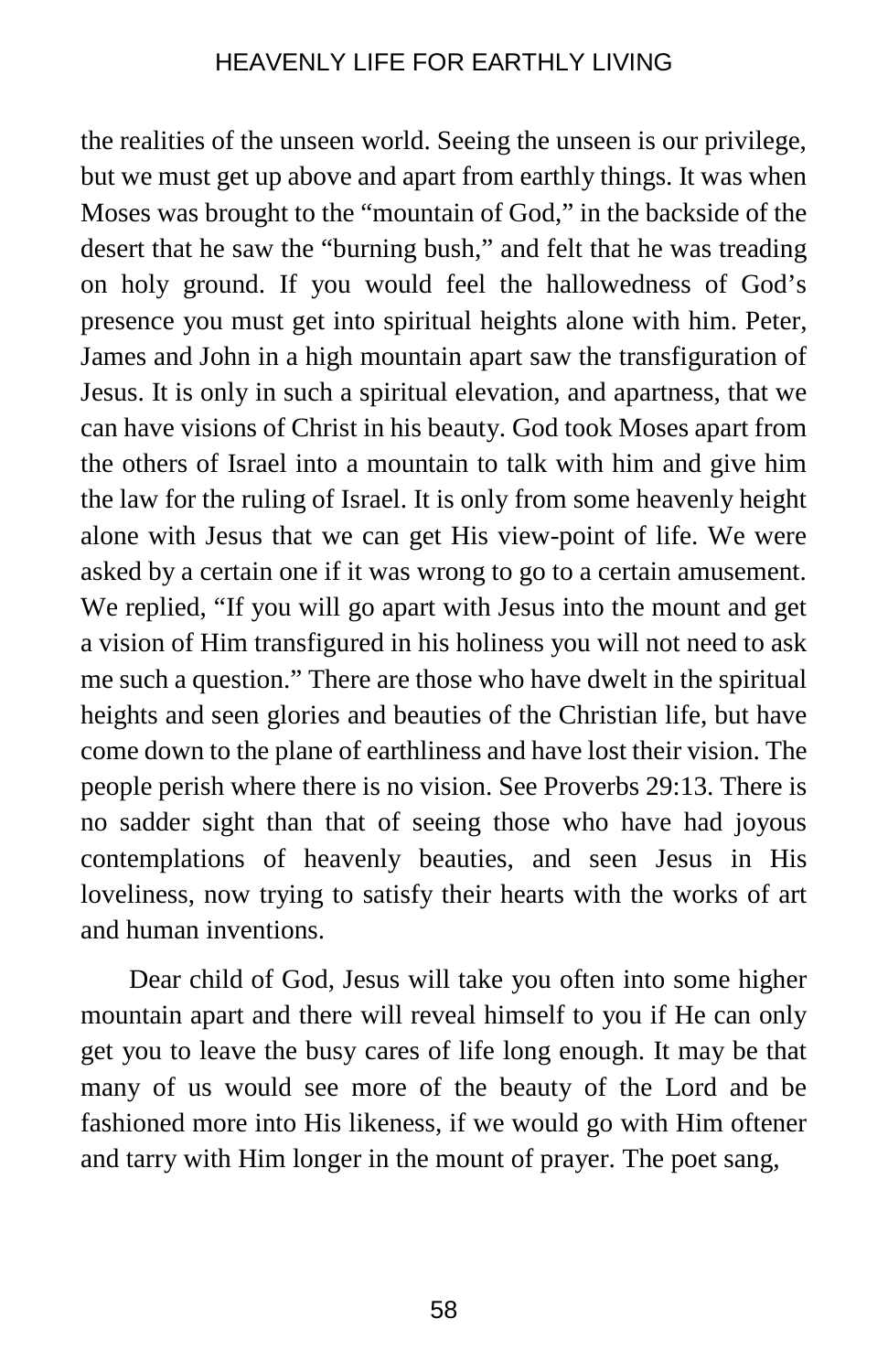"I am dwelling on the mountain, Where the golden sunlight gleams O'er a land whose wondrous beauty Far exceeds my fondest dreams."

And we would add,

I am in the mount with Jesus Dwelling in a heavenly place; Here I would abide forever, To behold His beauteous face.

Come with us into this mount where the "golden sunlight gleams" and there let Jesus reveal to you the wondrous beauty of His character and you too will find it "good to be here." You will feel like tabernacling there forever. Alas, how few of mankind find the great and satisfying joy of being apart with Jesus in the mount of prayer. Too many find greater pleasure in beholding pictures on the screen than they do in beholding "wondrous things out of His law." It is to be feared that many of Christ's own "little flock" do not repair to the mountain retreat as often as they should, and many times when there, do not tarry long enough to get a distinctive view of the heavenly life. They get one little glimpse of the beauty of the Lord and then run away to their earthly concerns, and Jesus is left to grieve over the disappointment of not having time to unfold to them some of the loveliness of heavenly things. Eye hath not seen the things God has to show those who live in the Spirit. It takes not only an unveiling of the face, but it also takes long looking to behold the glory of the Lord, and get it imaged in the soul.

A distinctive view of the lovely face of Jesus is not to be gained in a passing glance. Time is required. In the work of photographing Christ in the heart there needs be a "time exposure." You have seen those pictures where a number of faces were more than half hidden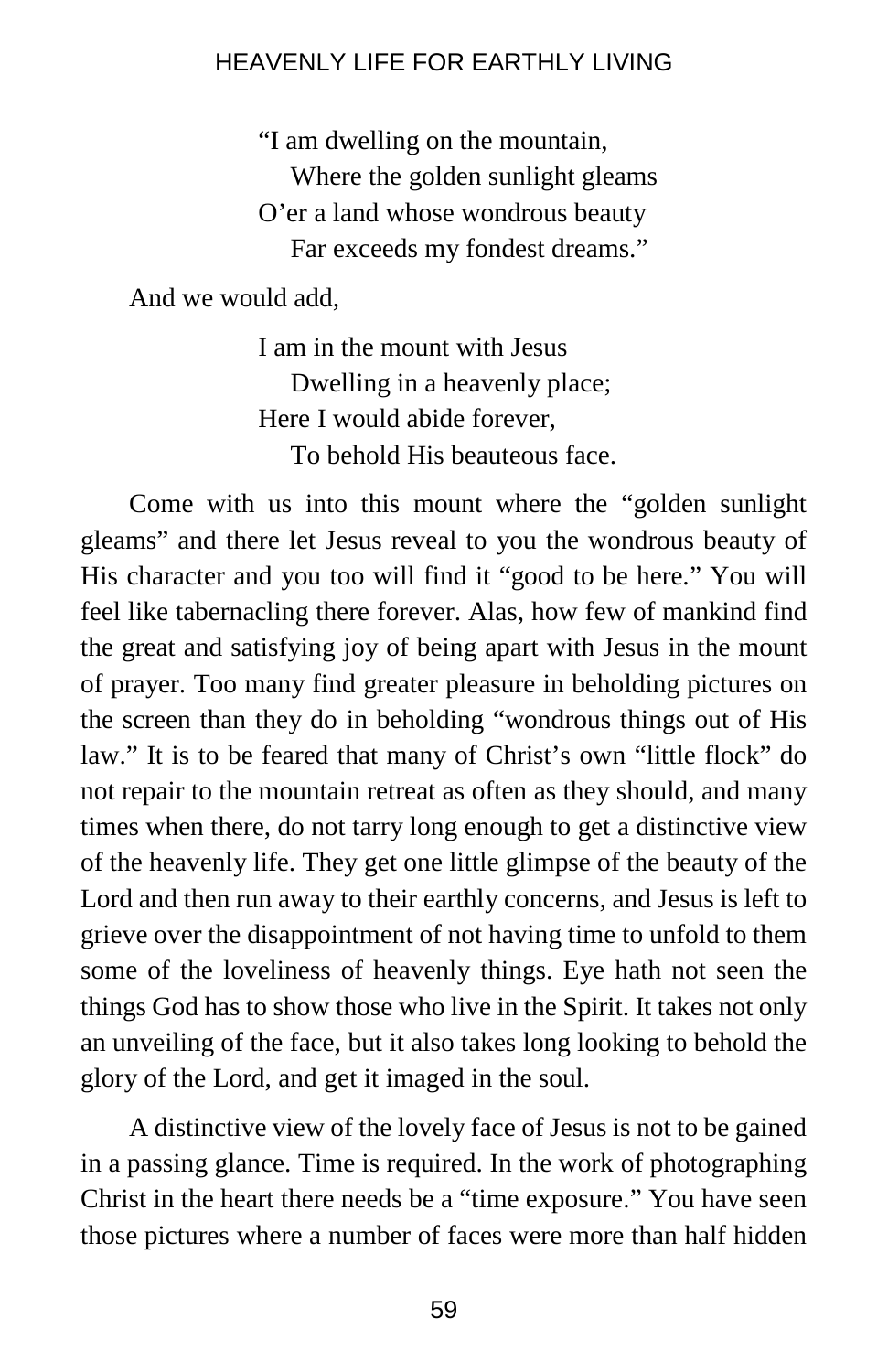among the branches of a leafless tree. You would have to hold the picture in a certain position and look a long time to see all the faces. You will need a certain attitude of heart, and look a long time if you would get a clear view of the light of the glory of God in the face of Jesus. It takes a practiced eye to see all the beauty of the landscape or of the sunset. The trained eye of the landscape painter can see beauties that the untrained eye cannot see. To many, there is "no beauty in Jesus that they may admire Him." Is He the fairest of ten thousand to your soul and the one altogether lovely? How often do you get such a delightful view of the beautiful life of Christ in the secret place of prayer that you feel like staying there all the days of your life to behold the wondrous beauty? When we see the time that is spent, and the money that is expended, the far distant journeys men are taking to see the works of art and the wonders of nature, merely to excite the emotions of their sensuous life, do we not feel ashamed we are spending so little time and effort to behold the wonders of the spiritual life which excite, into the highest state of ecstasy, the emotions of the soul. To see God and the wonders of His grace there needs to be the open eye. "Open thou mine eyes that I may behold wondrous things out of thy law." (Psa. 119:18). The open eye is what is needed. We do not need to pray the Lord to give us eyes, but to open the ones He has given us.

The holiness of Jesus is the blooming sort. It flowers out in goodness, and in deeds of love. We need the open eye that we might see the bloom. It is to be feared that the holiness of some is the cold, lifeless, unblooming kind. It is because they do not see anything more in the life of Jesus. On a shelf in my study is a bouquet of artificial roses. They are quite beautiful but they lack the blush of life. Let us not be satisfied with a staid, formal holiness, but seek a holiness that has the bloom of Christ upon it. To have this we must repair to the heavenly observatory and in the Spirit get a vision of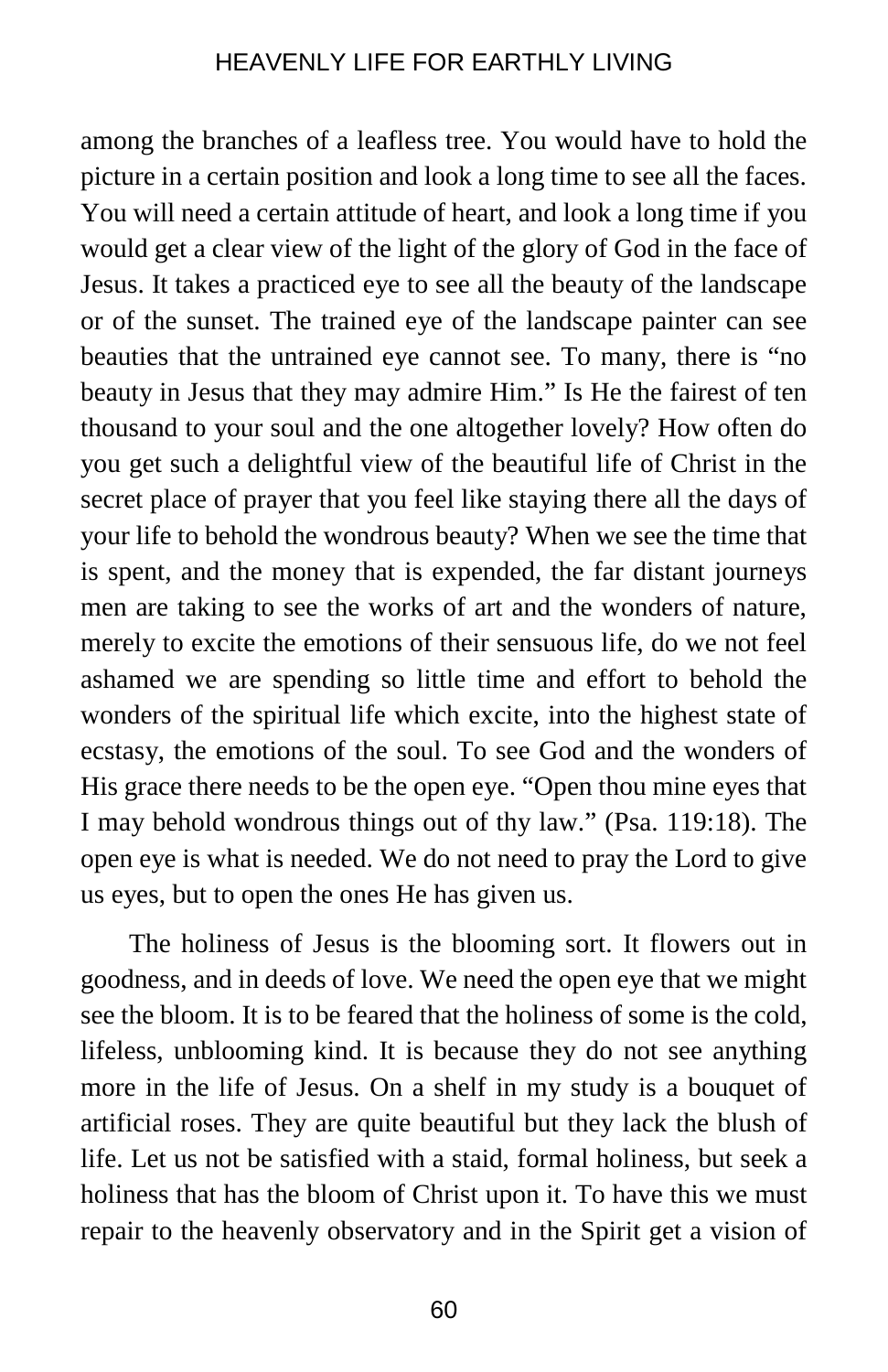that bloom as it is upon the life of Christ. The Holy Spirit is the telescope that brings heavenly things close to our view. God need not create a well of water for thirsting, weeping Hagar and her dying son. He need only to open her eyes to see the one already created. God has in the spiritual realm everything to satisfy the soul of man. All man needs is eyes open to see. Tears blinded Hagar's eyes so she could not see. See Gen. 21. Mourning over the loss of earthly goods or over unfavorable circumstances has prevented many a soul from seeing the blessings of the Lord. When we are losing property, and men are misrepresenting us, and we have been neglected by those we love, we need to get up into the heavenly observatory and there behold everything working for our good. It is indeed a heavenly sight and one that will gladden the heart when all else will fail.

The "horses and chariots of fire" were around about Elisha in the mount, but the servant did not see them and he was afraid. He did not see them because his eyes were closed. Elisha prayed that his eyes might be opened. Then he saw and his fears were gone. Trembling, fearing child of God, there is an angel of God in every trial and unfavorable circumstance of life. Get up into a spiritual elevation and you will see.

There is a reason for not seeing more than we do. It is because there is some object obstructing our view. It takes a very small thing in the eye to shut out the light of heaven. Just a very small object held close to the eye will hide a whole landscape from view. Sometimes when preaching, we write the word, "GOD" in sight of the congregation and then ask how many can see the word. They all hold up their hands. Then we place a dollar bill over the word and ask how many can see it. No hands are up. A dollar has gotten between them and "God." This is why many do not see more of the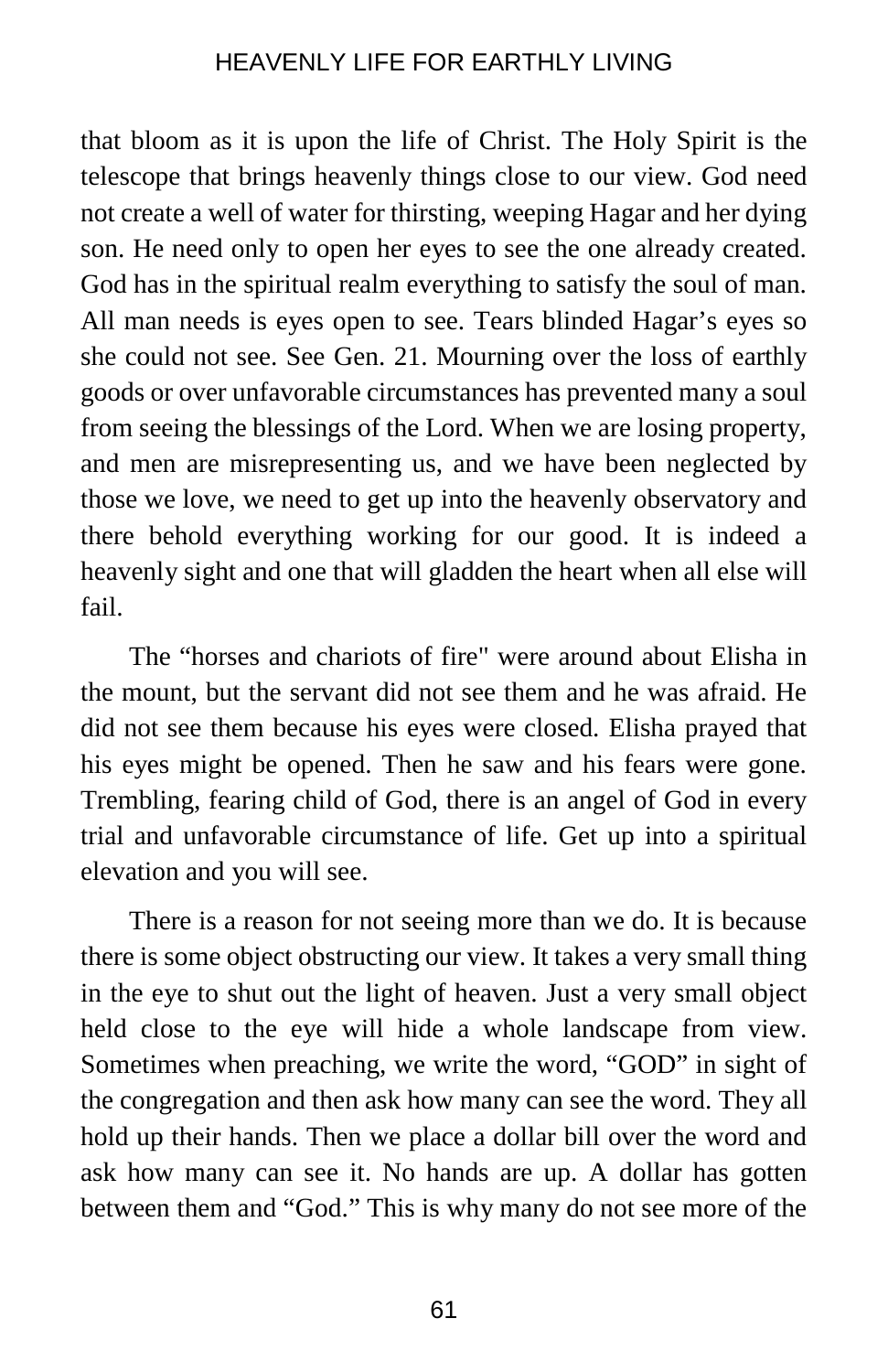glories of salvation. Something of the world is between them and God. A father said to his son, just married, that he could select any two acres on the farm he wished to build for himself and his young bride. The son selected two acres on a hill which was the most unfertile spot on the farm. The father asked him why he did not select two acres of fertile land in the lower land. The son replied, "From this hill I can always have your home in view. I can see the lights in the window by night and the smoke curling from the chimney by day. I do not want to build where I cannot see your home." Alas, how many are building on the lowland! How many are pitching their tent toward Sodom! Beloved, if you value your soul's eternal prosperity, and a heavenly life on earth, never construct anything in this world that hides heaven from your view. Be careful where you build. Jesus unrolled the true path of life behind him in his journey through life among men. Keep your eye opened straight on this path and walk daily in it and the glories of heaven will ever be bursting on your sight.

Now we must close. We must tell you goodbye. If the Holy Spirit has taken any word of this booklet and made it a blessing to you, we are thankful. We hope someday when God wills, to meet you again in a second message, and speak with you while sitting with you in a heavenly place about some of the beautifying conceptions, some of the Bible writers had of God from their heavenly observatory.